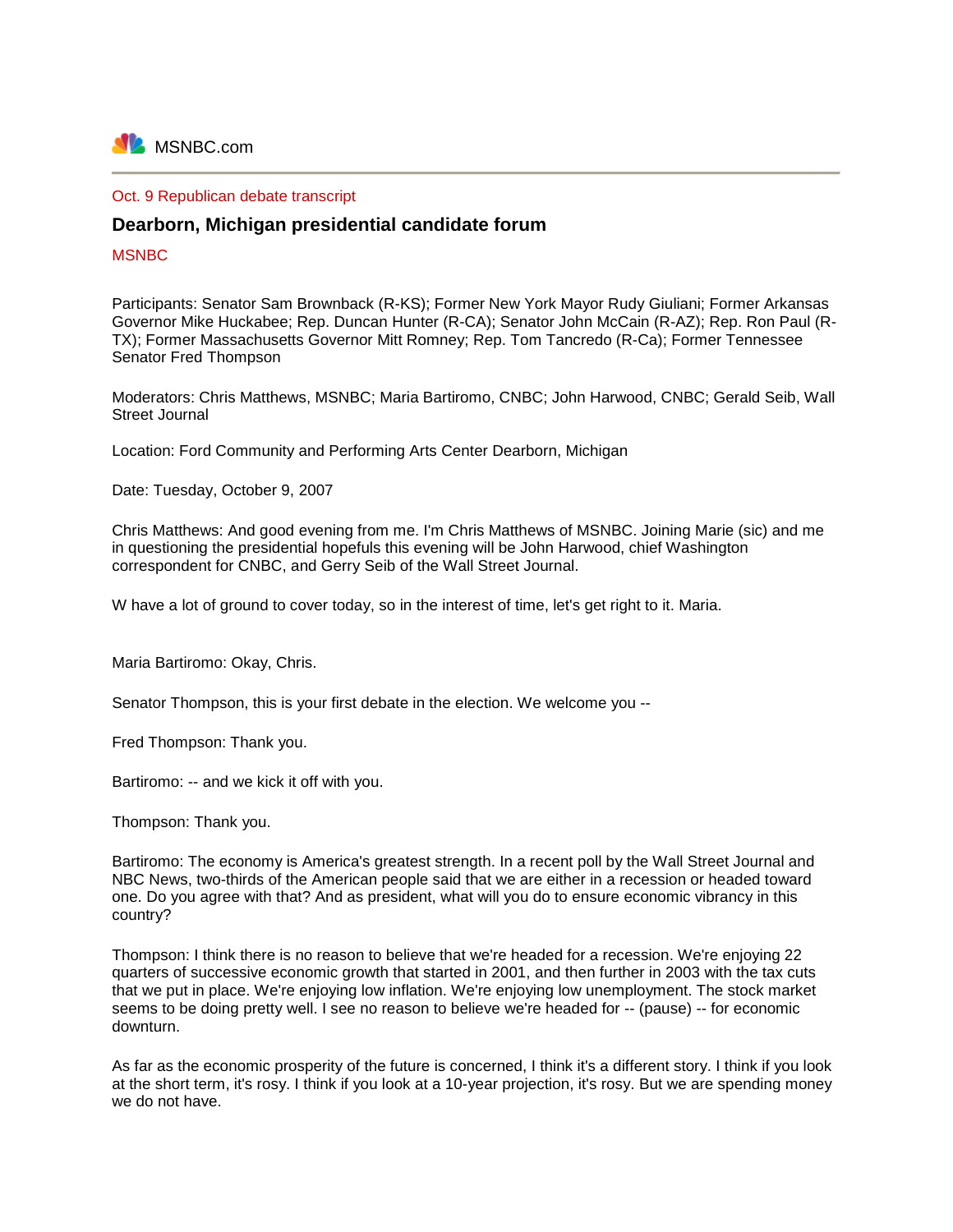We are on a mandatory spending lockdown that is pushing us in a direction that is unsustainable. We're spending the money of future generations and those yet to be born. That has to do with our mandatory spending problem. Everyone knows that we have to address that, and it's the fundamental and foremost challenge, I think, facing our country economically.

Bartiromo: Senator, you've painted a very nice picture. The Dow and the S&P 500 today at new highs tonight, record numbers, and yet, two-thirds of the people surveyed said we are either in a recession or headed for one. Why the angst?

Thompson: Well, I think there are pockets in the economy. Certainly they're having difficulty. I think there are certainly those in Michigan that are having difficulty. I think you always find that in a vibrant, dynamic economy. I think that not enough has been done to tell what some call the greatest story never told, and that is that we are enjoying a period of growth right now, and we should acknowledge what got us there and continue those same policies on into the future.

Bartiromo: Governor Romney, here in Detroit, Michigan, alone, one in every 29 homes went into foreclosure in the first six months of the year. Whose job is it to fix this problem, the government or private enterprise?

Mitt Romney: It's everybody's job. It's inexcusable that Michigan is undergoing a one-state recession, that the rest of the country is growing and seeing low levels of unemployment, but Michigan is seeing ongoing high levels of unemployment, almost twice the national rate. Industry is shrinking here, jobs are going away.

This is just unacceptable, and therefore, everyone's going to have to come together to solve the problem. And that means from the president's standpoint, the president's going to have to stand up and say: You know what? -- to the auto industry -- the door's always open. We're going to work with you and make sure that you have a listening hear and someone who will participate with labor and with management.

Number two, we're going to make sure that we invest in technology and research -- a lot of that relating to energy, fuels; automotive research like material science to help boost Michigan once again. We're going to have to fix the schools; as Newt Gingrich pointed out, 22 percent of Detroit kids don't -- or excuse me -- 22 percent graduate from high school. That's unacceptable. We're also going to have to do a better job keeping our taxes down. Jennifer Granholm has made a big mistake by raising taxes. I was, frankly, a little nervous to -- by being here tonight. I figured that she was going to put a tax on the debate before we got finished. (Laughter, applause, cheers.)

And we're going to have to go work, as well, to make sure that there's a level playing field around the world as we compete, to make sure that American goods are pushing into other markets; that goods coming overseas aren't getting an advantage as they do now with embedded taxes. There's a lot we can do to strengthen Michigan.

And in some respects, what Michigan is seeing the entire nation is going to see unless we take action now to get Michigan stronger.

Matthews: Mayor Giuliani, the private equity firms are making billions of dollars. I guess it's a mystery to me -- and you can explain it as a New Yorker, where these billions of dollars -- where were they before, and is there any downside to this amazing bonanza in the hedge fund and the private equity firms?

Rudy Giuliani: Well, I mean, the market is a wonderful thing. I mean, the free market is our -- one of our greatest assets. The leading Democratic candidate once said that the unfettered free market is the most destructive force in modern America. I mean, just get an idea of where that philosophy comes from.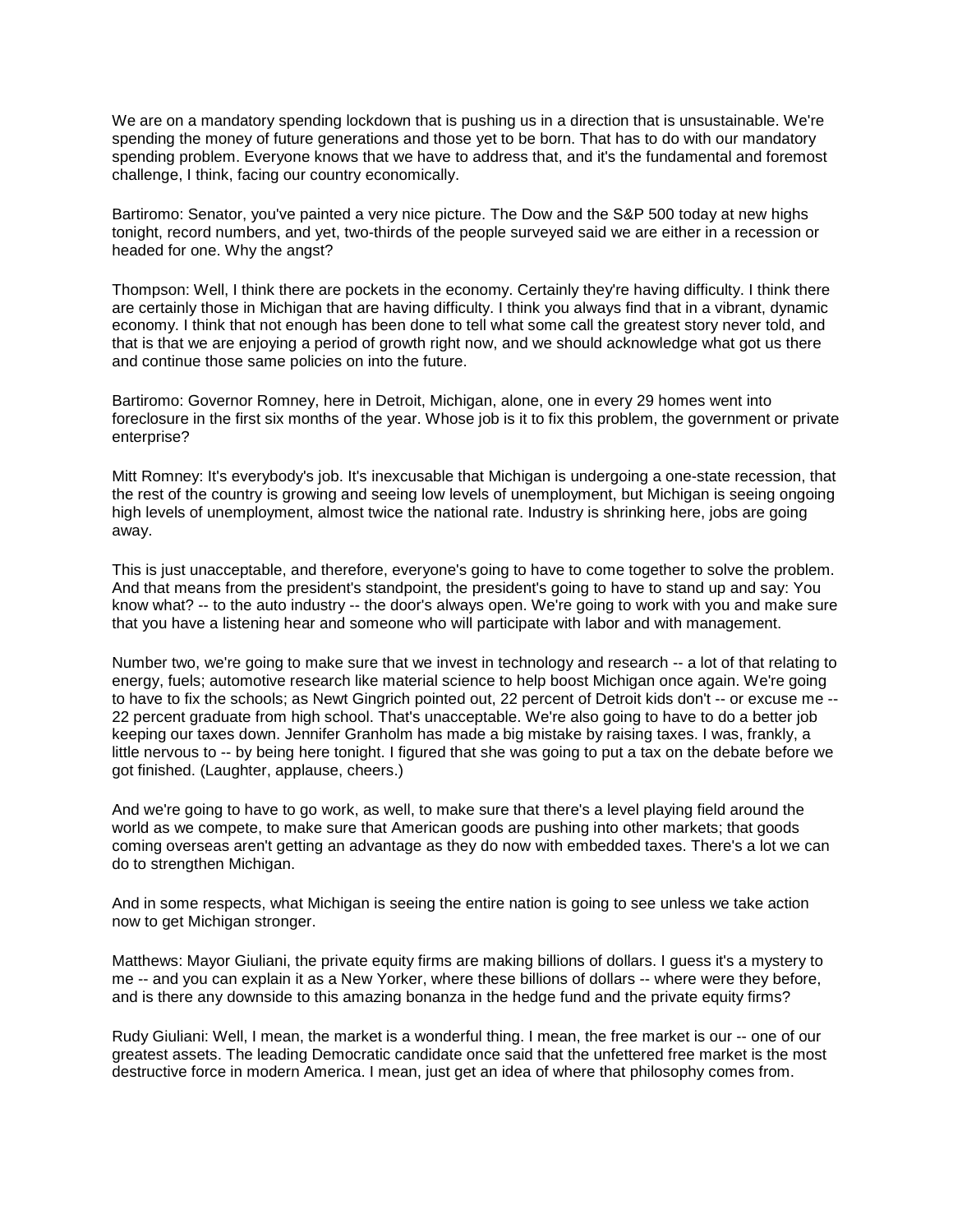The free market is the asset that has allowed us to -- the sky's the limit. The reality is that what we have to do is look at the fundamentals. A president can't be a economic forecaster. A president's not going to be any better an economic forecaster than you are a baseball forecaster. And I'm not particularly good baseball forecaster this afternoon. (Laughter.)

So the reality is, a president has to work on the fundamentals. What are the fundamentals? Keep taxes low. Keep regulations moderate. Keep spending under control. That's an area where we need a lot of help.

And make sure you do something about legal reform, so that our legal system doesn't -- it's, 2.2 percent of our GDP now is spent on all of these frivolous lawsuits. It's double any other industrialized nation. We don't get control of that, that's another way in which we're going to eat up our future. So we've got a prospect on the Democratic side of overspending, overtaxing, overregulating and oversuing. And I think you need a Republican alternative to that, which is an emphasis on the pillars of growth that I mentioned.

Matthews: Just to test your forecasting ability, Mr. Mayor, will Torre keep his job?

Giuliani: (Laughs, laughter.) God willing.

Matthews: Okay. Thanks.

Giuliani: Joe Torre is the best manager in the history of the Yankees, at least in the modern era, so -- and he's my friend. (Laughs.)

Matthews: Okay. Congressman Paul, I think you have questions and concerns about the bonanza in the hedgefund industry. Do you?

Ron Paul: Yes. I think this is not a consequence of free markets. What's happening is there's transfer of wealth from the poor and the middle class to the wealthy. This comes about because of the monetary system that we have. When you inflate a currency or destroy a currency, the middle class gets wiped out, so the people who get to use the money first, which is created by the Federal Reserve System, benefit, so the money gravitates to the banks and to Wall Street. See, that's why you have more billionaires than ever before.

Today this country is in the middle of a recession for a lot of people. Michigan knows about it. Poor people know about it. The middle class knows about it. Wall Street doesn't know about it. Washington, D.C., doesn't know about it. But it's because of the monetary system and the excessive spending. As long as we live beyond our means, we are destined to live beneath our means. And we have lived beyond our means because we are financing a foreign policy that is so extravagant and beyond what we can control, as well as the spending here at home, and we're depending on the creation of money out of thin air, which is nothing more than debasement of the currency.

It's counterfeit. And it is a natural, predictable consequence that you're going to have people benefit from it and other people suffer.

So if you want to help the economy, you have to study monetary theory and figure out why it is that we're suffering. And everybody doesn't suffer equally, or this wouldn't be so bad. It's always the poor people, those on retired incomes, that suffer the most. But the politicians and those who get to use the money first, like the military industrial complex, they make a lot of money, and they benefit from it.

Matthews: Thank you. Thank you, Congressman. (Applause.)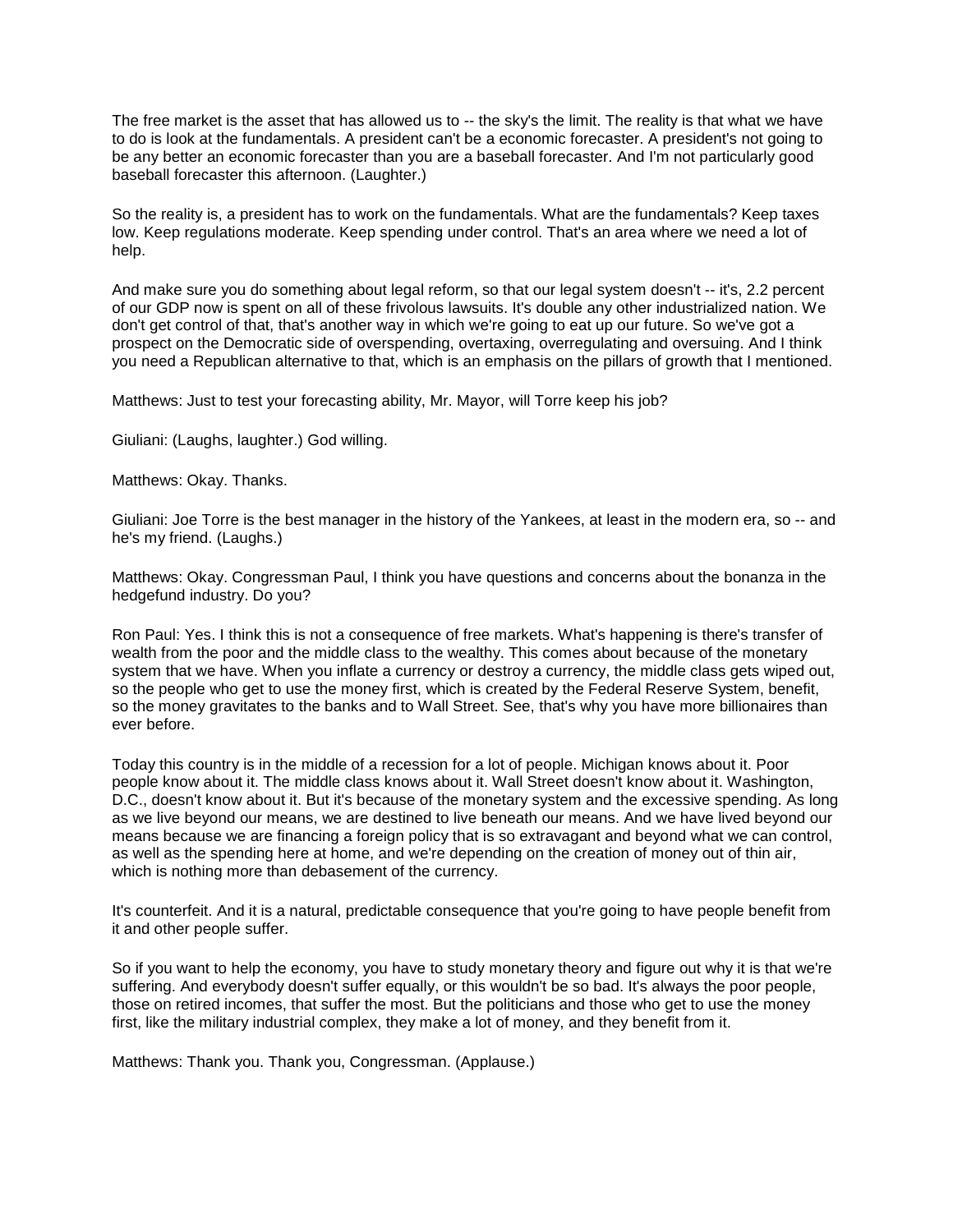Bartiromo: Senator McCain, what about that? How are you going to win the middle class back? Wall Street executives are making millions of dollars every year, paying tax rates of 15 percent, while the average guy out there is paying 30 percent in taxes. Is this system fair?

John McCain: They're paying their -- everybody's paying taxes, and wealth creates wealth. And the fact is that I would commend to your reading, Ron, "Wealth of Nations," because that's what this is all about. A vibrant economy creates wealth. People play -- pay taxes. Revenues are at an all-time high.

What's the problem? It's not just here in Michigan. It's in the heartland of America. We're losing industrial jobs, and we're not taking care of those who are left behind. Every town hall meeting that I have, people say, "I don't know if I'm going to have health insurance or not."

We're going to have to bring costs under control -- of health care -- if we're going to assure people that they're going to have retirement and they're going to be able to have the much-needed medical care that they are -- need as they grow older.

The fact is that Social Security's going broke. The fact is that Medicare is going broke. That's a little straight talk, and we've got to fix it. And we have to get spending under control.

And we Republicans, who came to power in 1994 to change government, government changed us. And unless we get spending under control and eliminate all this waste and pork-barrel spending -- and the latest is this public works, \$21 billion worth of pork-barrel projects in public works, which the president should veto. Another one he should veto is the SCHIP program, which we should say -- take the "C" out of because now it's for everybody, like every other entitlement program. And by the way, a dollar a pack increase for cigarettes? So we want to take care of children's health and we want everybody to smoke? I don't get it. And we've got to get wasteful spending under control. (Applause.)

Bartiromo: So you're saying -- so you're saying, Senator -- (applause continuing) -- so you're saying the system is fair. My question was, is the system fair?

McCain: Sure it's fair. Should we -- because the bulk of the taxes are paid by wealthy people. Should we reform our tax code, which is completely broken, which no one understands, no living American understands? Absolutely we should fix our tax code, and we should fix it immediately. And we should have Congress either vote up or down on a freer, fairer, simpler tax code, and I believe that Americans deserve that. (Cheers, applause.)

Matthews: Before we transition, Governor Huckabee, tell us about your Fair Tax. You're going to get rid of the IRS. You're going to have a -- basically a consumer tax. Won't that discourage spending? The American economy seems to always be driven by people buying things maybe they can't even afford. If you put a tax on spending as opposed to income, won't that encourage people to hoard their money rather than spend it, and hurt the economy?

Mike Huckabee: Chris, you know Americans better than that. Nothing's going to discourage them from spending money. (Laughter.) Just go to any shopping center on Saturday. You'll find that people aren't having to be begged to go spend money.

No, the Fair Tax does something that is absolutely phenomenal for the economy. It untaxes productivity. It untaxes those things which we export.

It means that for the first time in a long time in this country, instead of exporting our jobs, we'll actually be exporting products that we make in America. And we'll be able to make sure that there's a level playing field. It ends the underground economy that right now makes it so that folks like us end up paying taxes, but drug dealers don't; illegals don't; prostitutes and pimps, they don't. But we do.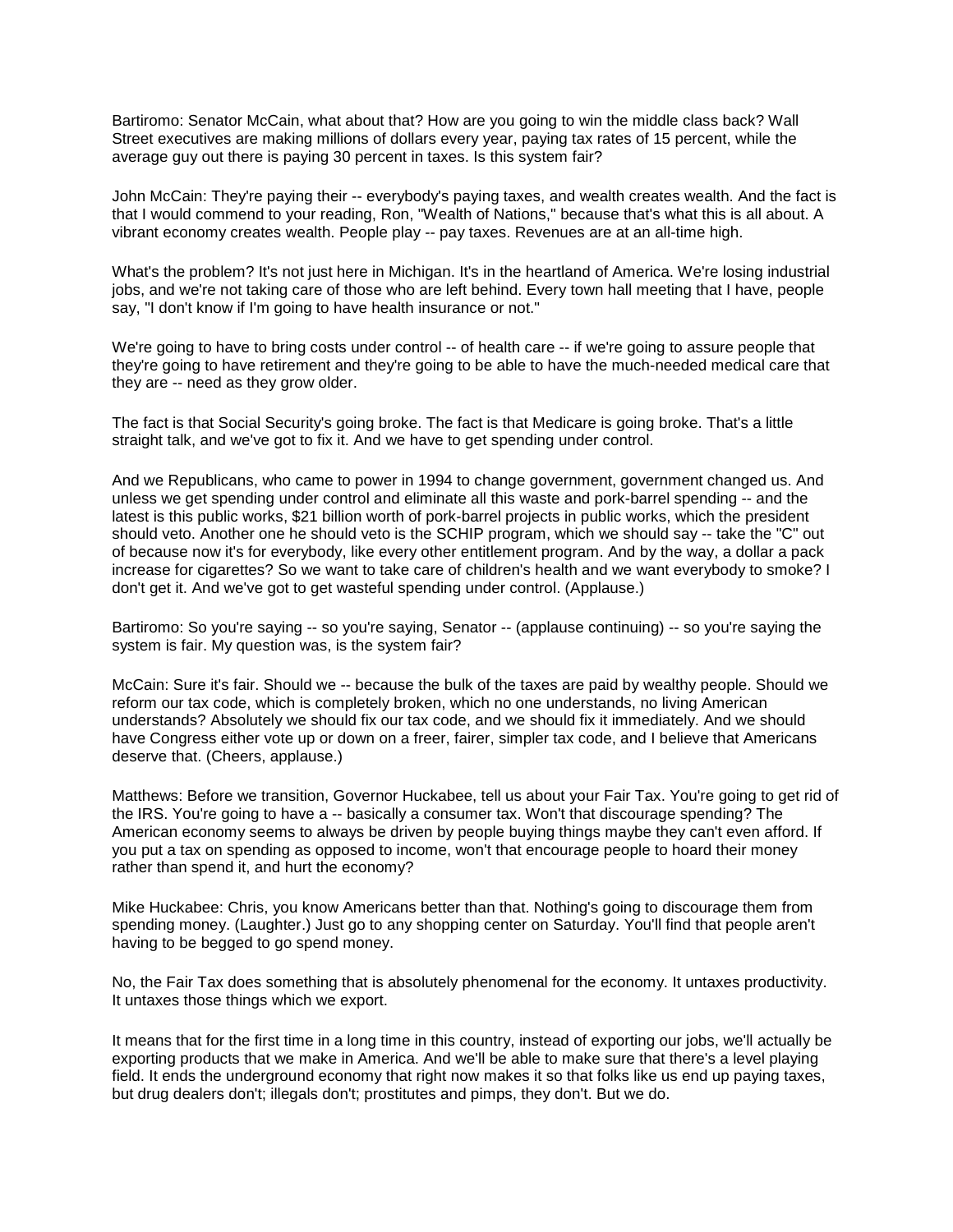You know, a lot of people are going to be watching this debate. They're going to hear Republicans on this stage talk about how great the economy is.

And frankly, when they hear that, they're going to probably reach for the dial. I want to make sure people understand that for many people on this stage the economy's doing terrifically well, but for a lot of Americans it's not doing so well. The people who handle the bags and make the beds at our hotels and serve the food, many of them are having to work two jobs, and that's barely paying the rent. And you know what else? They don't think that they can afford for their kids to go to college; they're pretty sure they're not going to be able to afford health insurance.

And so I hope in the course of this we can talk about a how a fair tax really lifts up everybody, including those at the bottom of the economic spectrum, and untaxes the poor people in our culture.

Matthews: Congressman Hunter, do you agree with that, the idea of replacing the IRS, the income tax, a direct tax, with an indirect sales tax?

Duncan Hunter: Well, actually, I'm a sponsor of the fair tax, but let me tell you, Chris, what is missing from this economy: 1.8 million jobs that have moved to communist China from the United States, including over 54,000 jobs from Michigan.

You know, a couple of years ago when our guys were getting hurt with roadside bombs in Iraq, I tried to find one steel company left in America that could still make high-grade armor steel plate to put on the sides of our humvees to protect against roadside bombs. I found one company left that could still do that, and as you go down through the array of military systems that we need for our security, we find that more and more of those have gone off-shore. So this is also a security issue.

You know, in Willow Run just a couple of miles away, we made a bomber every 60 minutes during World War Two.

We've made tens of thousands of tanks in Michigan. Today we could not do that because we've fractured the great industrial base of this country and we've pushed it off-shore with bad trade deals.

And I would say to my colleagues, Senator Thompson, the other senators, you all voted for most-favorednation trading status for communist China. That set the groundwork for 1.8 million high-paying manufacturing jobs moving off-shore, going off-shore -- some of them never to return.

And what I would do is pass the Hunter-Ryan bill, which would put countervailing duties on the Chinese when they cheat; they are cheating on trade right now. I'd bring those jobs back home to the United States, and I would connect up the middle class of America with the Republican Party one more time. (Applause.)

Matthews: Senator Thompson, do you want to respond to that question or that comment by the congressman about Chinese trade?

Thompson: Yeah. Free and fair trade has been good for America, responsible for millions of jobs in this country. We cannot turn our back on that.

I was one of the strictest advocates of imposing restrictions on the Chinese for their behavior in terms of exporting dangerous materials to other countries and tying some of our trade policies to what they did in that regard. They have still not done enough. They have devalued their currency, which puts them in a favored position as far as our manufacturers are concerned.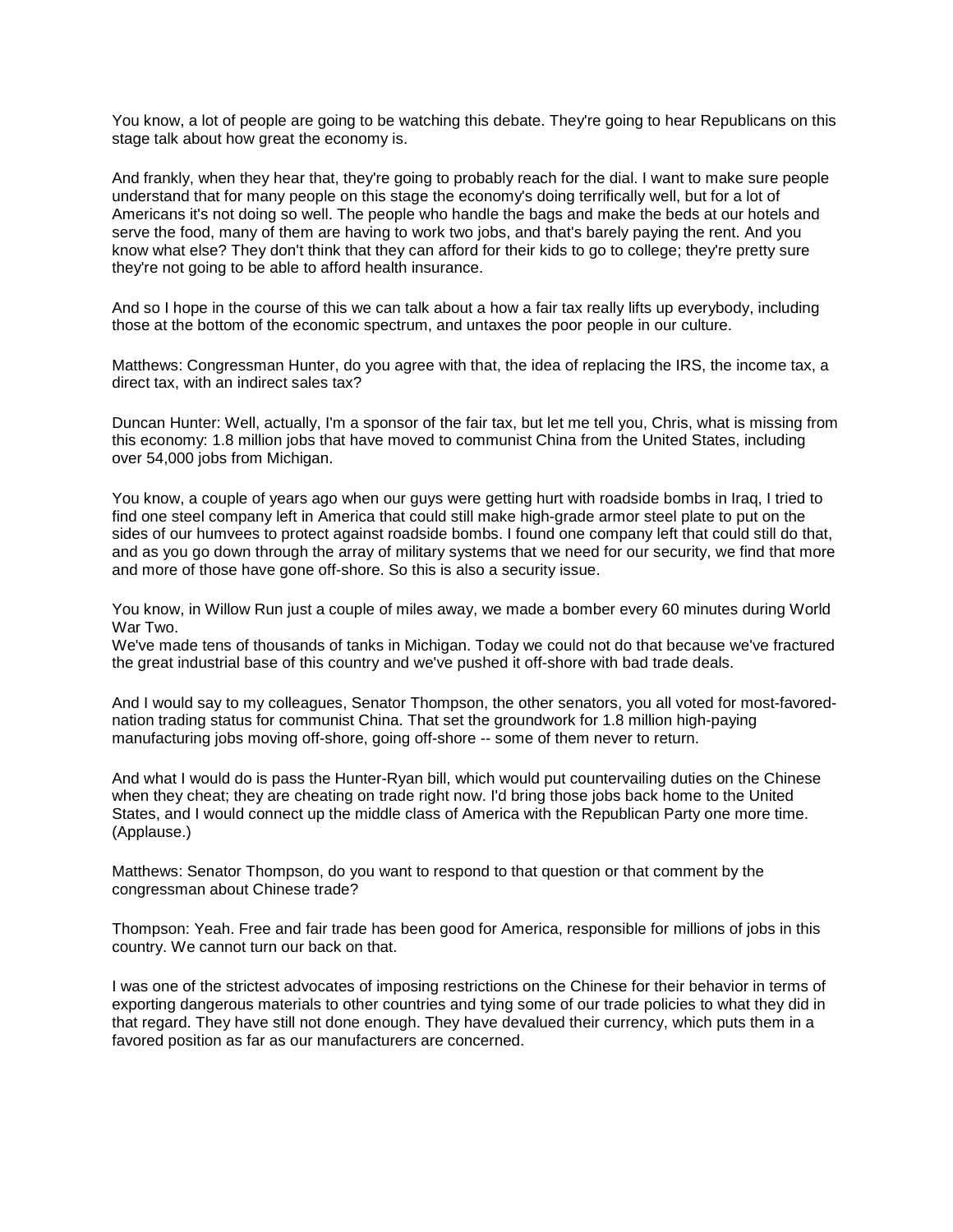But in terms of turning our back on free trade, that's not the direction to go in. It's meant too much for our country, and every country in the history of the world that's ever turned its back on free trade has suffered for it as a consequence.

Bartiromo: Ladies and gentlemen, we ask you please to refrain from the applause so that we can get as much time as possible with the candidates. Thank you so much.

Senator Brownback, are you prepared to say categorically that under a Brownback administration, there will not be a tax increase?

Sam Brownback: Yes. And I'd like to use the rest of my answer and time -- (laughter) -- to talk about some other things, because clearly, the last thing we need to do is raise taxes in this country. Currently the country now, the average citizen works until the first part, middle, of May just to pay their taxes? We're taxed to the max.

I think it's not enough just to say I'm not going to raise taxes. What should we go to differently? Because the current tax code really is an abomination. People don't understand it. It's manipulative. It's Washington trying to direct people's lives.

So I've put forward a proposal of an optional flat tax, and putting that on the table, saying, okay, you can pick this. If you want to stay in the code, go ahead, God bless you, but here's an optional flat tax. Sixteen countries around the world have gone to the flat tax. Nobody's gone back away from it, because it creates growth, it creates growth in the economy, and it increases revenue for the government.

And we also -- we have to get spending under control. Here you've got to change the system. And I've been around it long enough to see that Republicans or Democrats in control -- the system is built to spend. I have constituents come in all the time to my office, and they say, "I'm a conservative, but could we have this bridge? How about this hospital?" They never say, "We've got too much federal money; would you please cut it?" Nobody's ever told me that. So I think we need to take that BRAC military process for base closings, apply it to the rest of government, so you have an annual process for culling federal spending that requires a vote of Congress.

Bartiromo: So name one program you would cut.

Brownback: Advanced Technology Program would be a good one to start with. It goes towards high-end spending, corporate welfare programs. There's an abundance of those that we've gone at. I worked with Senator McCain -- a number of us did. But cutting spending is tough to do because you always got somebody pushing back and seeking more. That's why you got to change the system, so that it regularly requires a vote of Congress on things to cut. That's what'll actually reduce spending.

Bartiromo: Congressman Tancredo, same question. Are you prepared to say categorically that under your administration, there will be no tax increase?

Tom Tancredo: Absolutely. I'll take the oath. The fact is this, that when we talk about spending cuts, which everybody, I think, on this stage, adheres to and certainly pays lip service to, we have to think about what exactly it is that pushes spending at the federal level, and believe it or not, it isn't even earmarks.

I'm all for dumping them. It's okay with me. But don't think for a moment that if we did it tomorrow, all of a sudden, we'd have a balanced budget. Of course, we would not, because the thing that pushes spending at the federal level is mandatory spending. It's two things really -- Medicare, Social Security.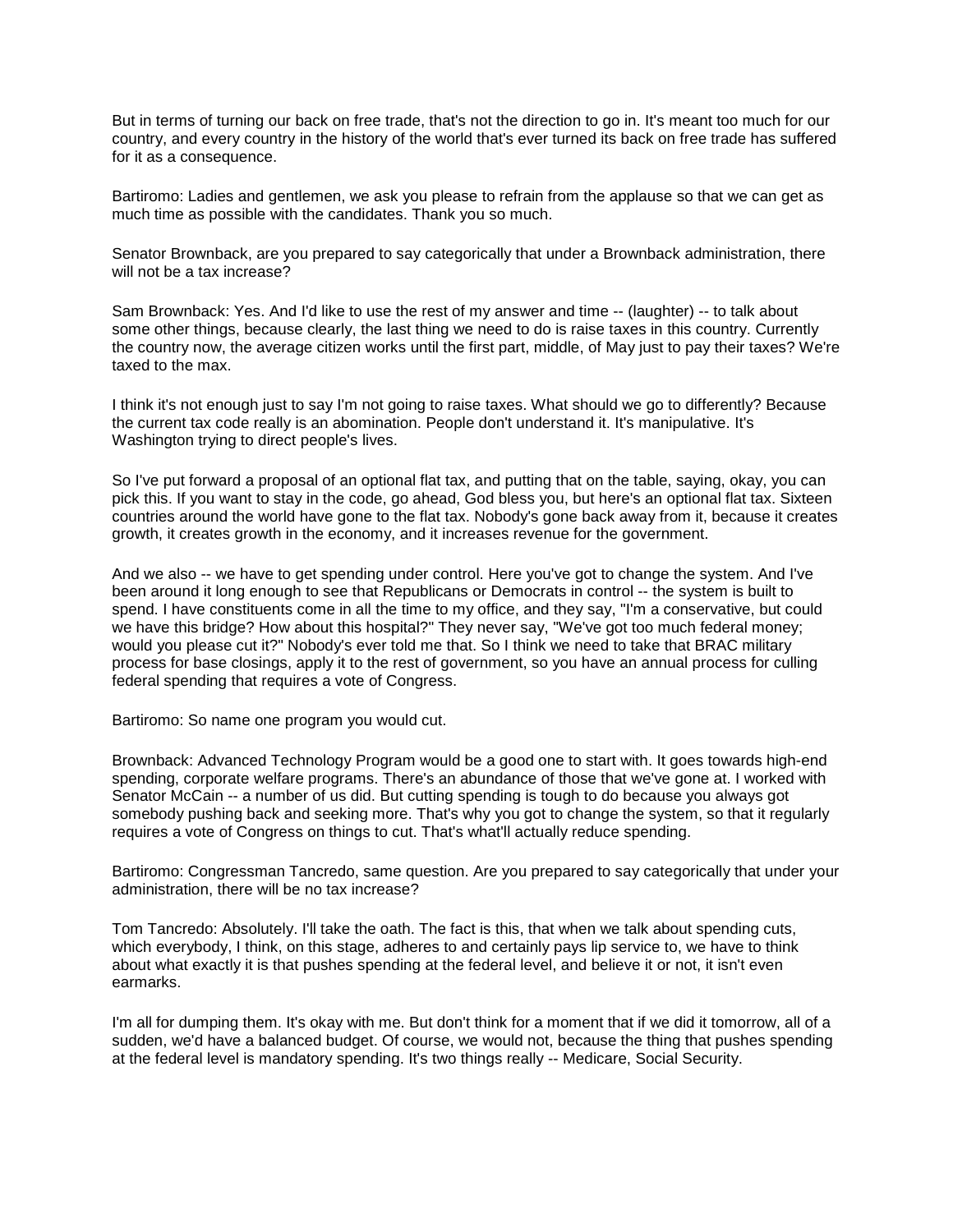Now, you can cut the entire budget, the discretionary budget. You could cut the whole thing out and only come close -- well, you'd cut the deficit pretty significantly. But frankly you really want to do without funding for the armed services? And that's exactly what we're talking about in the discretionary side. It's about \$700 billion out of a three-point trillion-dollar budget.

If you want to control federal spending, you must look at Social Security and Medicare, and it's a dicey game. I know the president tried. I give him credit for at least getting out there, touching that third rail, getting burned by it. He did, jumped back immediately.

But the reality is this: If you don't do it, forget about all this talk about reducing federal spending. It's not going to happen. You better address Social Security. You better come up with a way to allow for private Social Security accounts, structurally fix both of those things, or forget the idea of ending deficit spending.

Matthews: Mayor Giuliani and Governor Romney, these are 30- second answers. You've been having a tit-for-tat on tax cutting. What's the difference between the two of you? Your Honor first.

Giuliani: I cut taxes 23 times when I was mayor of New York City. I believe in tax cuts. I believe in being a supply-sider. I cut the income tax -- I think it was 24 percent. We got 42 percent more revenues.

I see in The Wall Street Journal this morning an editorial that says: Can we take the good news that the tax cuts have actually worked to produce about \$500 billion in additional revenue no one ever thought was possible?

So it's something that I believe in from results. I cut taxes by over \$9 billion. I didn't cut every tax. You can't possibly cut every tax, as I think Congressman Tancredo pointed out. You need money for police. You need money for military. But I cut, I think, as many taxes as you possibly could in that period of time. And George Will said I ran the most conservative government from that point of view in the last 40 or 50 years, in the entire country.

Matthews: Let's go to Governor Romney. Your difference with Mayor Giuliani on tax cutting?

Romney: Well, we both agree with the need to cut taxes and have fought to do so. And I did so in my state too. We both believe in cutting back on spending as well.

But if you want to cut taxes, you're going to have to cut spending. And the best tool that a governor has and the best tool the president has had is a line-item veto. And Mayor Giuliani took the line-item that the president had all the way to the Supreme Court and took it away from the president of the United States. I think that was a mistake.

He also fought to keep the commuter tax, which was a very substantial tax,  $a(n)$  almost \$400 tax on commuters coming into New York.

And when it's all said and done, if you're a New York taxpayer, city taxpayer, your state and city tax combined could reach as high as 10 percent, and in our state, if you're a Boston worker, it's going to be more like 5.3 percent.

So we both have worked real hard to get the taxes down, to get the spending down, but I'm in favor of the line-item veto. I exercised it 844 times. Thank heavens we had a line-item veto, and I would like to see it at the federal government level as well. We need it.

Matthews: Mayor Giuliani, respond.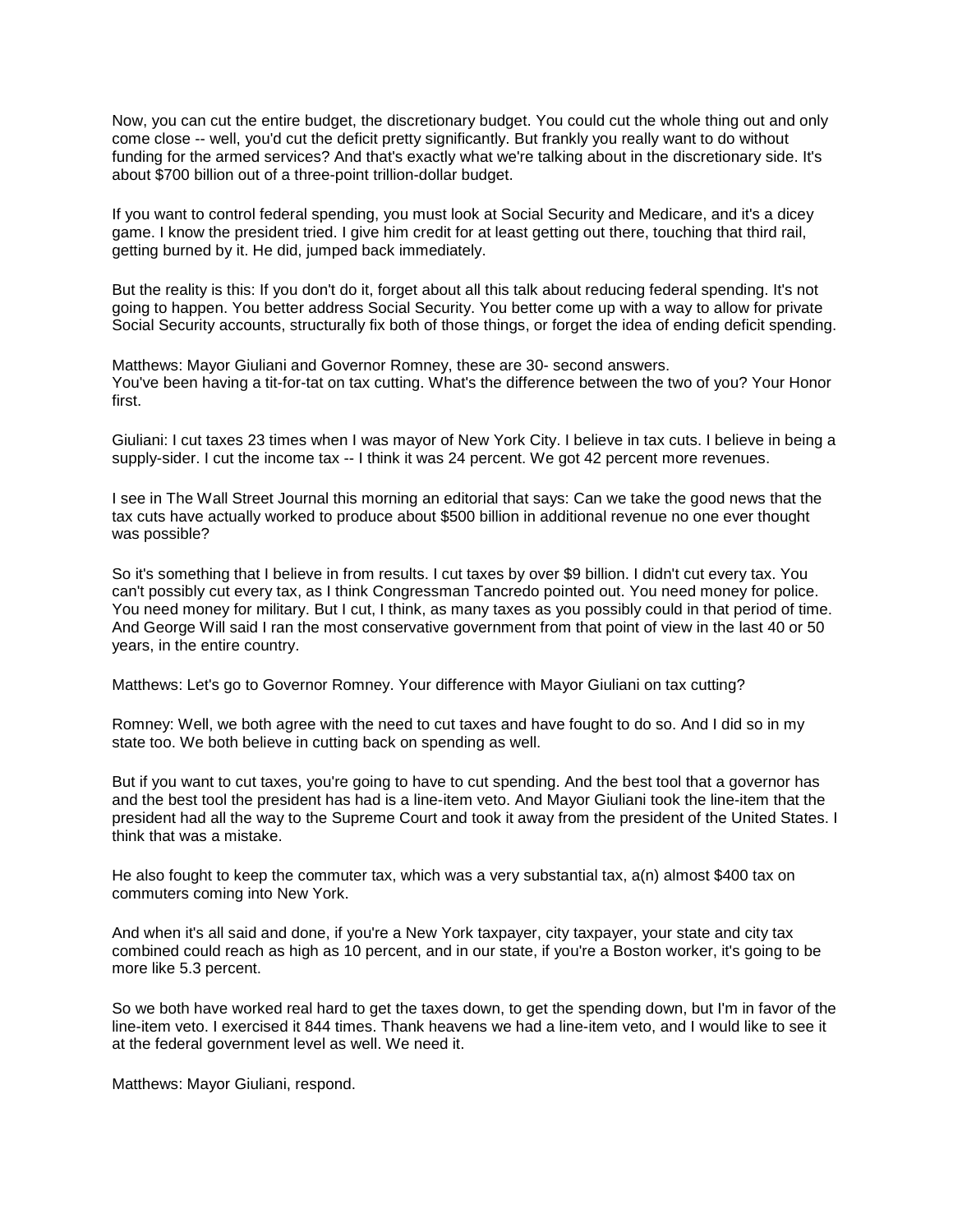Giuliani: I mean the difference is that under Governor Romney, spending went up in Massachusetts per capita by 8 percent; under me, spending went down by 7 percent. The line-item veto is unconstitutional. I took Bill Clinton to the Supreme Court and beat Bill Clinton. It's unconstitutional. What the heck can you do about that if you're a strict constructionist?

And finally, the point is that you've got to control taxes, but I did it, he didn't. I controlled taxes --

Romney: (Laughs.) I'm sorry.

Giuliani: -- I brought taxes down by 17 percent. Under him, taxes went up 11 percent per capita. I led, he lagged.

Matthews: Sir, a rebuttal here, final rebuttal.

Romney: It's a nice line, but it's bologna. Mayor, you got to check your facts. No taxes -- I did not increase taxes in Massachusetts; I lowered taxes, number one.

Number two, the Club for Growth looked at our respective spending record. They said my spending grew 2.2 percent a year; yours grew 2.8 percent a year.

But look, we're both guys that are in favor of keeping spending down and keep taxes down. We're not far apart on that. The place we differ is on the line-item veto.

I'm in favor of the line-item veto. I had it, used it 844 times. I want to see Libby Dole's line-item veto put in place, the president's proposal to have it put in place. I'm in favor of the line-item veto. I'd have never gone to the Supreme Court and said it's unconstitutional.

Matthews: Do you believe it is?

Romney: I do not believe the line-item veto is -- properly structured is -- the president just last year introduced a line-item veto that is -- that passes constitutional muster. Elizabeth Dole did the same thing. I'm in favor of the line-item veto to make sure that the president is able to help cut out pork and waste. Washington is finally going to have to have a reduction in spending. Republicans got spending out of control.

Matthews: John Harwood.

Giuliani: You got to -- I mean, you have to be honest with people and you can't fool all of the people all of the time. The line-item veto is unconstitutional. You don't get to believe about it. The Supreme Court has ruled on it. So you can bang your head up against a stone wall all you want. I am in favor of a line-item veto, except you have to do it legally. And as the mayor of New York, if I had let President Clinton take \$250 million away from the people of my city illegally and unconstitutionally, I wouldn't have been much of a mayor.

Romney: That's -- (inaudible.)

Giuliani: So I took --

Romney: That's what it was about.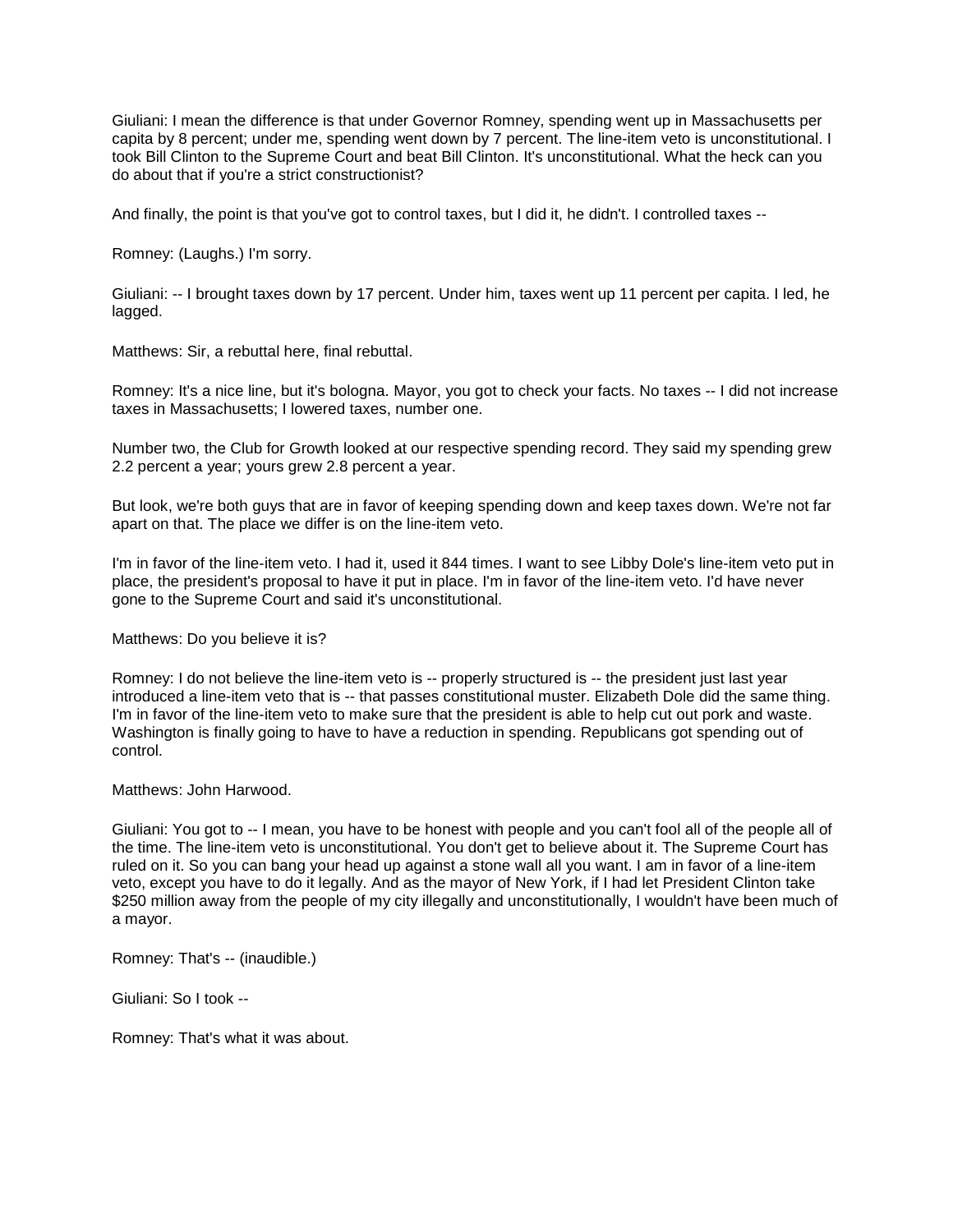Giuliani: So I took President Clinton to court, and I beat him. And I don't think it's a bad idea to have a Republican presidential candidate who actually has beat President Clinton at something. (Laughter.) (Applause.)

Matthews: (Inaudible.) Okay, we got to go to John Harwood. Thank you. John.

Thompson: (Off mike.)

John Harwood: As good as that fight is, I've got a question for Senator Thompson.

Thompson: (Off mike) -- Massachusetts and New York are low- tax, low-spending states. (Laughter.)

(Remarks off-mike.)

Harwood: Senator Thompson, in the kind of dynamic economy that you mentioned, lots of new jobs are created, but a lot of jobs are lost, as well.

The Bureau of Labor Statistics says three-fourths of manufacturing workers who lose their jobs and get new ones see their incomes go down. How would you explain to those people that their shrinking American dream is the price of progress? And what would you do to help them?

Thompson: Well, in a dynamic economy, there are jobs lost and there are jobs gained. And so far, there have been more jobs gained. To put up barriers and say that so-and-so cannot lose a job would be the wrong thing to do in a free-market economy that's been so well for us. It's made us the most prosperous nation in the history of the world.

But there are some things that you can recognize about the manufacturing industry and how important it is to us and how we can do something for the industry to help them hire more people and keep the wheels rolling -- government policies in terms of taxing and spending and regulation. The manufacturing industry is, in large part, an international industry nowadays, which means prices are set internationally. Manufacturers cannot do much about that but they get hit with cost domestically. We can do a lot about their cost, in terms of taxes and regulation.

We have the second-highest corporate tax penalty in the world.

We need to do better than that. We need to open up foreign markets. A lot of them are closing their markets to our people. Our people are not afraid to compete if the markets are open and the currency's not devalued.

#### Matthews: Congressman?

Tancredo: Yeah, let me answer that. You know, Senator Thompson, there is one place where the federal government has a role in manufacturing, and that's ensuring that everybody's playing by the rules.

Now, when Communist China devalues their currency by 40 percent, they undercut American products around the world. They undercut them so low that we can't even pay for the cost of materials and meet their prices. Now, that has put 1.8 million working Americans out of work, and that job, the job of enforcing those rules, is the president's job. That's what I intend to do.

Matthews: Let me ask Senator McCain, you know, when a lot of us grew up in the late '50s and early '60s, a young guy could come out of high school, marry his girlfriend from school, get a job at a big industrial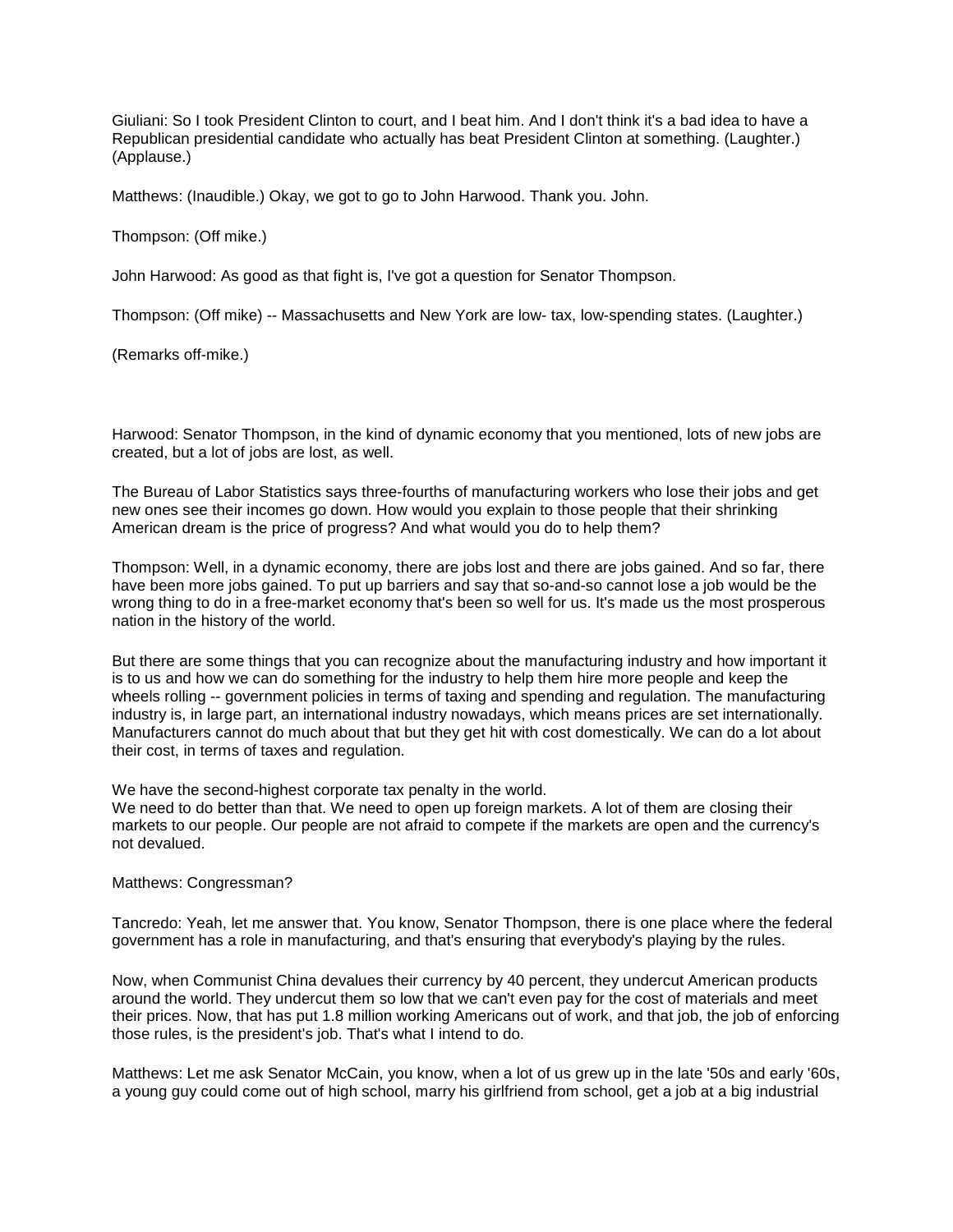plant making planes or making subways and provide for a family with a middle-class income and his spouse wouldn't have to work. Will we ever go back to that world again?

McCain: I'd like to say yes, Chris, but I think we are in the midst of a revolution that we haven't seen the Industrial Revolution. A lot of people don't know that 50,000 Americans now make their living off eBay. We know that people have been left behind. We know that the tax code is eminently unfair.

We know that one of the big problems right here in Detroit is that when they -- before they turn a wrench on a new car, it's a \$1,700 legacy cost for health care for their retired employees. For Toyota, it's 200 (dollars). We're going to have to fix health care. We're going to have to fix Social Security.

And this line about it's just discretionary spending that's a problem -- the problem is, my friend, the American people no longer have trust and confidence in us that we will fix anything. As president, I'll fix them.

And the point is that we need to have job retraining programs. We need to go to the community colleges. We even need, if you're a senior laid-off worker and -- who gets another job to make up in compensation for the amount of money that's the difference between the job that they lost -- we have to fix these programs, but first we've got to go to the American people with clean hands. We've got to tell them we've stopped spending \$3 million to study the DNA of bears in Montana. I don't know if that's a paternity issue or a criminal issue. (Laughter.) I've got -- we've got to tell them -- we got to tell them that we will not spend \$2 billion on an aircraft tanker, which I was able to stop and save the taxpayers \$2 billion, because of this incredible extravagant waste in defense spending today, which is the biggest part of our budget. (Applause.)

Harwood: Governor --

Matthews: Can I -- Congressman Tancredo.

Tancredo: John, I just want to quickly respond. I certainly can agree with the senator on one thing, that the people of this country believe that the government is broken and hasn't fixed their problems to a large extent because of the senator's efforts in support of illegal immigration. That's one reason why they're concerned, and that's -- you're absolutely right, the government hasn't fixed the problem. And for every single illegal immigrant family in this country, it costs 20,000 -- it costs us \$20,000; \$20,000 in infrastructural costs. They pay about 10,000 in taxes. You really want to do something about -- to restore the people's faith in government? Do something about illegal immigration, don't just talk about it. (Applause.)

Okay, Gerry.

Bartiromo: Very sad.

#### Gerry Seib: Governor Romney.

Governor Romney, trade keeps popping up here, so let's bore in on it a little bit. By one estimate, the U.S. has lost 5 million jobs to overseas trade since 1989, and the U.S. must borrow every day \$2 billion from overseas to pay for its imports. President Bush says trade is still good for America.

Are you a Bush Republican on trade?

Romney: Well, I believe in trade, but I believe in opening up markets to American goods and services. And it's been calculated that the average family in America is \$9,000 a year richer because we have the ability to sell products around the world, and a lot of people in this country make their living making products that go around the world.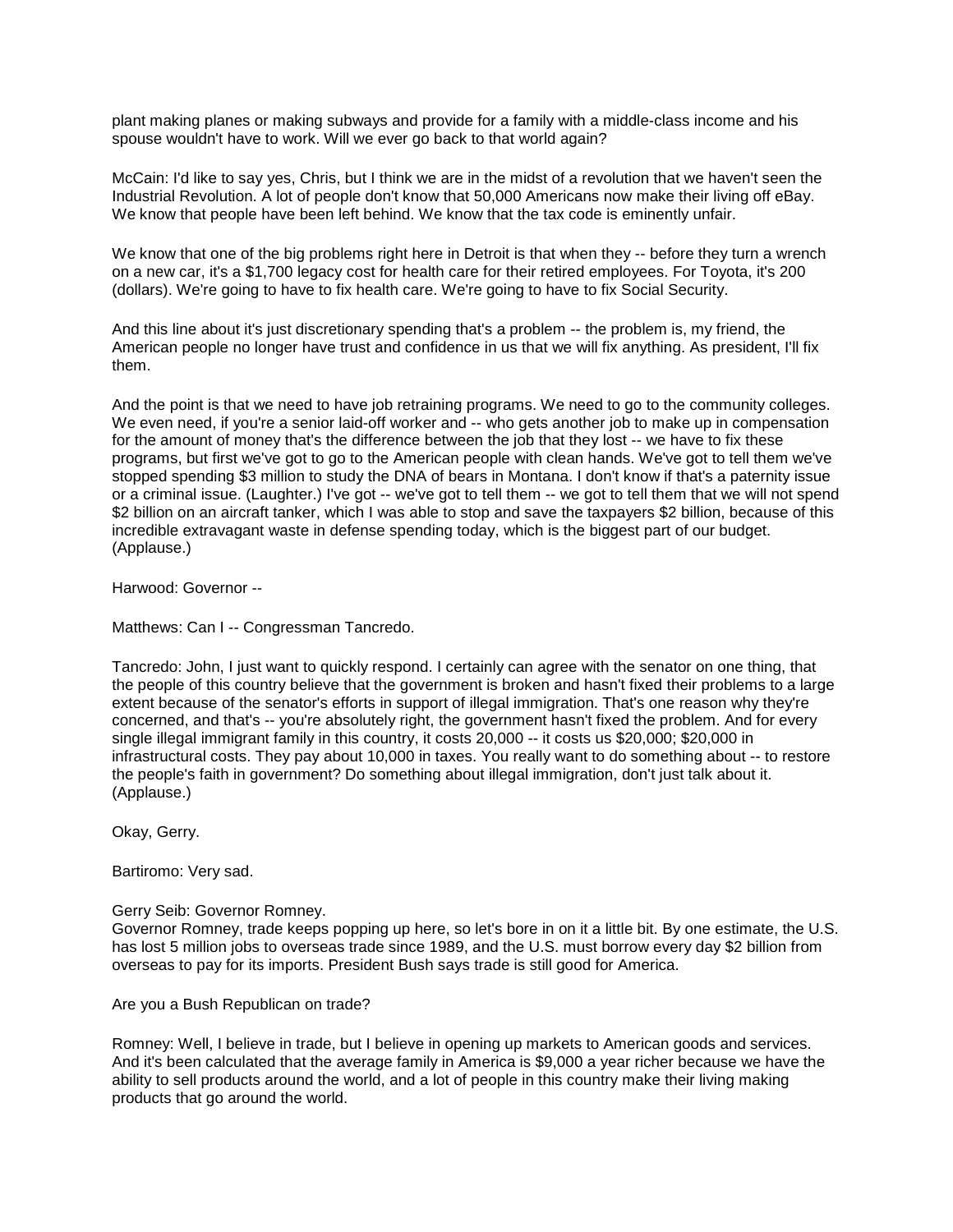But it's also true that the people who negotiate these agreements, the people who sit down with the Chinese and sit down with the Mexicans and others, are people, by and large, who've spent their life in politics, and the politicians come together and try and understand how the economy works.

I think I'm probably the only guy on the stage who's spent most of his career in the business world. I understand how the economy works. I understand how if you make a certain adjustment in the agreement, it's going to have a huge impact on the United States.

And so for instance, if we agree to sit down with China, I understand that if we don't get real careful and protect patents and designs and technology, that what we tend to sell the most of, those kinds of things, intellectual property, is going to get stolen by the Chinese or by others, that we have to recognize agreements have to be in our benefit, not just in their benefit. And so as I look across the agreements we've made, I recognize we're going to have to do a better job. We're going to have to have people who understand how the business world works, how the economy works, and make sure that the playing field really is level by having people that know something about the economy and understand the business world being part of that effort.

I want to make sure that the American worker gets a fair shake. We need to make sure that the Chinese begin to float their currency, and they protect our designs and our patents and our technology. We need to make sure that the American workers don't have to carry the burden of extra taxes as we sell our products around the world. They come here without that tax embedded. We can do a better job, and I want to do a better job for the American worker.

And by the way, this is key for Michigan. And for me, Michigan is personal. I'm going to go to work to help Michigan. (Applause.)

#### Bartiromo: Thanks, Governor.

Mayor Giuliani, foreign acquisitions in the United States are headed for a record in 2007. And yet some money is still turned away. A Dubai company could not acquire our ports. A Chinese company could not acquire Unocal.

Has this company -- has this country become protectionist, or are there serious, real national security concerns?

Giuliani: Well, I think we're on a verge of going in one direction or another. I mean, for example, if you want to get specific, the four trade deals with Peru, Colombia, Panama, South Korea that are in front of Congress right now, which the Democrats are trying to block, would be good deals for the United States. In three of the four of them, we would actually get to export more than we're importing. (Chuckles.) Why they would want to block this I can't understand. We're already importing about 98 percent -- 90 to 98 percent from those countries. We would actually get to export more, and we would increase our exports.

So yes, we have to improve our free trade agreements. I think you got to almost separate them into two different categories. There's economic protection, and then there's protection for safety, security and legal rights. And I don't think we've done a particularly good job on the second, and we have to improve those agreements. But we can't throw out the baby with the bath water. We can't say because these agreements weren't perfect, because they have problems, because they have issues, we're going to turn our back on free trade.

Our percentage of our economy that now depends on exports has gone up from 9 percent to 12 percent; we're a country that depends on exports. And we're also an entrepreneurial country.

We're a country that should think about all these people that are coming out of poverty in China and India and elsewhere -- we should think of them as new customers. We should be thinking about what could we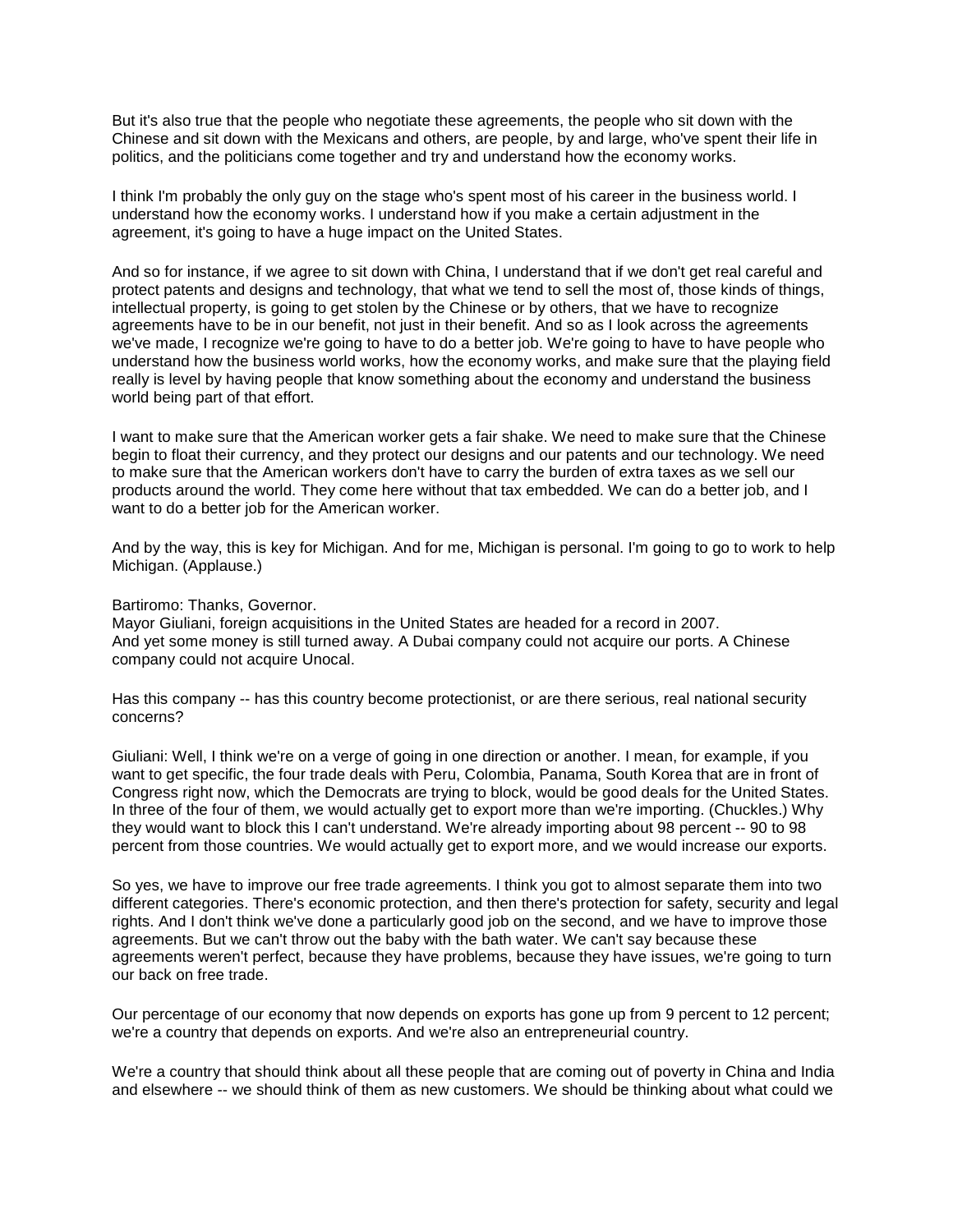sell to them. Energy independence. Health care. There's so much we can sell to them. Let's get back our entrepreneurial spirit rather than having our head down.

Bartiromo: So, yes or no, should a Dubai company be able to own 20 percent of NASDAQ?

Giuliani: Sure, if they are -- if they are considered to be safe, if they -- if they -- if they pass safety and security clearances. Unfortunately, that deal was done so hastily, it was done so quickly, nobody can tell whether they could or they couldn't. But you just can't rule out foreign companies. There's a whole procedure you go through as to whether or not are they safe, are they secure. We cannot stop doing business with the rest of the world. If we do -- this is one of the reasons our depression became a Great Depression, because we erected such high tariffs that we extended the depression from two or three years to 10 or 11 years.

Bartiromo: Very quickly down the line, same question. Should a Dubai company be able to own 20 percent of NASDAQ? Congressman?

Paul: If there is no conflict with national security, certainly, yes, they should.

Bartiromo: This is the story, Dubai owning NASDAQ. Is there a security issue?

Paul: I don't think they're a threat to our national security, no. So they would be able to.

Huckabee: I think it really matters as to whether or not they're going to be -- there's going to be a fair trade. And the fact is, we don't have fair trade. And that's the issue we've got to address. Can they buy a company? Sure. But our real problem continues to be that an American company is having to pay an extraordinarily high tax on everything they produce, but the countries who are importing to us don't have the same border adjustability that we do.

And that's why we're losing jobs here, that's why people in Michigan are going -- looking for something to do, and that's what has to change, and it's not being changed, and this party is going to have to start addressing it, or we're going to get our britches beat next year.

## Bartiromo: Senator McCain.

McCain: Yes, of course, they have to pass the required security requirements and everything like that. But I'm a student of history. Every time the United States has become protectionist and listened to the siren song that you're hearing partially on this stage tonight, we've paid a very heavy price. The Smoot-Hawley Tariff Acts in the 1930s were direct contributors to World War II. It sounds like a lot of fun to bash Chinese and others, but free trade has been the engine of our economy in the last half of this year, it will continue to be, and free trade should be the continuing principle that guides this nation's economy.

### Bartiromo: Governor.

Romney: Of course you let a country invest in the United States, because we're going to have to stop thinking always in terms of defense and trying to keep other people out. The key is that America can compete around the world and win, and we do. In product after product, service after service, we're the best in the world. But we have to make sure that as we enter into agreements with other nations, we make sure that those agreements are in our benefit as well as theirs; usually that's the case, but not always, and in some cases it's not.

We're going to make sure that our goods and services are sold around the world, that they're not held up, that our technology is not stolen. And we're going to make sure that America gets the best shake in these agreements, and we -- and for heck -- you got to realize this country can compete with anyone in the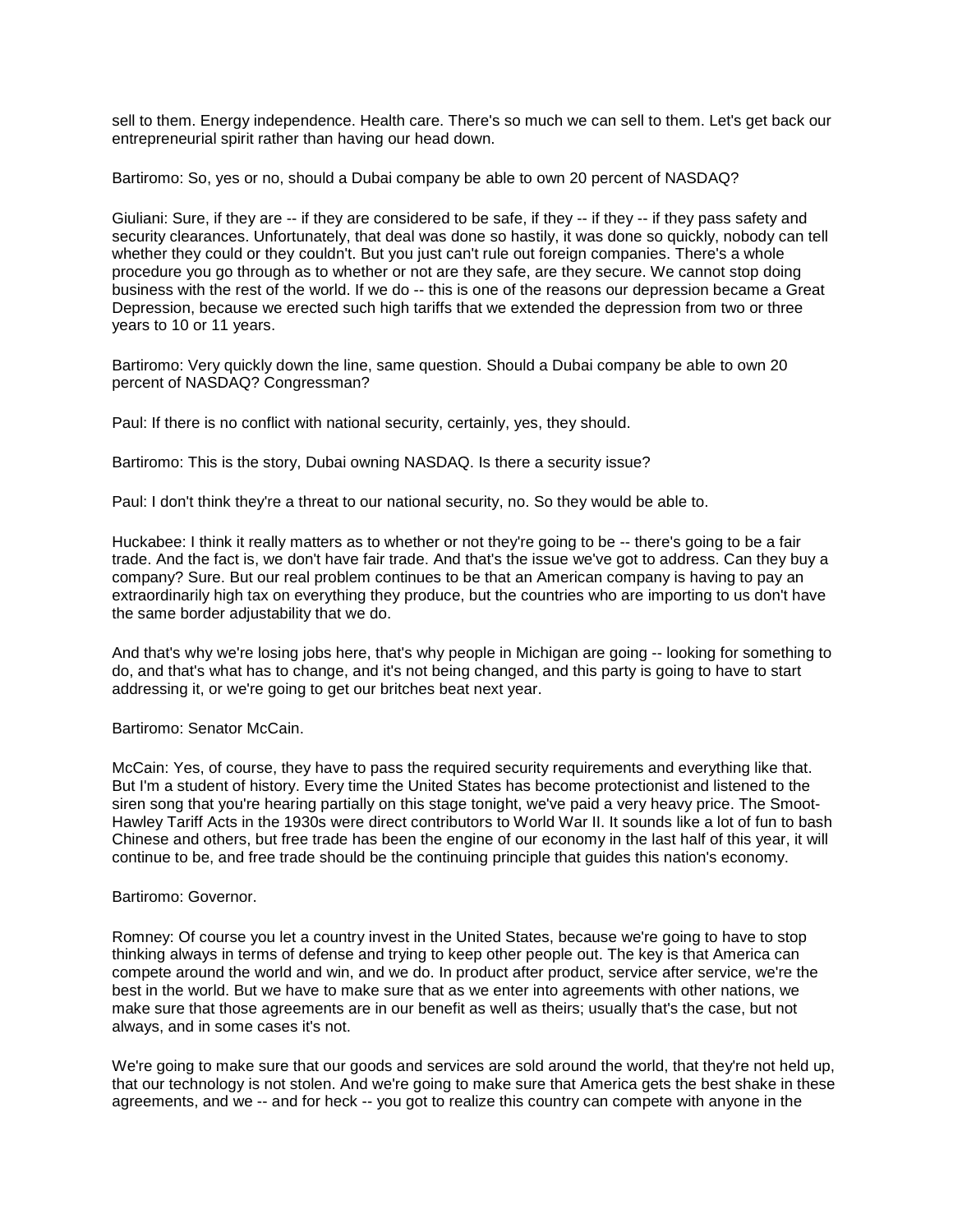world, has before. We'll always -- we do not rein in -- put a moat around ourselves. We've put down the drawbridge and say, "Let's go out and compete."

## Bartiromo: Senator?

Thompson: The answer is yes. Dubai would own 20 percent of NASDAQ, but NASDAQ, under this deal, as I understand it, would gain more than 30 percent of the Dubai company.

It all depends on national security issues. Doesn't seem to be one there. But we should look at all these deals carefully because we have a vast infrastructure. The great portion of it is in private hands. There's no way, frankly, we can protect it all. So we need to do everything that we can to make sure that we're doing all that we can to protect the infrastructure we've got and scrutinize these deals, number one, first and foremost, from a national security standpoint.

Bartiromo: Congressman Hunter.

Hunter: No, because I don't trust them. And I don't trust them because a few years ago Dubai, while an American Customs agent was trying to stop them, set for delivery a set of nuclear triggers to an anonymous recipient in Islamabad, probably for the A.Q. Khan network. That went directly against American interests. So I would not do that.

And to all my colleagues who talk about the joy of free trade, that requires one thing: good business deals. We've made the only business deal in the world with 132 other competitors where they get to have a rebate on their taxes and then put a block up of 15 to 20 percent tariff against our goods, and we don't get to do the same thing. That's why we have a trade deficit with countries that have higher labor rates than the United States.

So we're short on good businessmen, and I would junk those bad trade deals, bring them back to the table, and I'd practice mirror trade. If a country wants to put a 15 percent tariff against the United States, they're going to see that reflected back at them. If they want to take it down to 1 percent, we'll take it down to one, but there's not going to be a one-way street any longer.

Bartiromo: Thank you.

Senator Brownback.

Brownback: Yes, I think of the people on this stage I'm the only that's worked in the trade field. I was in the trade field as White House fellow in the first Bush administration.

If this party walks away from free trade, we're going the wrong way as a party. And I think Congressman Hunter is a wonderful man. The United States is a low-trade -- low-tariff country. I think our average tariff on anything that we have a tariff on -- and most things we don't -- is at 4 percent, so the negotiations we do are always with countries that have higher tariffs. And it's the objective that we have is to get those down, and we've had a decent record. What we've got to do now, I think, is really focus in on China's currency manipulation and intellectual property rights.

Bartiromo: So the answer is yes.

Brownback: Yes.

Tancredo: No, if -- I'll tell you. If Dubai wanted to buy Wal-Mart, I might think about it. But if they wanted to buy something else that would have, in this case, certainly more of an impact on our national security interests, I'd say, no, we'd have to think about that in a totally different way.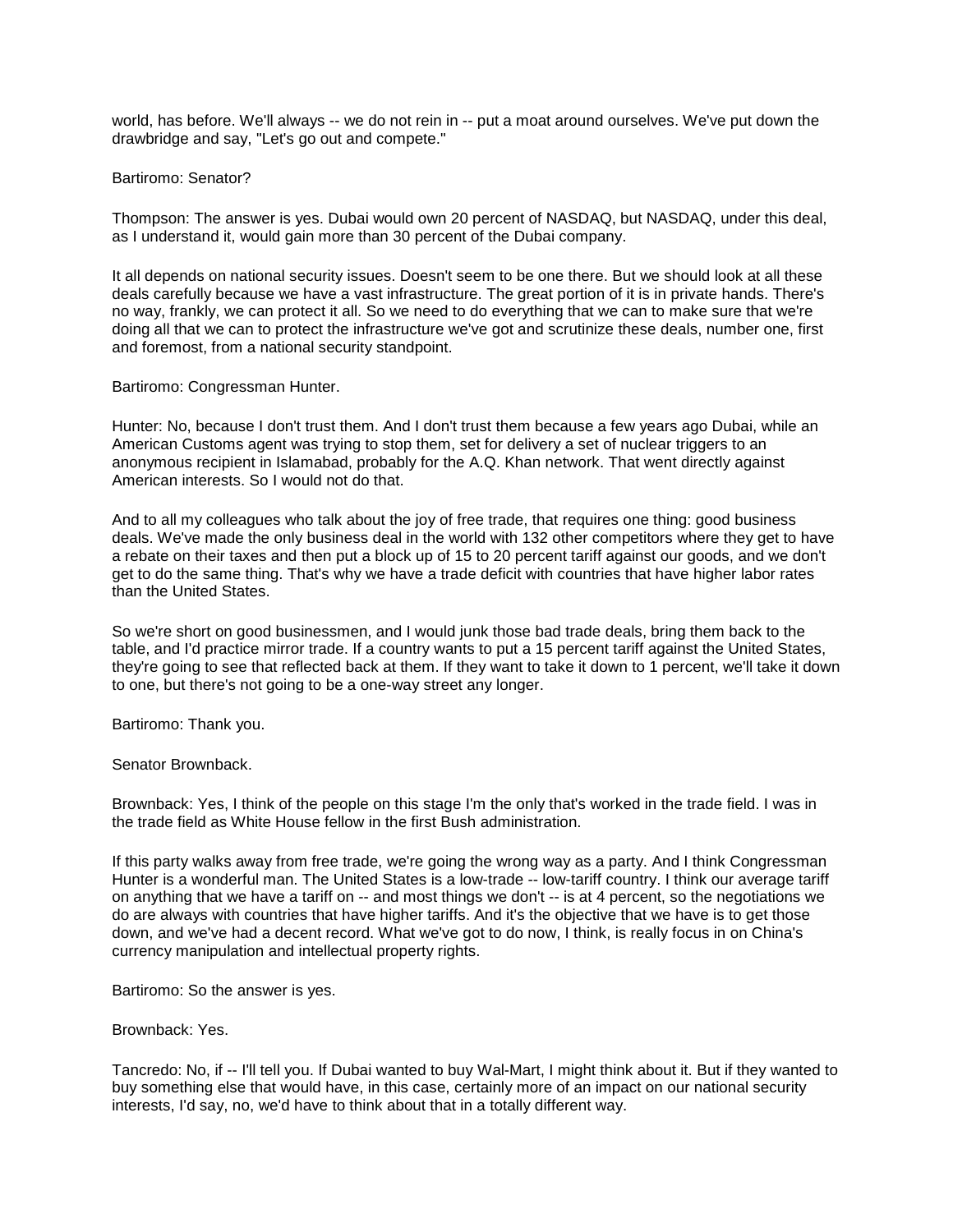It is exactly the same with regard to China. There are things that we should have thought of in the first place when we passed the PNTR, which I voted against, along with Duncan Hunter. And I absolutely agree that trade is a great idea in many respects. But when you trade with people who are your potential enemy, and they have shown a willingness to use that economic opportunity to actually increase their threats to the United States, I'm not for trading with them at all.

Matthews: Governor, I mean, Senator Thompson, let me ask you about an income tax issue -- it gets batted around a lot in Washington -- the Alternative Minimum Tax. And here are the fiscal consequences. There's 20 million people about to be hit by that tax. It was meant to make sure rich people paid taxes but now, it's moving down because of inflation.

If this tax isn't changed, 20 million people are hit by it. If we eliminate the Alternative Minimum Tax, it costs the federal government \$100 billion that has to be replaced similarly somewhere else. How do you deal with something like that?

Thompson: Well, in the first place, I don't buy the concept that any reduction in taxes is lost revenue to the government. The taxpayers haven't lost it. It's in their pocket. They know exactly where to find it.

We shouldn't confuse the wealth of government with the wealth of nations. Just because the money is sent to Washington doesn't mean that people are any richer. In fact, just the opposite is the case.

As you pointed out, the AMT was designed for the -- to target the rich guy. And when the Democrats start targeting the rich guy, if you're a middle-class guy you ought to run to the other side of the house because you're going to get hit. They're not going to be on target. And this is another one of those cases; you point out we're going from about 4 million people covered now to over -- over 20 million people.

What we're going to have to do, though, is look at this as part of a total picture. Generally speaking, lower taxes and lower tax rates grow the economy. It's been proven in the '20s, it was proven during the Kennedy administration, proven during the Reagan administration and again during this administration. I would apply that same principle to the AMT. It ought to be phased out. I think the responsible thing to do, though, until we get a handle on our mandatory spending side of the ledger, is to index it for inflation and fix it for another year while we look at the budget in total.

Matthews: Thank you, Senator.

We're going to take a break right now.

(Announcements.)

Matthews: We're branching out into other topics.

Senator Thompson, all things considered, has the Bush policy toward Iraq been a good one?

Thompson: I think the policy that we're engaged in now is the right one. Clearly, to me, we didn't go in with enough troops and we didn't know what to expect when we got there. But now we're showing signs of progress. I think we got to take advantage of the opportunities that we have there, now that we see a window of opportunity for things to turn around and us to stabilize that place and not to have to leave with our tail between our legs. If we did that, it would make for a more dangerous United States of America.

I think we've got to come to terms with the nature of the threat that our country faces. It is a global war. Islamic fascism has declared it upon us. They look at it as something that's something that's been going on for a long, long time. They're perfectly willing for it to go on for a long time more, killing millions of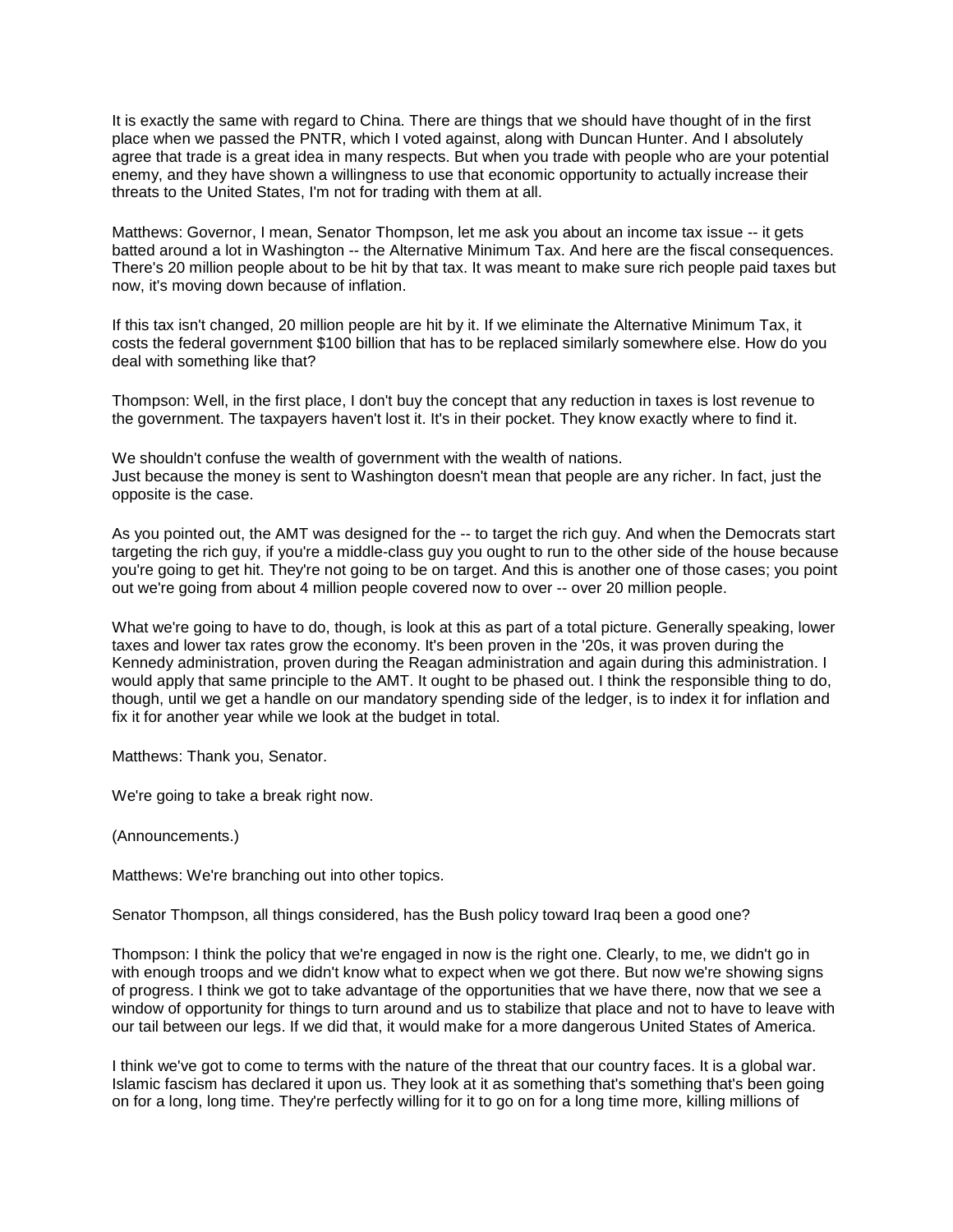innocent people in the process. They play by no rules, and they are intent on bringing down Western civilization and the United States of America. So we have to understand what's necessary and the determination that we need to show to friend and foe alike that we'll do what's necessary to fight on any front that we have to fight on. This is a front in a much broader war, and I think the young people that I talk to coming back from there understand that. In fact, sometimes it's strange to me to think that the average 20-year-old serving us in Iraq knows more about what it takes for our national security than the average 20-year veteran on Capitol Hill.

Matthews: Okay, thank you.

Bartiromo: Senator McCain, last week on the campaign trail, you were critical of President Bush for the lack of asking for sacrifice for the American -- from the American people after September 11th, adding that "Just go shopping" wasn't enough.

What would you have asked?

McCain: I would have asked Americans, when we were incredibly united -- as part of that, I'd give credit to my friend the mayor of New York City -- and Americans were ready to serve a cause greater than themselves, I would have told them, first of all, consider the military; also the Peace Corps, also AmeriCorps, also neighborhood watches, also volunteer organizations that we would form up all over America. That way we would all serve this nation.

I'd just like to mention I'm the only one on this stage that four years ago said this is a failed policy in Iraq; it's not going to work; it's got to be changed. I was criticized by Republicans for my severe criticism of Secretary Rumsfeld. I advocated the strategy that's succeeding. And thank God the American people are giving us a little window so we can let this thing succeed and not have happen, as the president of Iran recently said, the United States will leave Iraq, and there will be a vacuum, and Iran will fill it. That's what's at stake here.

Matthews: Congressman Paul, would you -- would we have gone to war in Iraq if we weren't so dependent on Middle East oil?

Paul: Probably not, but that should not be a reason. That's an old theory. It's mercantilistic. It's neocolonialism that you have to maintain your supply routes and your natural resources.

But I think there's still a lot of those kind of people around, and they believe -- you know, we were told it was about oil and jobs when it first started in 1990, and this is just a continuation of that war. Indeed, this war is a mistake; it was a mistake to go in. It's very costly, and it has a lot of economic ramifications. We're going broke. We have this huge deficit. We're spending nearly a trillion dollars with maintaining our empire overseas, and that's a cost. Right now we owe foreigners \$2.7 trillion. No wonder they have money to come back in here and buy stuff up, and then we object; but that has to do with our monetary system, as well as our foreign policy.

So if we want prosperity, we have to change our foreign policy; we have to live within our means, but we can't maintain a reserve currency where all -- our greatest export today are paper dollars. We create money out of thin air, and they still accept it as if it was backed by gold. And that is the reason all this money goes overseas. And at the same time, we finance all this military activity overseas, and it's bankrupting this country. And not only that, it's a threat to our personal liberties here, and it's going to be a threat to our economy because we are beginning to live beneath our means. And that is a natural consequence of what happens when you live beyond your means.

So we must change our policy both overseas and domestically.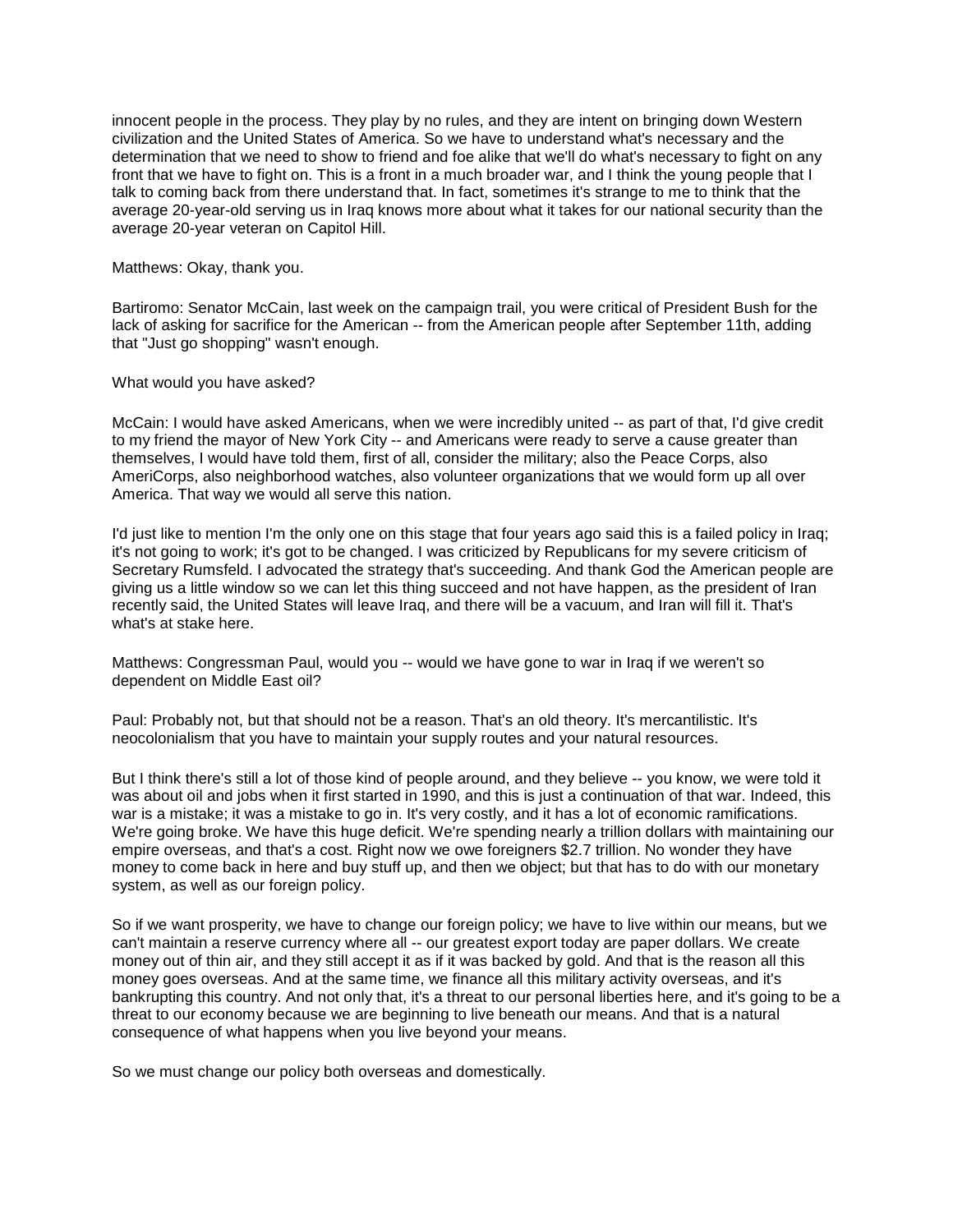Matthews: Do you believe that, Senator Brownback, that we would (sic) have gone to war in Iraq if we weren't so dependent on Middle East oil?

Brownback: I don't believe that in the least. We went to Iraq -- on the war in Iraq, what I voted for was the war on terrorism.

And Afghanistan was where the Taliban was -- where al Qaeda was located; it was run by the Taliban. And we saw in Iraq what we thought was the mixture of terrorism and weapons of mass destruction. And it was in 2003, this was in close proximity to 2001, when we had the 9/11 crisis, and I wasn't about to trust that Saddam Hussein wasn't going to mix terrorists with weapons of mass destruction. And we haven't found the weapons of mass destruction, but that doesn't mean we leave. And I think the Bush administration has generally done well military, and I think the military has done a fabulous job. (Applause.) I think we have done poorly on the political side.

And this Friday, Joe Biden and I are getting together in Des Moines, and we're going to be talking about the political side, a three-state solution in Iraq. This is what ultimately is going to happen. You're going to have a Kurdish north, a Sunni west, a Shi'a south within one country, federalism, with a weak federal government; the federal government headquartered in Baghdad. Joe and I don't agree on hardly anything, but this is what we need to do to get the political equation. That's what has been poorly done by the Bush administration starting with General Garner and moving on through the succession. It hasn't been well-handled politically. We've got to get a better bipartisan political solution -- we can.

Matthews: Senator Thompson, Senator Brownback made the point that we haven't been able to find the WMD. You made a statement a couple of days ago, I believe, that alluded to the fact: You believed that there were such weapons in Iraq. Do you believe they were there right before we got in and they were moved out somewhere?

Thompson: No, no.

Matthews: What do you believe?

Thompson: No, I didn't say that. I was just stating what was obvious, and that is that Saddam had had them prior. They used them -- they used them against his own people, against the Kurds.

Matthews: Okay.

Thompson: And of course, he had a nuclear reactor back -- I believe it was in '81 when the Israelis bombed that. And the Iraqi Study Group reported that he had designs on reviving his nuclear program, which he had started once upon a time.

So there's not question that he had had them in times past. And in my own estimation, there's no question that if left to his own devices, he and his son would still be running that place, attacking their neighbors and murdering their own people and developing a nuclear capability, especially in looking at what Iran is doing as their next-door neighbor and long-time adversary. And the whole place would be nuclearized.

Saudi Arabia would probably respond to that; other Sunni nations would respond to it. And you would have an entirely nuclearized part of the world that we don't have now. That would be extremely problematic for us from an oil standpoint, as well as a global stability standpoint.

Matthews: Thank you.

Governor Romney, that raises the question, if you were president of the United States, would you need to go to Congress to get authorization to take military action against Iran's nuclear facilities?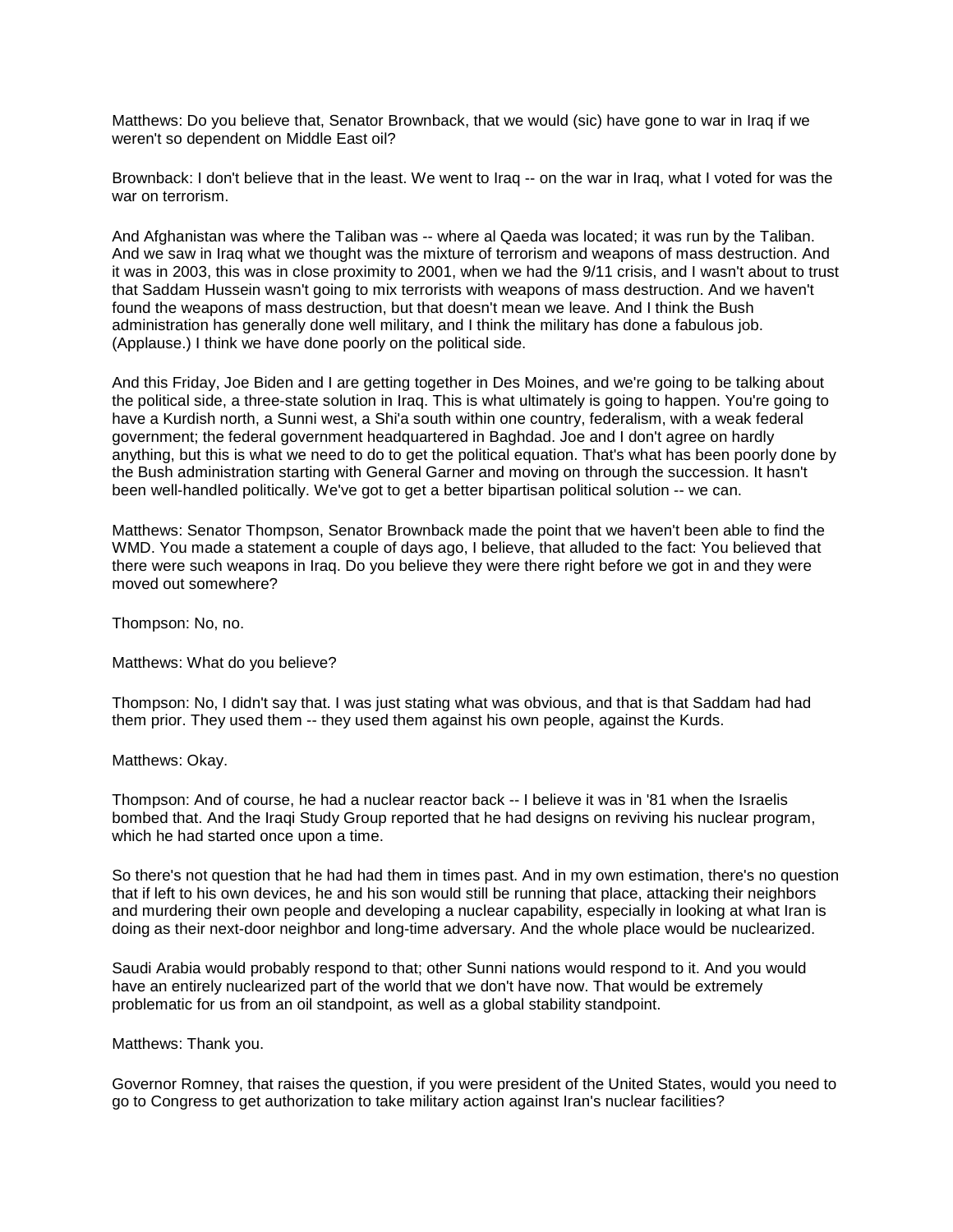Romney: You sit down with your attorneys and tell you what you have to do, but obviously, the president of the United States has to do what's in the best interest of the United States to protect us against a potential threat. The president did that as he was planning on moving into Iraq and received the authorization of Congress.

#### Matthews: Did he need it?

Romney: You know, we're going to let the lawyers sort out what he needed to do and what he didn't need to do, but certainly what you want to do is to have the agreement of all the people in leadership of our government, as well as our friends around the world where those circumstances are available.

But the key thing here is to make sure that we don't have to use military action against Iran. That's what you hope to be able to do. And that's why we're going to (have to ?) put a lot tougher sanctions on Iran, economic sanctions, credit sanctions. We're also going to have to get serious about treating Ahmadinejad like the rogue and the buffoon that he is.

And it was outrageous --

### Matthews: Okay.

Romney: -- for the United Nations to invite him to come to this country. It was outrageous for Columbia to invite him to speak at their university. This is a person -- denied the Holocaust, a person who has spoken about genocide, is seeking the means to carry out. And it is unacceptable to this country to allow that individual to have the control of launching a nuclear weapon.

Matthews: Okay.

Romney: And so we will take the action necessary to keep that from happening. And I think each person on the stage, but certainly in my case I would make sure we would take the action necessary to keep Iran from having a nuclear weapon.

Matthews: Well, I guess I want to get to the basic constitutional view of you gentlemen. I want to start with Congressman Hunter, the same question. If -- I'd like to get a number of response -- this couldn't be more important. Do you believe that Congress has to authorize a strategic attack, not an attack on -- during hot pursuit -- but a strategic attack on weaponry in Iran? Do you need congressional approval as commander in chief?

Hunter: Answer, Chris -- it depends on one thing: First, I think the president does not need that if the target is fleeting. We live in this age of terrorists with high technology, and if you have a very narrow window to hit a target, if the president's going to have to take that on his shoulders, he's going to have to do it. He has the right to do that under the Constitution as the commander in chief of the military forces. If he has time, then certainly you want to go to Congress, as we did in Iraq, and get the approval of Congress. So it's a matter of whether or not the target is fleeting.

And with respect to Iran, Iran is walking down the path to build a nuclear device. They've got now about a thousand centrifuges; they claim they've got 3,000. At some point, we may have to pre-empt that target. If we do, it should be done hopefully with allies but perhaps by the U.S. alone.

Matthews: Okay. Same question -- deadline, gentlemen, it's so important. Congressman Paul, do you believe the president needs authorization of Congress to attack strategic targets in Iran, nuclear facilities?

Paul: Absolutely. This idea of going and talking to attorneys totally baffles me. Why don't we just open up the Constitution and read it? You're not allowed to go to war without a declaration of war.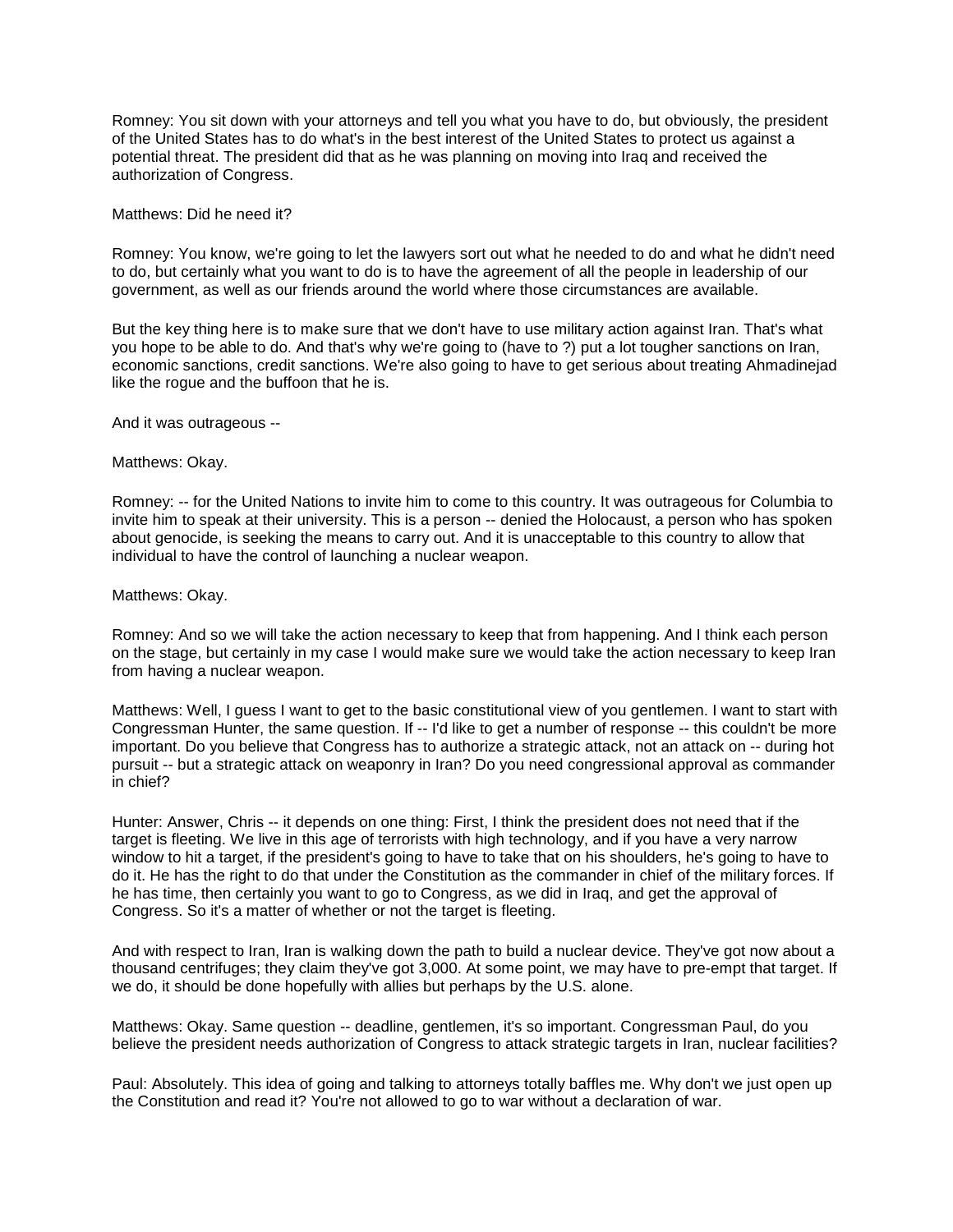Now, as far as fleeting enemies go, yes, if there's an imminent attack on us, we'd never had that happen in 220 years. The thought that the Iranians could pose an imminent attack on the United States is preposterous. There's no way. This is just --

Matthews: Not an imminent attack, a fleeting -- (inaudible) --

Paul: This is just war propaganda, continual war propaganda, preparing this nation to go to war and spread this war, not only in Iraq but into Iran, unconstitutionally. It is a road to disaster for us as a nation. It's a road to our financial disaster if we don't read the Constitution once in a while.

Matthews: Around the horn, Congressman -- (applause) -- Governor Huckabee, same question. Do you need Congress to approve such an action?

Huckabee: A president has to do whatever is necessary to protect the American people. If we think Iran is building nuclear capacity that could be used against us in any way, including selling some of the nuclear capacity to some other terrorist group, then yes, we have a right to do it. And I would do it in a heartbeat.

Matthews: Without going to Congress? Without going to Congress?

Huckabee: Well, if it's necessary to get it done because it's actionable right now, yes. If you have the time and the luxury of going to Congress, that's always better. But Chris, the most important single thing is to make sure --

Matthews: And if Congress says no, what do you do? If Congress says no, what do you do, Governor?

Huckabee: You do what's best for the American people, and you suffer the consequences. But what you don't do is -- what you never do is let the American people one day get hit with a nuclear device because you had politics going on in Washington instead of the protection of the American people first. (Applause.)

Matthews: Senator McCain.

McCain: We're dealing of course with hypotheticals. If the situation is that it requires immediate action to ensure the security of the United States of America, that's what you take your oath to do when you're inaugurated as president of the United States. If it's a long series of build-ups, where the threat becomes greater and greater, of course you want to go to Congress; of course you want to get approval if this is a(n) imminent threat to the security of the United States of America.

So it obviously depends on the scenario, but if I were -- I would at minimum, I would at minimum consult with the leaders of Congress because there may become a time where you need the approval of Congress, and I believe that this is a possibility that is maybe closer to reality than we are discussing tonight.

Matthews: Senator? Senator Thompson.

Thompson: On this question? Yes, I think that -- I think John has it right.

I would add that under the War Powers Act there's always a conflict between the Congress and the president as to the exact applicability of that when an engagement lasts for a particular period of time and when they must come before Congress. I don't think anybody running for president should diminish the powers of the office before he gets there and take side in a hypothetical dispute.

But I would say that in any close call, you should go to Congress, whether it's legally required or not, because you're going to need the American people, and Congress will help you. If they are voting for it or they support it, or leaders, especially in the opposite party, are convinced in looking at the evidence that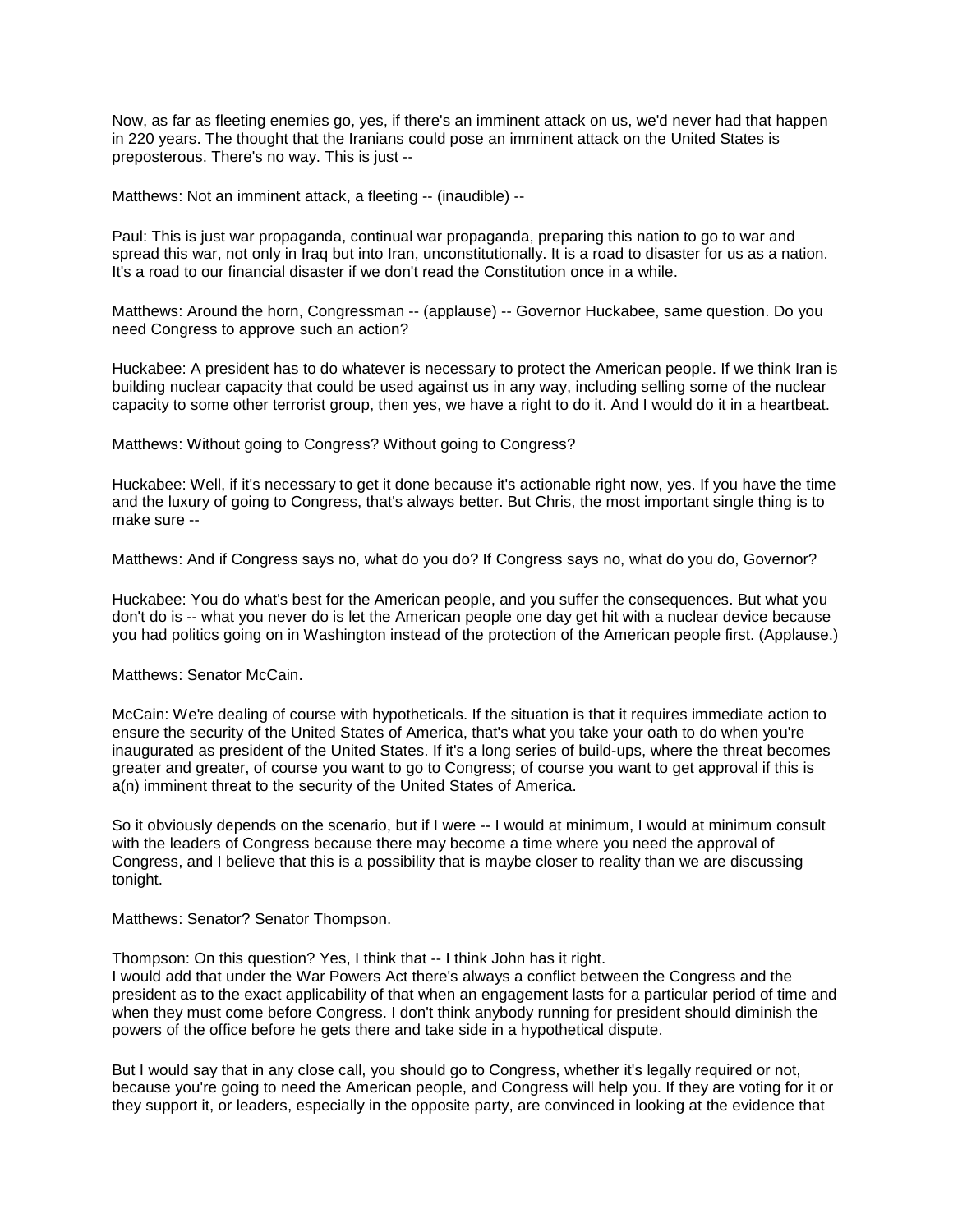this is the right thing to do, that will help you with the American people. And we have learned that over the long term, in any conflict, we've got to have the strong support of the American people over a protracted period of time.

Matthews: Okay, let's just bring it up to date on this, the political context, you know, Mayor, that Hillary Clinton has proposed -- she's co-sponsored legislation to do just this, require the president to come to Congress for any decision to go attack a nuclear facility in Iran.

Giuliani: It really depends on exigency of the circumstances and how legitimate it is that it really is an exigent circumstance. It's desirable. It's safer to go to Congress, get approval from Congress. If you're really dealing with exigent circumstance, then the president has to act in the best interests of the country.

And the point -- I think it was Congressman Paul -- made before, that we've never had an imminent attack -- I don't know where he was on September 11th. (Laughter.)

Paul: That was no country. (Applause.) That was 19 thugs. It has nothing to do with a country.

Giuliani: And there have been -- and since September -- well, I think it was kind of organized in Afghanistan and Pakistan. And if we had known about it, maybe hitting a target there quickly might have helped prevent it.

In any event, we've had 23 plots since September 11th where Islamic terrorists are planning to kill Americans, that we've had to stop. So imminent attack is a possibility and we should be ready for it.

Now, you asked me about Hillary Clinton. At the last Democratic debate, Hillary Clinton was asked by Tim Russert whether she agreed with my position on Iran. I like that form of debate, by the way.

Matthews: Okay.

Giuliani: Any time you want to do it that way. Ask her if she agrees with my other positions, as well. (Laughter.)

#### Matthews: (Inaudible.)

Giuliani: But on Iran -- on Iran -- on Iran what she said was -- she was asked, would you take a strong position that Iran will not be allowed to become nuclear and that we would use a military option if we had to? And she didn't answer the question. Well, you've got to answer the question. The answer is, yes, we would. Iran is a greater danger than Iraq. Iraq cannot be seen in a vacuum. And we have to be willing to use a military option to stop Iran from becoming nuclear. If we're willing to do it, we have a much better chance --

Matthews: Okay.

Giuliani: -- at having sanctions work.

Matthews: Thank you, Mayor.

Bartiromo: Let me zero in on oil. Mayor Giuliani, under your leadership, how will this country become energy -- oil independent and strike the right balance between environmental conservation and oil exploration?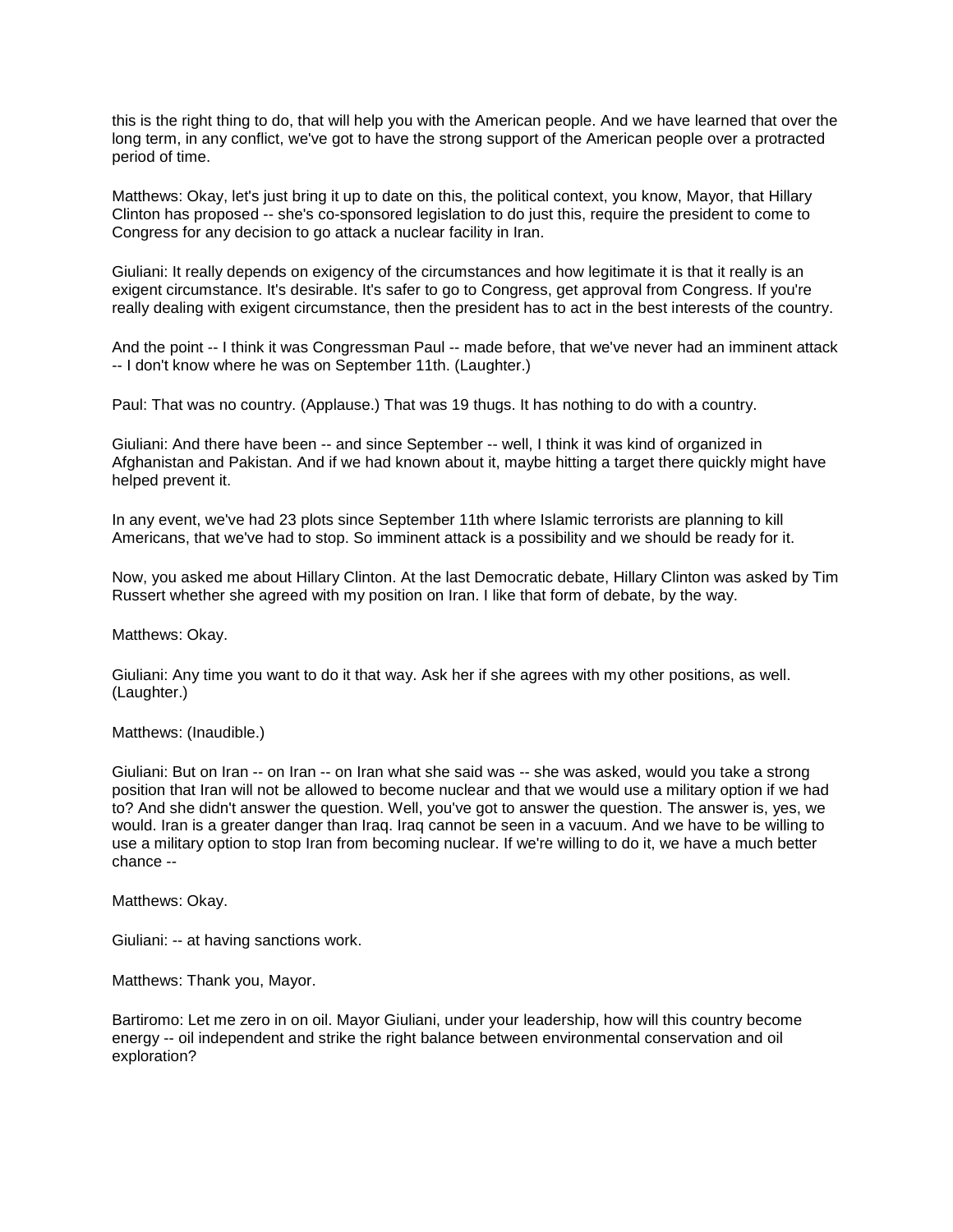Giuliani: You know, the question that Chris asked before about whether or not we would have had to have gone to war in Iraq if we were energy independent or we didn't have to depend on Middle Eastern oil, I mean, that is -- I think the answer is we probably should have and would have gone to war against Saddam Hussein anyway, but maybe not.

And certainly they'd have less leverage. And I think Iran would be a lot more of a paper tiger if we were more energy independent. So this is -- and you could go on into a lot of examples like that.

This is a matter of national security. You've got to support all the alternatives. There's no magic bullet here -- biofuels, nuclear power. We haven't licensed a nuclear power plant in 30 years. We haven't had a new refinery in 30 years. We're on hold. Hydroelectric power, solar power, wind power, conservation -- we have to support all of these things. We've got to support them in a positive way, and this is an area in which the federal government, the president has to treat this like putting a man on the moon. It is a matter of national security.

One of the ways to win the Islamic terrorist war against us is for us to be energy independent.

Bartiromo: But where do you draw the line? Do you support drilling off the coast of Florida, California?

Giuliani: You don't draw the line anywhere. What you do is you work with people to try to advance all of these technologies. You can't do everything; you can't do long-term damage to our environment. That would be a mistake, that would be an overreaction. You have to make sound judgments, and you have to advance these new technologies.

Why the heck haven't we licensed a nuclear power plant in 30 years? France is 80 percent nuclear; the United States is 20 percent nuclear, and we're going down to 15 percent.

It comes because of inaction. It comes because we're not willing to stand up and we're not willing to stand up sometimes to irrational fears and irrational special interests.

Bartiromo: Senator Brownback, the same question. Where do you draw the line? Do you support drilling/exploration off the coasts of Florida?

Brownback: I think you go in every place that you can to find resources. I put forward a proposal for us to be energy-secure -- not independent, energy-secure -- in 15 years. I don't think it's realistic for us to say we can be independent of every country around the world on oil supplies or on energy supplies in the near future, given our dependence and given the nature of what the global economy is like.

But I think one of the key answers is right here in Detroit. We've got to get more electricity involved in our car fleet. There's a Chevy Malibu parked out front here that's a hybrid flex-fuel -- they've got hybrid cars. They have flex-fuel cars. I think that's a big part of the answer. I'd like to see us move forward with getting the first 20 to 30 miles off of electricity that you plug into at night. That's technology. We're putting forward tax credits and incentives to try to move that forward. That's something Detroit here needs to grab on and is. And that can move us forward as an industry and as a country.

Bartiromo: But on the issue of exploration, you said yes to the coast of Florida, and you say yes to ANWR?

Brownback: I voted yes for ANWR, and I would support those in other places, environmentally sound.

We have to do it in environmentally sound fashion.

Bartiromo: Congressman Tancredo.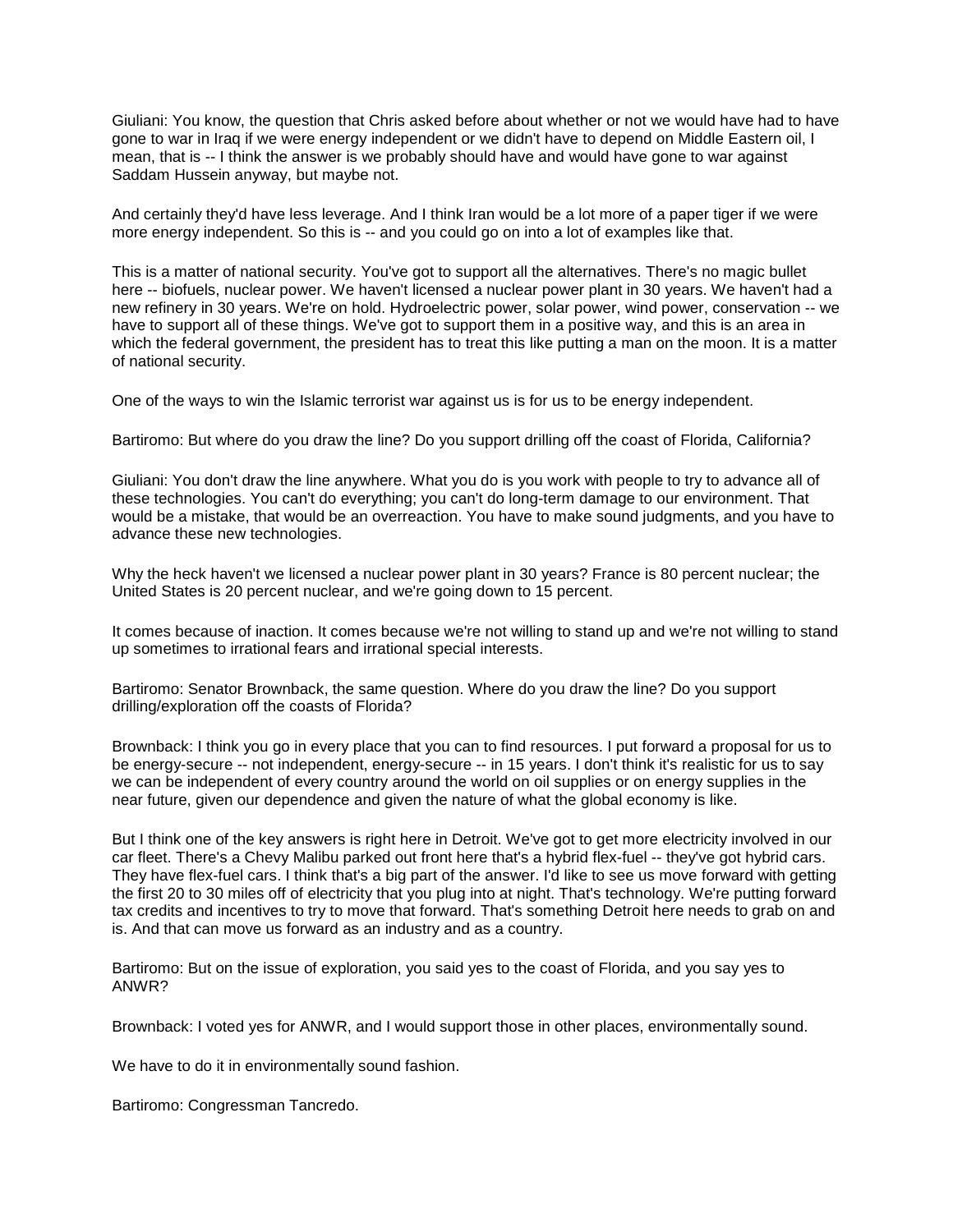Tancredo: You bet. I would agree to exploration off the coasts. I mean, it's -- how fair is it today that Louisiana is producing all the oil that California and other countries (sic) are consuming, and they refuse to allow the exploration of oil of their coasts? I'd say if you don't -- if you won't allow it, you can't use it - the stuff that we're getting from Louisiana. (Laughter.)

Now, the other thing is this -- when we talk about deficits, our trade deficits, it's -- by the way, it's not importing, you know, toys from China that causes it. The biggest chunk of our trade deficit is due to one thing and one thing only -- it's oil. That's where all the dollars flow. And where do they flow? To countries that want to kill us. So, yeah, you better drill every place you can here, and you better figure out every way to reduce your dependency on foreign oil.

Bartiromo: John Harwood.

Harwood: Senator McCain, ExxonMobil, Chevron and ConocoPhillips this past year earned a combined \$72 billion in profits. Is that too much? Should the oil industry pay higher taxes, or should it be required to use some of those profits to help solve our energy problems?

McCain: I would hope that they would use those profits to further the cause of alternate energy, nuclear power, a lot of other ways that we have to employ in order to eliminate our dependence on foreign oil.

By the way, I wouldn't drill off the coast of Florida unless the people of Florida wanted to. And I wouldn't drill off the coast of California unless the people of California wanted to, and I wouldn't drill in the Grand Canyon unless the people in Arizona wanted to.

Harwood: But you wouldn't require the oil industry to do those things --

McCain: I -- what's that?

Harwood: You would not require the oil industry to use its profits to help pursue alternative energy?

McCain: I would not require them to. But I think that public pressure and a lot of other things, including a national security requirement that we reduce and eliminate our dependence on foreign oil -- and we stop the contamination of our atmosphere, which is -- and climate change, which is real and is taking place.

And we have now a confluence of two national security requirements. One is to address the issue of climate change, and nuclear power is a very big part of that. And it's also a requirement to not allow Chavez in Venezuela, Putin in Russia and the president of Iran to dictate world events, bully their neighbors and use oil as a weapon which would probably further terrorism and endanger this nation's national security. (Applause.)

Harwood: Governor Huckabee, the federal government has spent years and billions of dollars promoting ethanol, but the result has been a glut of ethanol and gas prices that are still at record level. Wouldn't it be better to just let the free market determine whether ethanol makes economic sense or not?

Huckabee: I think ethanol and all biofuels are going to be an important part of the future energy needs of the country, but the accelerated pace at which we get there is critical for national security as well as for our own economic interest. The fact is, we keep talking about 15-, 20-, 30-year plans -- that's nonsense. If we don't start saying we'll do this within a decade, we're never going to -- ever going to get there, and we need to approach it the same way that a car does at the NASCAR pit stop: You rush in, you get it done because you have to. We're in a race; we're in a race for our lives against people who want to kill us. And a lot of the reasons that we are entangled in the Middle East is because our money buys their oil, that money ends up coming back to us in the way of Islamofascism terrorists.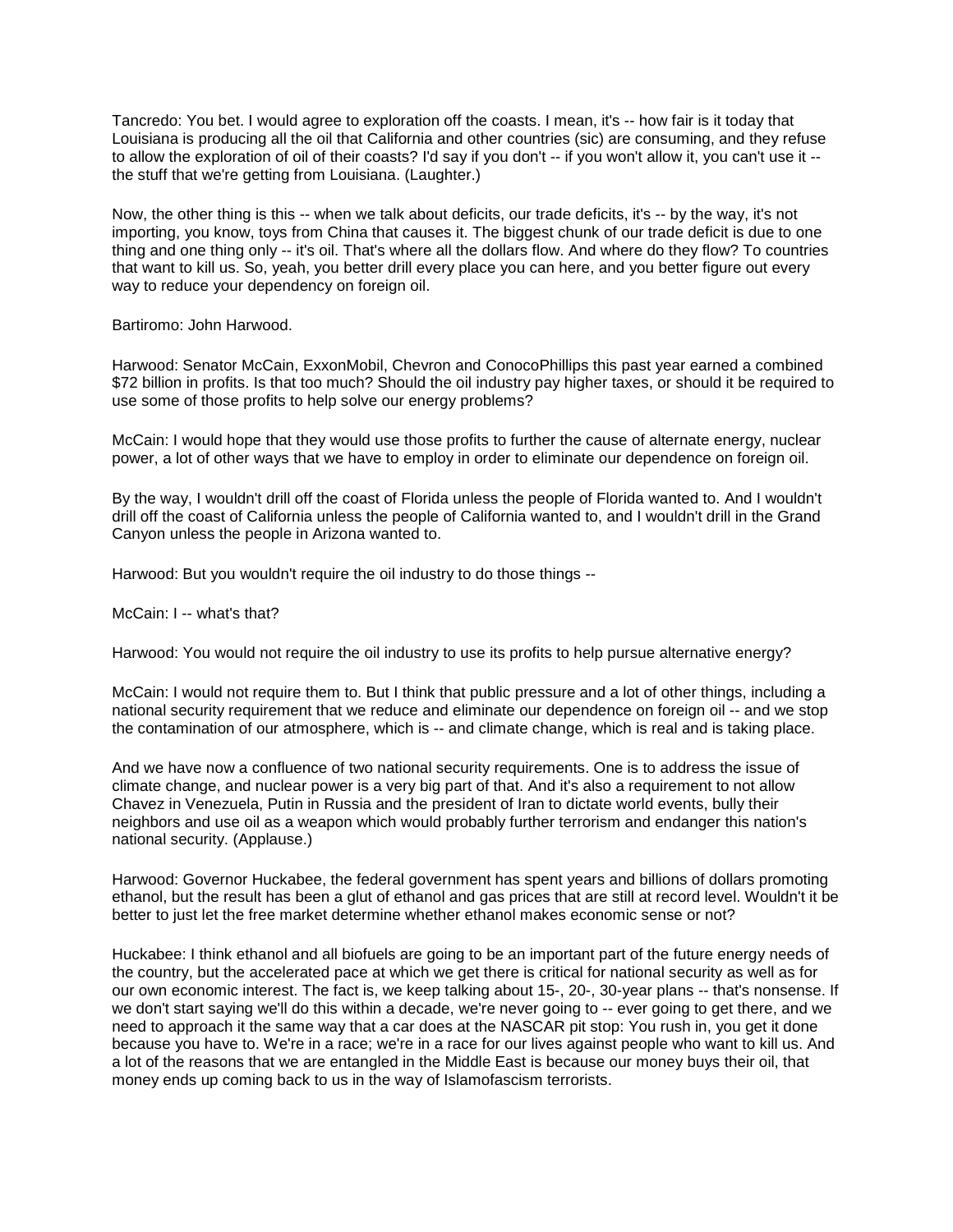We've got to come to the place where everything is on the table -- nuclear, biofuels, ethanol, wind, solar -any and every thing this country can produce. We once had a president who said, "Let's go to the moon in 10 years," and we were there in eight. And we did that when we started with a technology of bottle rockets when we got the thing launched. And we all saw that we can do it.

But we can't do it when we create this sense of we'll wait until another generation. We can't wait till another generation. Instead of running it like NASCAR, we've been running it like taking the family station wagon in for letting Goobar and Gomer take a look at it when they get time under the shade tree. (Laughter.) So it's critical that for our own interest economically and from a point of national security, that we become energy independent and commit to doing it within a decade.

Harwood: Senator Thompson, let me ask you to respond on ethanol. Should the government determine whether ethanol makes sense or should the market?

Thompson: First I want you to explain for my friends here who Goober and Gomer are. (Laughter.)

Excuse me.

Unknown: (Inaudible) -- they watched Andy and Opie.

Thompson: That's right. (Laughter.)

Harwood: It's a southern thing, I guess.

Should the government determine whether ethanol makes economic sense, or should the free market make that determination?

Thompson: Ultimately it will be the free market. But I think, like the governor says, I think that we're in a situation now where we've got to use everything that's available to us. I think renewables and alternatives are a part of that picture.

I don't look for it to last forever. When the industry gets up and running and on its feet again, I don't see the need for what we're doing now.

But you have to look at the bigger picture. Most economic downturns over the last 25 years have been preceded by a spike in oil prices. There's probably plenty of oil out there for the indefinite future. But price is an issue, and that brings in the whole question of the importance of stability in the world.

The United States, since the end of World War II, has been a force for stability and democracy, which helps bring about stability, for a long, long time. Our policies, with regard to places like the Middle East and Iraq right now, are very important with regard to the very issue we're talking about. Because instability and crises in the wrong parts of the world are going to cause dramatic results in the upward movement of the oil prices, and that could be devastating to our economy.

Bartiromo: Quick follow-up: Governor Romney, you said government shouldn't get involved in business and free markets. Yet we subsidized farmers to the tune of \$26 billion last year. Will the government end up bailing out farmers again?

Romney: I believe in domestic supports for our agriculture industry. I don't want to see our food supply be in the same kind of a jeopardy situation that our energy supply is in. And clearly there's a responsibility of government to make sure that our farmers are treated on the same basis as farmers in Europe and other markets that we compete with.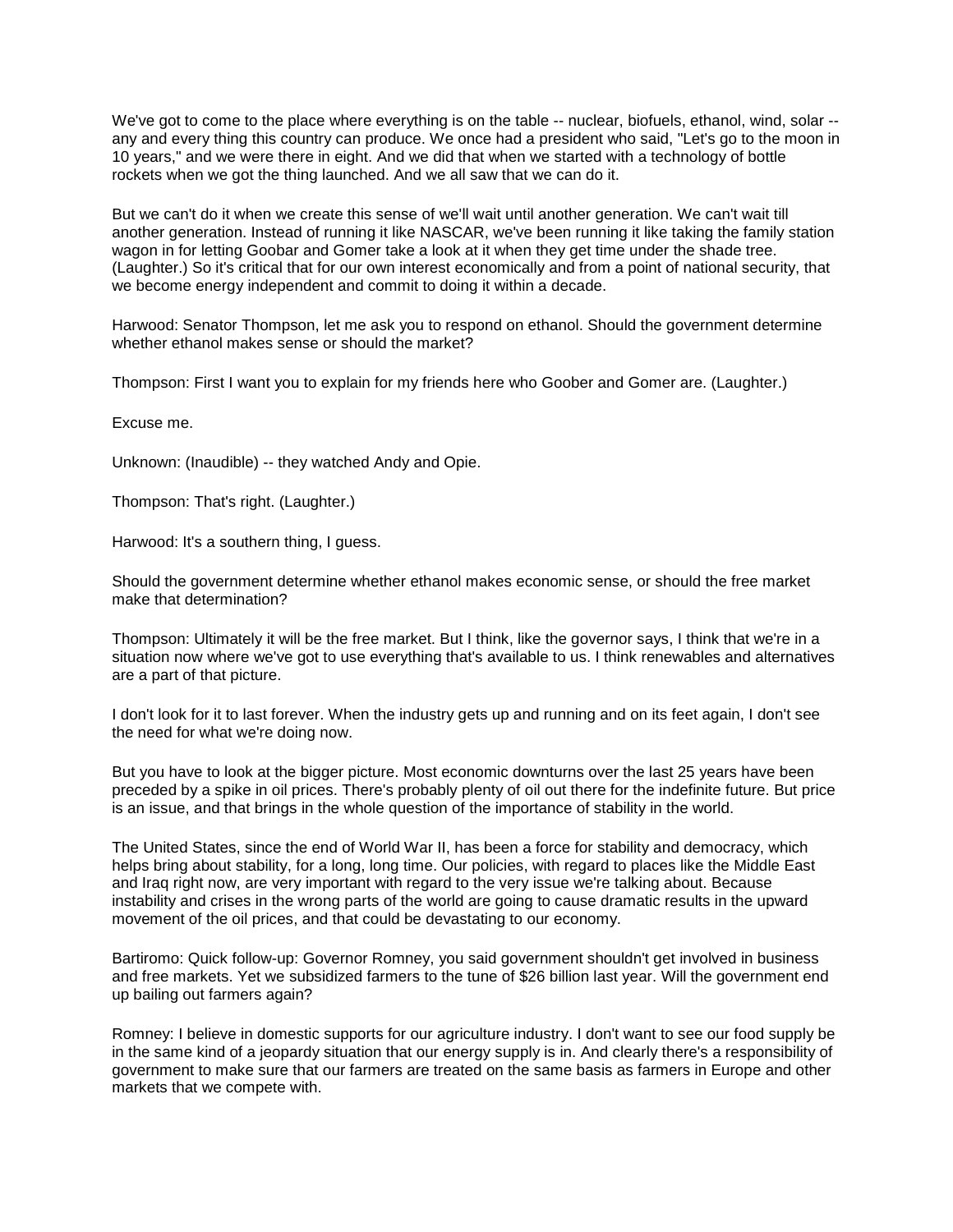We're in the middle of the Doha Round, the WTO talks, and if we find a way to bring down subsidies around the world, that'll be good news.

But with regards to energy -- and that's really the heart of what we're describing here -- one side of this is, of course, the fear; the fear of the fact that we face global warming, that we face serious competitive challenges globally unless we become serious with getting prices of energy down. But the other is the opportunity. It's a great opportunity for America to develop technology to lead the world in energy efficiency as well as energy production. And whether it's nuclear or liquefied coal, where we sequester the CO2, far more fuel- efficient automobiles -- by the way, where bureaucrats don't write the rules, but where business people come together and say let's find a way to make sure that the American -- the domestic industry can thrive. These are some of the incentives that have to be behind our policies with regards to our investments --

Bartiromo: Thank you.

Romney: -- in new technologies like ethanol.

Bartiromo: Chris.

Matthews: This is one of those 30-second, down-the-line, gentlemen, questions. Polls show the Republicans are known as the party of national security and of moral values. The polls also show that voters look now, at least, to the Democrats to handle the economy.

How are you going to win back their confidence in order?

Congressman Paul.

Paul: Well, first, we have to have a sound economy and we don't. We're overtaxed, we're overregulated. We work with a currency that is non-functional, and our prosperity is slipping. And we are overextended overseas; you can't have a prosperous economy at home when you're spending all the money overseas.

You can't even have a strong national defense if you're spending all this money overseas in wars that we're not winning.

So if we want a prosperous economy here, we have to change these policies, and we can't be bailing out farmers and subsidizing ethanol. This is just the wrong way to go. The taxpayers pays (sic) for the subsidies, and then they pay for higher prices when they buy the gasoline or buy the food. It never works.

Matthews: Governor?

Huckabee: The American people have always believed that the American dream was alive for them. Most of us here today, probably every one of us, are living better than we ever dreamed we would when we were kids.

But when I ask the question, "How many of you think your kids and grandkids are going to be living better than you," rarely does a hand go up.

A lot of what has to happen is a restoring of the resilience and optimism in this country, and part of that is making sure that they understand that we understand we've got big problems that need big ideas, things like a total overhaul of our tax system, and people who are running this country who grew up the hard way, with a struggle, who understand what it's like to not be sure that the next day is going to necessarily be a great and prosperous one.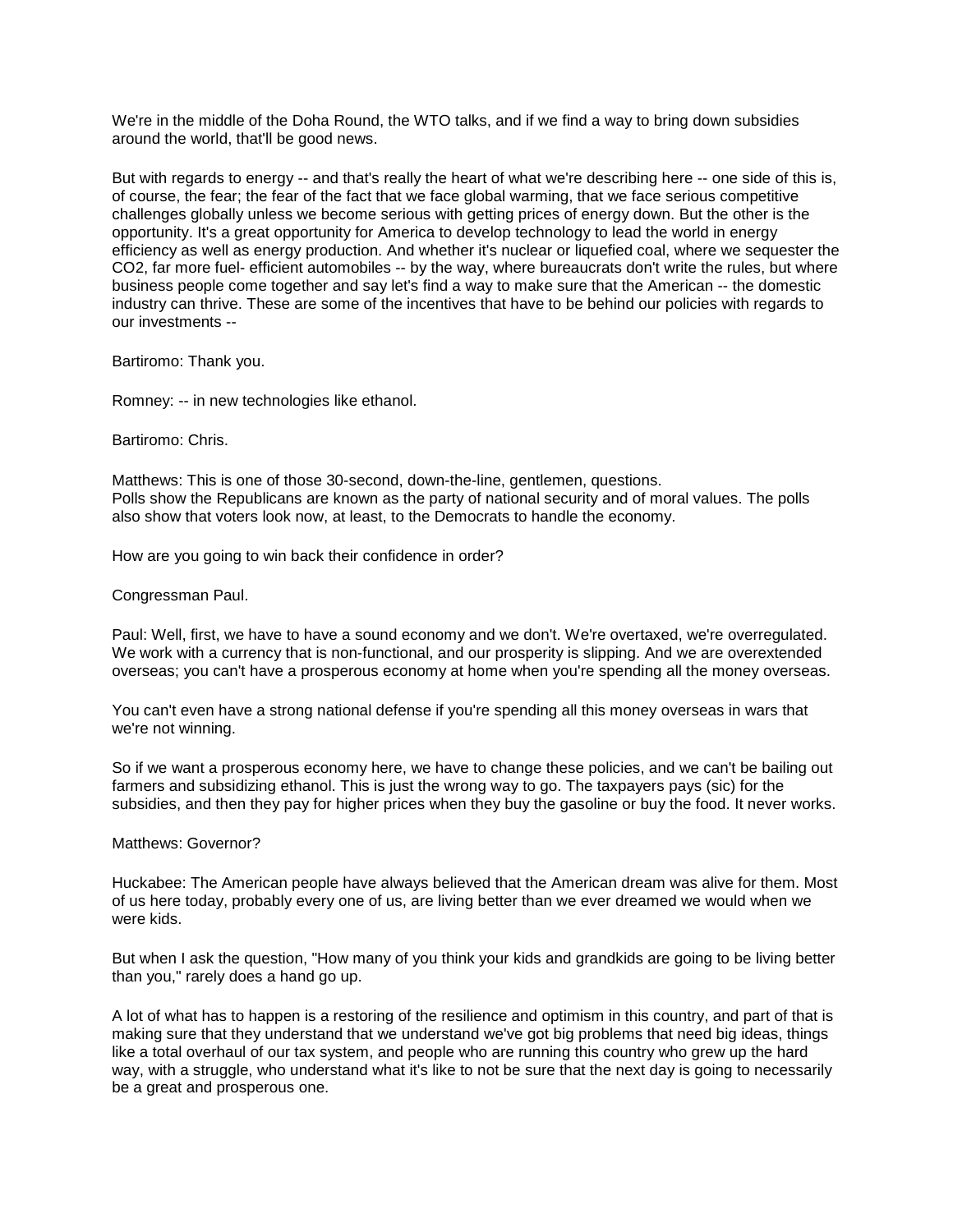## Matthews: Senator McCain.

McCain: The American people no longer have trust or confidence in our government -- our failure -- Katrina, our failures in Iraq, our failures to get spending under control -- and we've got to restore that trust and confidence. If we're going to have real immigration reform, we're going to have to have trust that we will secure the borders.

The American people want us to stop the outrageous wasteful spending which has caused our Republican base to become disenchanted and disillusioned. We're going to have to do some -- make some tough decisions and make some hard choices. The American people are ready to accept them, but they want for us to be straight with them, and they want straight talk, that they will know the challenges and they will rise to meet them.

Matthews: How do the Republicans win back confidence on the economy, Governor Romney?

Romney: First by being confident, not going out with a message of doom and gloom of all the problems we have, but instead pointing out that the future's going to be even brighter than our past, and I'm entirely convinced of that.

This nation has everything it needs to succeed around the world and at home. We have the heart of the American people, which is sound and alive and well. We have technology, innovation, capital. We need to have leadership that'll tell us the truth and actually lead. And vis-a-vis meeting with most likely Hillary Clinton, I can't wait to talk about the fact that I spent my life in the economy. I understand how jobs come and why they go. I know how to get a health care plan not just talked about but actually implemented. I know how to make sure that we keep our taxes down and our spending down. I know how to help American companies do business around the world and stop those foreign companies from coming in here unfairly. That's what I've done throughout my career. I can't wait to debate with her, because I've done it; she's just talked about it.

Matthews: Senator Thompson.

Thompson: I think we need to tell the American people the truth.

Congress's approval rating now is about 11 percent. I don't people -- I don't think anybody believes anything coming out of Washington anymore.

I think we need to tell them the truth, that our security is on the line, that our economy is on the line, that our prosperity is on the line. We're going to have to do some things differently. We're probably going to have to spend more than four percent of our budget, as we're spending right now, on our military. We are bankrupting the next generation and those yet to be born.

Those are truthful things that the American people, I think, have an intuition about. We need to own up to it. It's not all gloom and doom. We want to live in a world and a country that's free -- free markets.

People accept responsibility. People who play by the rules and work hard can expect to live the American dream. If they need help in this country, they get help. And those who can help themselves are expected to do so.

### Matthews: Mayor.

Giuliani: How about the vision of a robust, strong America, an America that looks at energy independence from the point of view of not only are we going to develop it for ourselves, but this is exactly what we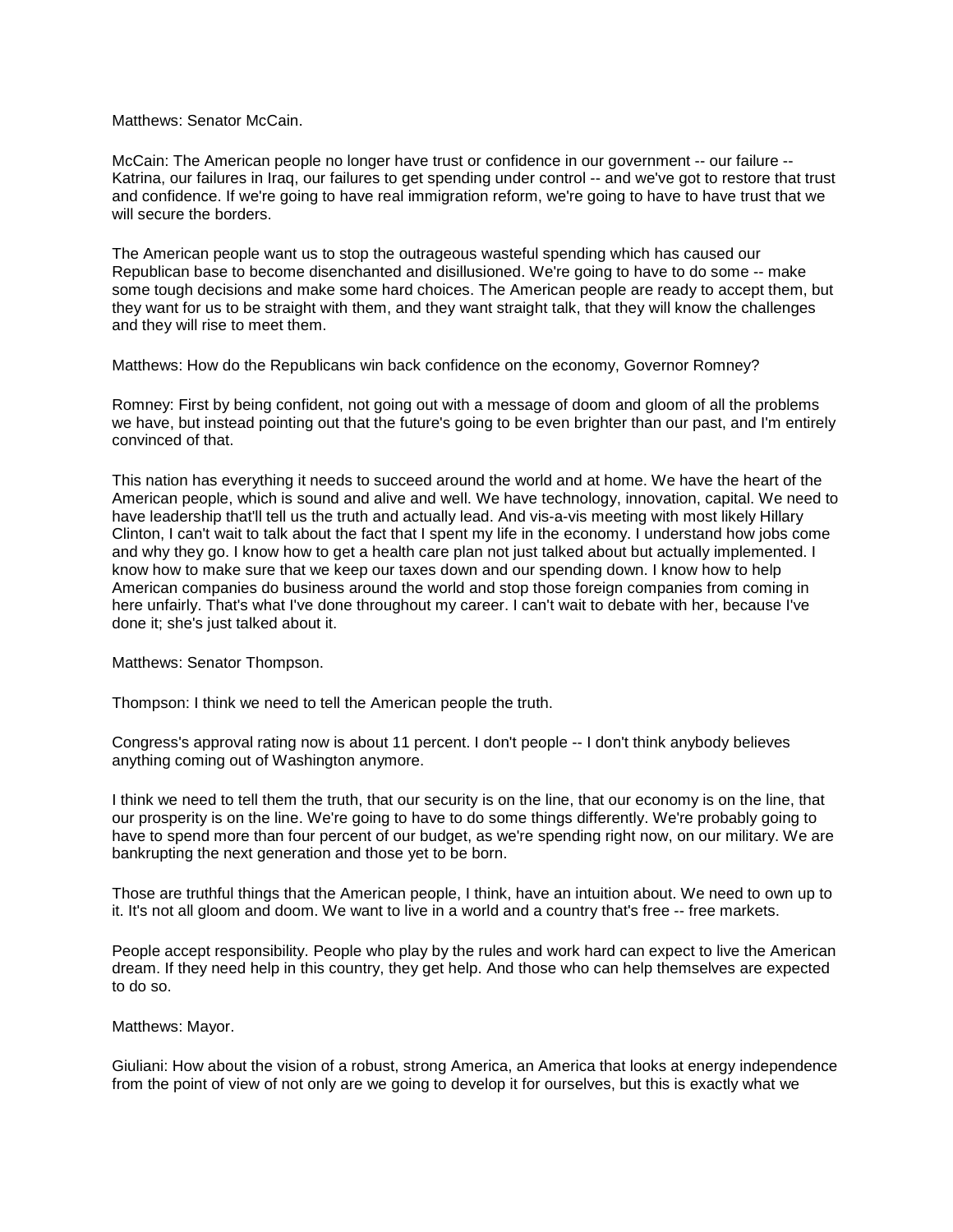could be selling to China and to India? They need energy independence more than we do. How about an America that fixes its health care system in the right way, so we can actually sell that abroad?

The possibilities for America in this global economy are endless if we don't put a lid on ourselves. Hillary Clinton, the governor mentioned, wants to put a lid on us. She wants to put a lid on our growth.

We want to give people freedom. I'll give you an example. Hillary the other day -- remember the Hillary bond program? She's going to give out -- she's going to give \$5,000 to every child born in America -- with her picture it? (Laughter.) I think, right?

Matthews: (Inaudible.)

Giuliani: Okay. Okay. Okay. I challenged her on it. I challenged her and she backed off that. She has a new one today. This one is she's going to give out \$1,000 to everybody to set up a 401(k). The problem is, this one costs \$5 billion more than the last one.

So, I don't know, Hillary is filled with endless ways to spend --

Matthews: Okay. Congressman Hunter?

Giuliani: -- and we're going to have to control that.

Hunter: Yeah. Chris, you know, we've got -- American families have watched \$75,000-a-year jobs being pushed offshore, \$60,000-a-year jobs being pushed offshore. They understand that something's wrong. And we've talked a little bit about the -- about the deficit, about \$160 billion this year. The trade deficit is \$800 billion this year.

And the one thing that we can do to restore confidence in the Republican Party is to be good businessmen and good leaders. Let's get rid of the bad trade deals, and let's bring them back to the table, our trading competitors, and make deals that give our guys sitting there at the kitchen table --

Matthews: Okay.

Hunter: -- with their families a fair shot at a good job, and give those small businesses that have been outdone by China's --

Matthews: Okay.

Hunter: -- cheating on trade a good chance at winning for a change.

Matthews: Senator?

Hunter: That's what we can do.

Matthews: Senator.

Thank you.

Brownback: I think real plans, like an optional flat tax -- (inaudible) -- personal Social Security accounts, and being optimistic.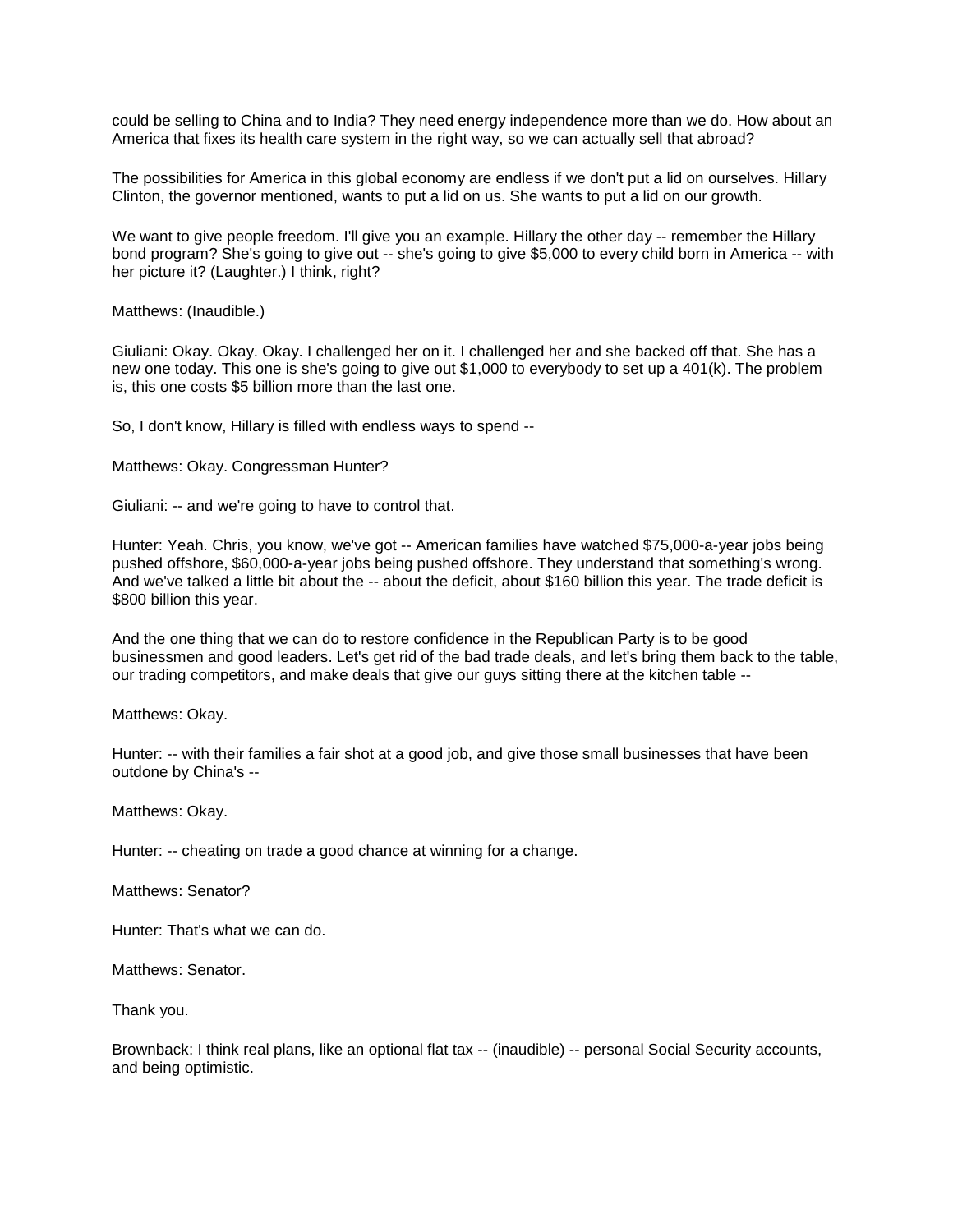This the most powerful nation in the history of mankind right now. Less than 5 percent of the world's population, yet 20 percent of the world's economy, a third of the world's military spending, 40 percent of our research and development budget around the world is in this country. I mean this place rocks, and I think we need to be optimistic and upward-looking of what this nation is. (Applause.)

### Matthews: Congressman.

Tancredo: You want to raise wage rates in the United States. You want to reduce taxes in the United States. You want to encourage people to think about us as doing the right thing as Republicans do this - stop illegal immigration into this country. We'll do all of these -- those things. And I'll tell you something else we need to do. I have never voted with Republicans more than I have since we've been in the minority. It's incredible. We're fighting Democrats now tooth and nail on every single thing, SCHIP - great. You know what? Standing on principle is a good idea; too bad we didn't do it when we were in the majority.

Let's think about this now. Stop pandering. Stop pandering to all of these special interest groups. Do what's right regardless of whether or not people all agree with you when you take -- you know, this kind of put your finger in the wind. Do what you believe in. Stop pandering, they'll believe in us. (Applause.)

Matthews: We have a special interest to hear from. Right now, we're taking a commercial break.

### (Announcements.)

Bartiromo: Welcome back to the Republican debate.

Let's switch gears, talk about Social Security and benefits. Senator Thompson, you seem to be one of the few that is willing to talk specific -- give specific steps to maintain long-term solvency of Social Security. Describe some of those specific steps.

Thompson: Yeah. Well, you've hit on a major problem that we've got to come to terms with. We're looking at the short-term economic situation now, and I think it's very good news, but if you go out a little bit, you will see that we're not going to have Social Security and Medicare as we know it into the future. Our children and our grandchildren certainly are not. We are eating our seed corn. We are spending their money. We're pitting one generation against the next. We're better than that. We've got to do some things better than that, even though the choices are difficult.

Number one, we've got to make sure we have a growing economy. That means low taxes. That means less regulation. That means sound fiscal policies. That means less spending on the discretionary side. Our bridges and our infrastructure and things of that nature -- our national parks have got to be taken care of. But mainly, we have to let people provide for some of their own savings for their retirement while they're still working.

And then lastly, one of the other things that could be done would be to index benefits to inflation, index benefits to inflation for future retirees. It would not affect current or near-retirement people.

But for future retirees, instead of having nothing, which is what they're headed for under the current situation that's unsustainable, they would have protection, but it would be indexed to inflation instead of wages as it is today. And it would solve the problem for several years. It wouldn't solve it indefinitely, but it would give us a window of opportunity to get our arms around the problem, it would be a major step in the right direction.

Bartiromo: Thank you, Senator.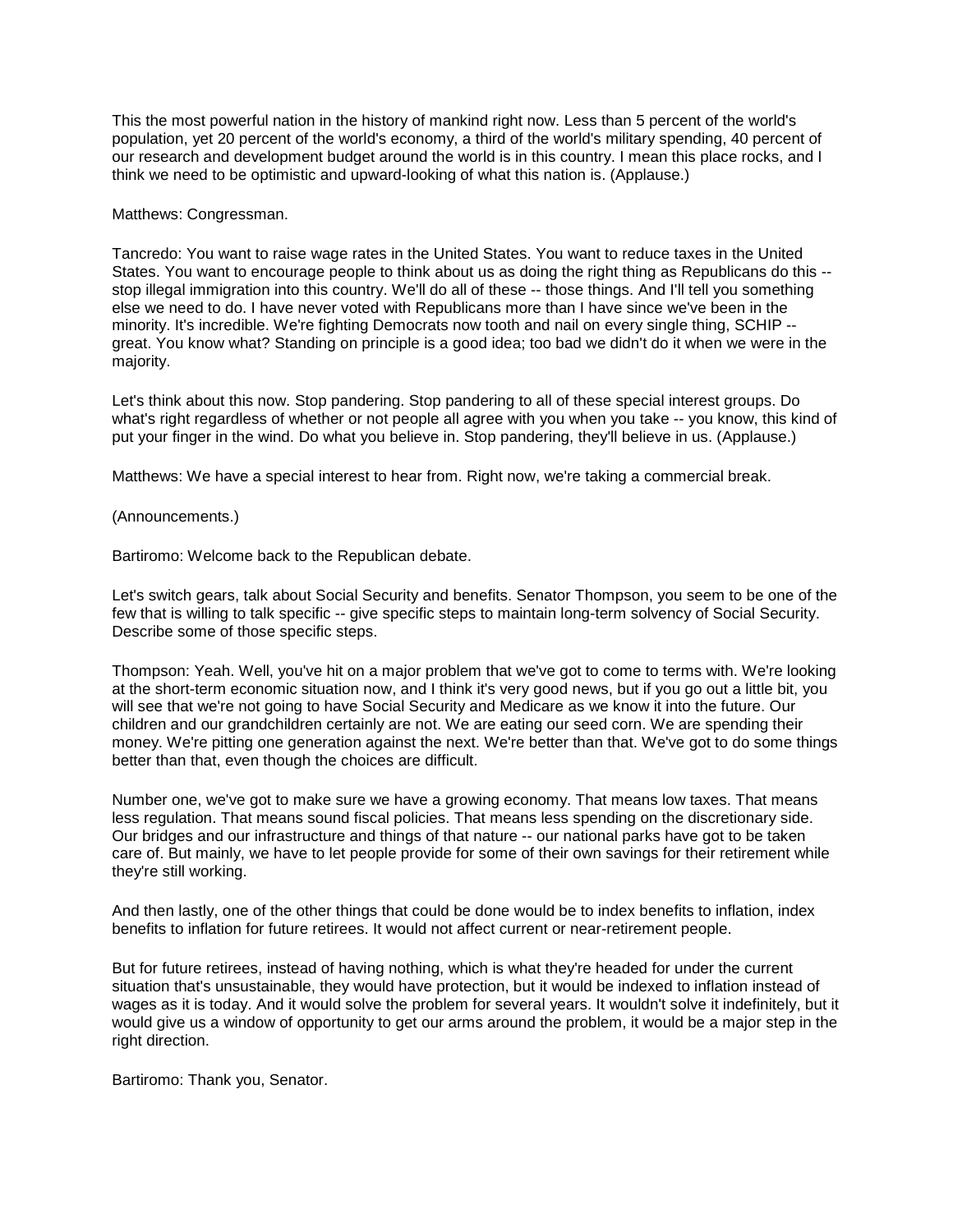## John?

Harwood: Congressman Tancredo, I want to go back to something that came up earlier, that's the issue of trade. Governor Romney suggested that one reason our trade problems are so bad is that the negotiators for the Bush administration don't understand business well enough. Do you think that's part of the problem?

Tancredo: No, no. The negotiators for the Bush administration -- probably the worst vote I ever passed was the vote to give the president Fast Track. I wish I'd have never done it, and I'll tell you why -- because everything I have seen subsequent to that time has been a package, a trade package that I certainly am concerned about from this standpoint -- not necessarily just the trade issues that we're involved in -- I mean, you know, talking about the tariffs -- CAFTA. Here was a bill over a thousand pages long to what -to do what, to reduce tariffs between the six Central American countries and the United States? That was about a paragraph, right? But it's over a thousand pages.

What worries me about what we've done in trade, what this administration has done in particular, is that we've included all kinds of things in there that had nothing to do with trade.

In particular, of course, I'm talking about the immigration-related issues. I offered an amendment on the floor of the House during the debate on CAFTA, the Central America Free Trade Agreement, to say that there will be no immigration issues contained inside of a trade package. It was defeated. The speaker -- I mean, the chairman of the committee came down in the House -- to the House floor and raged that I would ever suggest such a thing. There is the problem.

We are talking about trade issues that actually begin to impact our national sovereignty. There's the problem. We are reducing the importance of borders and increasing the threat to national sovereignty with the kind of trade programs that we put through up to this point in time.

Bartiromo: Gerry.

Seib: Governor Romney, as you well know, health costs are a huge issue for the automakers in this city. Do you think the Republican Party should take the lead in ending the employer-based health care system we have now and replace it with something else? And if so, what would that be?

Romney: Well, I don't believe in replacing what we have, but I believe in improving it. And the way we improve something is not by putting more government into it -- of course that's what Hillary Clinton wants to do; Hillary care is government gets in and tells people what to do from the federal government standpoint. In my view, instead, the right way for us to go is to bring in place the kind of market dynamics that make the rest of the economy so successful.

So my plan gets everybody in America insured, takes the burden of free riders off of our auto companies and everybody else, and says let's get everybody in the system.

And to do that, we say, look, we're going to have states create their own plans. We did it in our state, and it's working. We're not going to have the federal government tell them how to do it.

Number two, we're not going to spend more money. Hillary Clinton's plan costs \$110 billion. Mine says, let's use the money we're already spending a little more wisely.

And number three, instead of having the federal government give you government insurance, Medicare and federal employee insurance, let's have private insurance. Our solutions as Republicans have to be able to deal with the big issue of our time economically for the American family, and that's health care.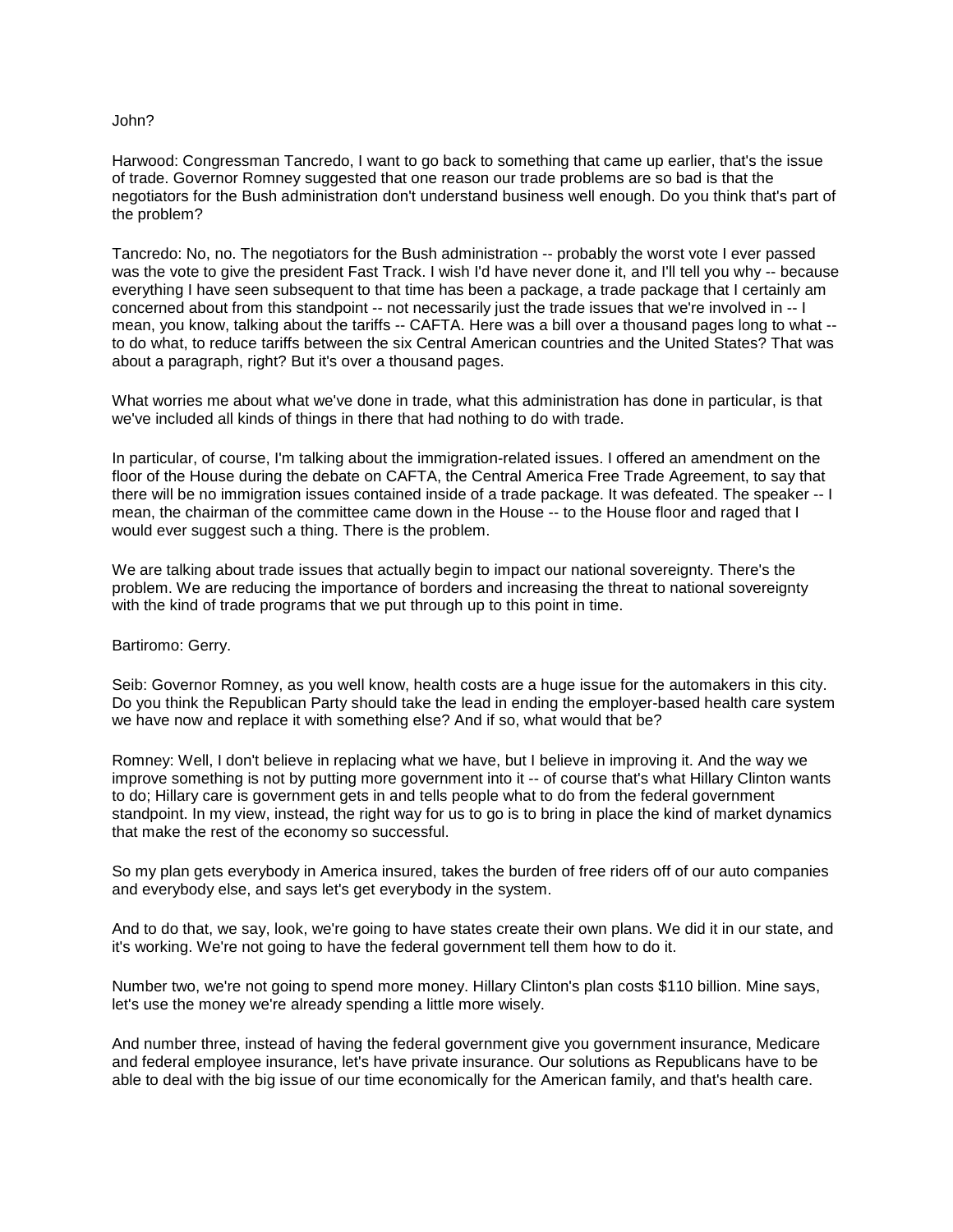Get the cost of health care down. Get everybody insured, but not in a government takeover, but by using the dynamics that have always made our other markets so successful.

And one more thing, and that is, our health care system right now really penalizes individuals that might want to buy their own insurance, as opposed to buying it through their company. And that's why I propose that people should be able to get their insurance individually, and it should be -- and get the same tax treatment as to whether the company buys it for them, or they buy it for themself. And all medical expenses would be tax deductible.

This issue, health care, is not a Democratic issue. It's a Republican issue. It's a Democratic fundraising opportunity. They go out and use it to raise money. But the right thing for health care is for us to apply market dynamics to get people insured, and to bring the cost of health care down. The plan that we put in place is doing just that.

Matthews: Thank you, Governor.

This is a 30-second answer.

And the question is, are unions good for America? And please act like you're a member of a union and limit it to 30 seconds. (Laughter.) Okay?

I'll start with Congressman Paul. Please, we have limited time.

Paul: The right to unionize should be a basic right of any group. You should be able to organize. You should have no privileges, no special benefits legislated to benefit the unions, but you should never deny any working group to organize and negotiate for the best set of standards of working conditions.

## Matthews: Governor?

Huckabee: The real fact is, unions are going to take a more prominent role in the future for one simple reason: A lot of American workers are finding that their wages continue to get strapped lower and lower while CEO salaries are higher and higher. And the reality is that when you have the average CEO salary 500 times the average worker, and you have the hedge fund manager making 2,200 times that of the average worker, you're going to create a level of discontent that's going to create a huge appetite for unions.

So unions are the natural result of workers finally saying, "Look, I can't go from a 70,000 (dollar)-a-year job to a \$15,000-a- year job and feed by family of four." That's when unions are going to come back in roaring form.

#### Matthews: Senator McCain.

McCain: I think the unions have played a very important role in the history of this country to improve the plight and conditions of laboring Americans.

I think that like many other monopolies, in some cases they have then serious excesses. I come from a right-to-work state. If someone wants to join a union in my state, they're free to do so, but they are not compelled to do so.

I think the key to unions is that any American has the right and privilege to join a union but should never be forced to do so. And this latest ploy of the Democrats of signing people up in the most willy-nilly fashion is something that needs to be rejected, because it will not protect the rights of workers who do not wish to join a union.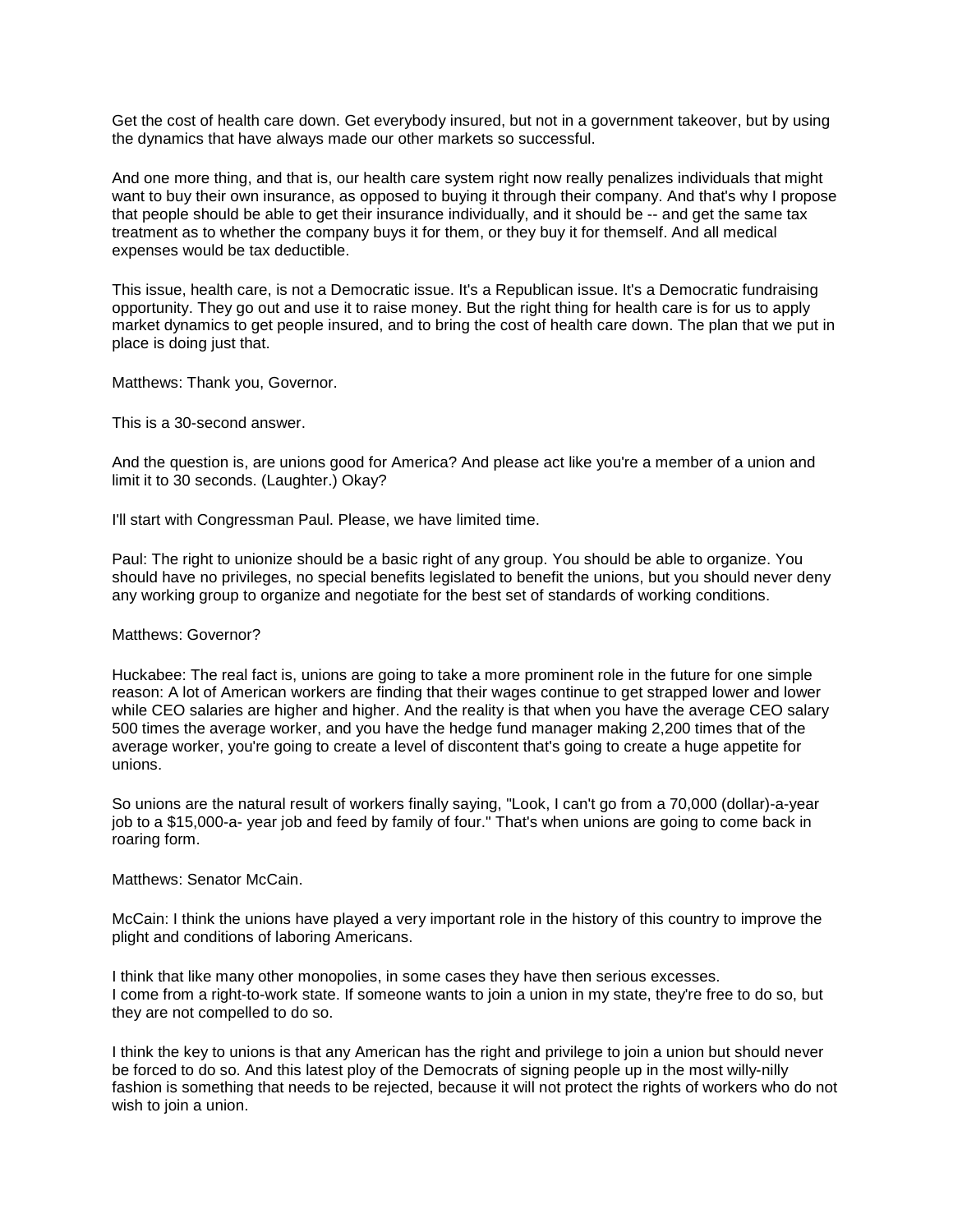## Matthews: Governor?

Romney: Senator McCain is sure right on that point. With regards to unions overall, there are some good ones and some not so good. The good ones are those that say, "How can we do a better and better job helping our members have better and better skills, and making sure that the enterprises they work in are more and more" --

Matthews: Can you name a few "good" unions?

Romney: Yeah, like the Carpenters Union, for instance, does a great job training their members and making them more effective and more efficient, and they get higher compensation as a result of it.

There are also bad unions. I'm probably not going to name specific bad unions, but there are -- (laughter) -- but there are bad unions as well, which -- who go too far and who forget that in order for them to be successful, the enterprise that they're involved with has to also be successful.

And -- I mean, I remember my dad had a conversation long ago --

Matthews: Okay, we have to get --

Romney: I'm just going to tell a story --

Matthews: These are 30 seconds. I'm sorry, Governor.

Romney: (Inaudible) -- okay.

Matthews: I have to cut you off. I'm sorry.

Senator?

Thompson: I don't have to pretend that I'm a union member because I have been a union member some time -- the Screen Actors Guild still counts, doesn't it? (Laughter.)

Matthews: Yes, sir.

Thompson: All right.

No, I believe in the rights of workers to band together for their own purposes, no question about that. I do not believe a person ought to have to be a member of the union to work. I do not believe that union bosses ought to use union dues for political purposes that their members don't necessarily agree with, and I do not agree with them denying union members a secret ballot. But other than that, I think that they've done a lot of good over the years for this country and will continue to do so.

Matthews: Mayor?

Giuliani: Sure, I think unions have made a positive contribution. My grandmother was an early member of the United Ladies Garment Workers Union, and I don't know that our family would have gotten out of poverty without that. So I have a great appreciation --

Matthews: Can you sing that song, Mr. Mayor?

Giuliani: However -- pardon me?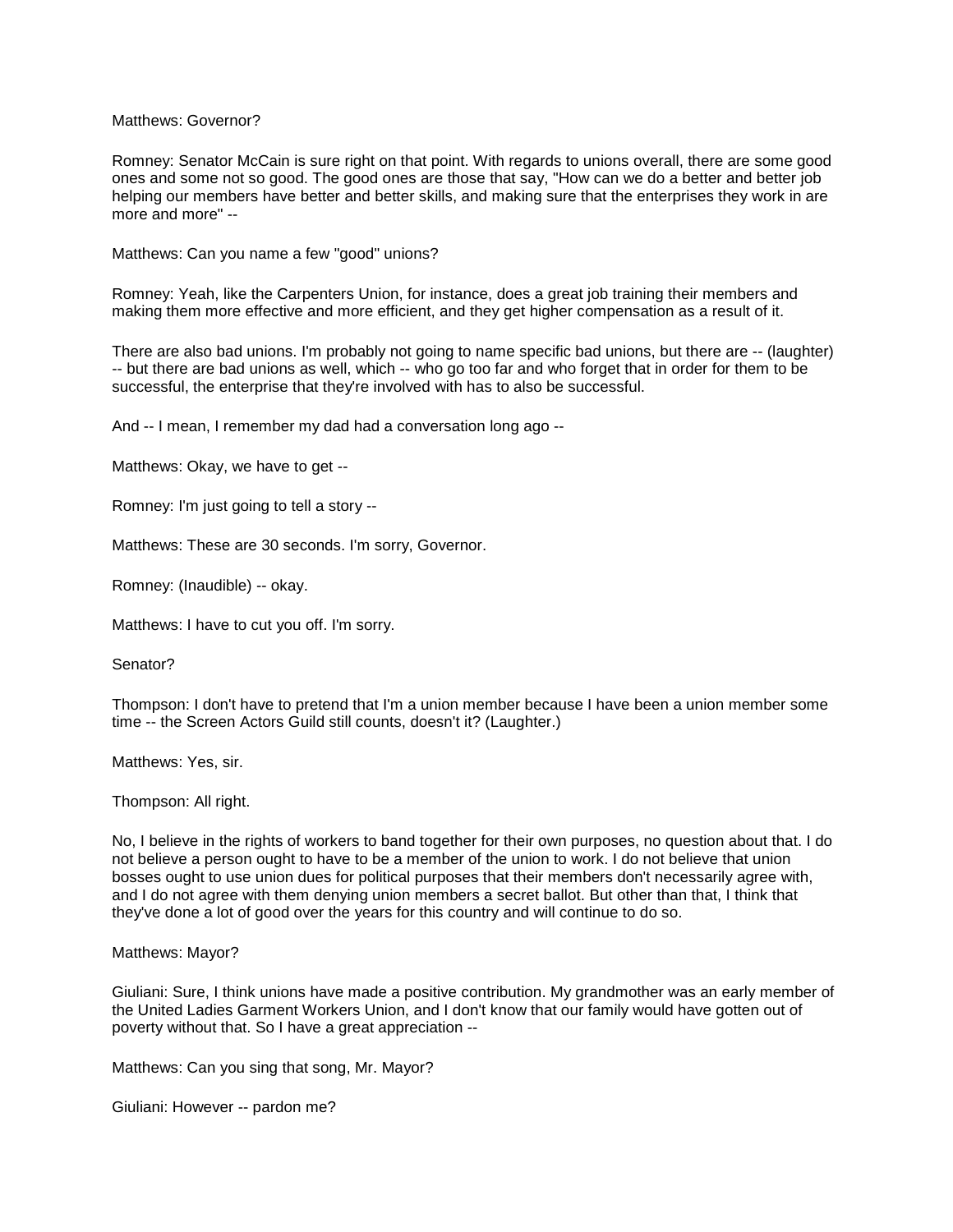Matthews: Can you sing that song?

Giuliani: Can I sing the song? You don't want me to --

Bartiromo: (Laughs.)

Giuliani: -- you don't want me to sing --

Matthews: Work for the union label.

Bartiromo: (Laughs.)

Giuliani: You do not want me to sing a song. Everybody will run out of this auditorium if I begin singing a song. I have a terrible voice.

But the reality is that there are good unions, and there are good unions. Our free economy is like that, and what -- you know, the UAW reached a very responsible pact the other day. I don't know that you could have gotten a solution like that if you didn't have a vibrant union. But there are ones that aren't good unions, and I think the senator is correct -- people should have a right to either belong to a union or not.

Matthews: Congressman Hunter.

Hunter: I can tell you a good union, the Steel Workers Union. When last year, Chris, we had a strike in a Kansas plant that made the tires for our humvees, I called up the president of the Steelworkers and the president of Goodyear, and within a very short period of time, they were working together, they got that thing done for the good of the country.

A union is a receptacle of power, just like management. But those folks love this country, they love their family, and they helped to build a middle class, which has been important for America and for our party. We need to work with unions to win this presidency.

Matthews: Senator Brownback.

Brownback: Sure. They've been good for the United States, I think, historically. My mother was a union member. She was a mail carrier, a rural mail carrier. She called herself a "postal packin' grandma" for a good period of time. And it helped her on health care. It helped her, I think, in some negotiations.

I think there can be abuses, and I think you're seeing some of them taking place. Department of Labor is going through and looking at some of those abuses. And I think the government has to work aggressively to see that those don't take place and that there is effective oversight, which I don't think you see during a Democrat administration. I think that is good for union members to have that effective oversight.

Matthews: Okay.

Congressman Tancredo.

Tancredo: Sam, I don't -- your mom, if she was a postal worker, believe me, she didn't need a union on top of Civil Service. (Laughter.) The fact is that --

Brownback: Don't pick on my mother. (Laughter.)

Tancredo: I'm sure she's a sweetheart.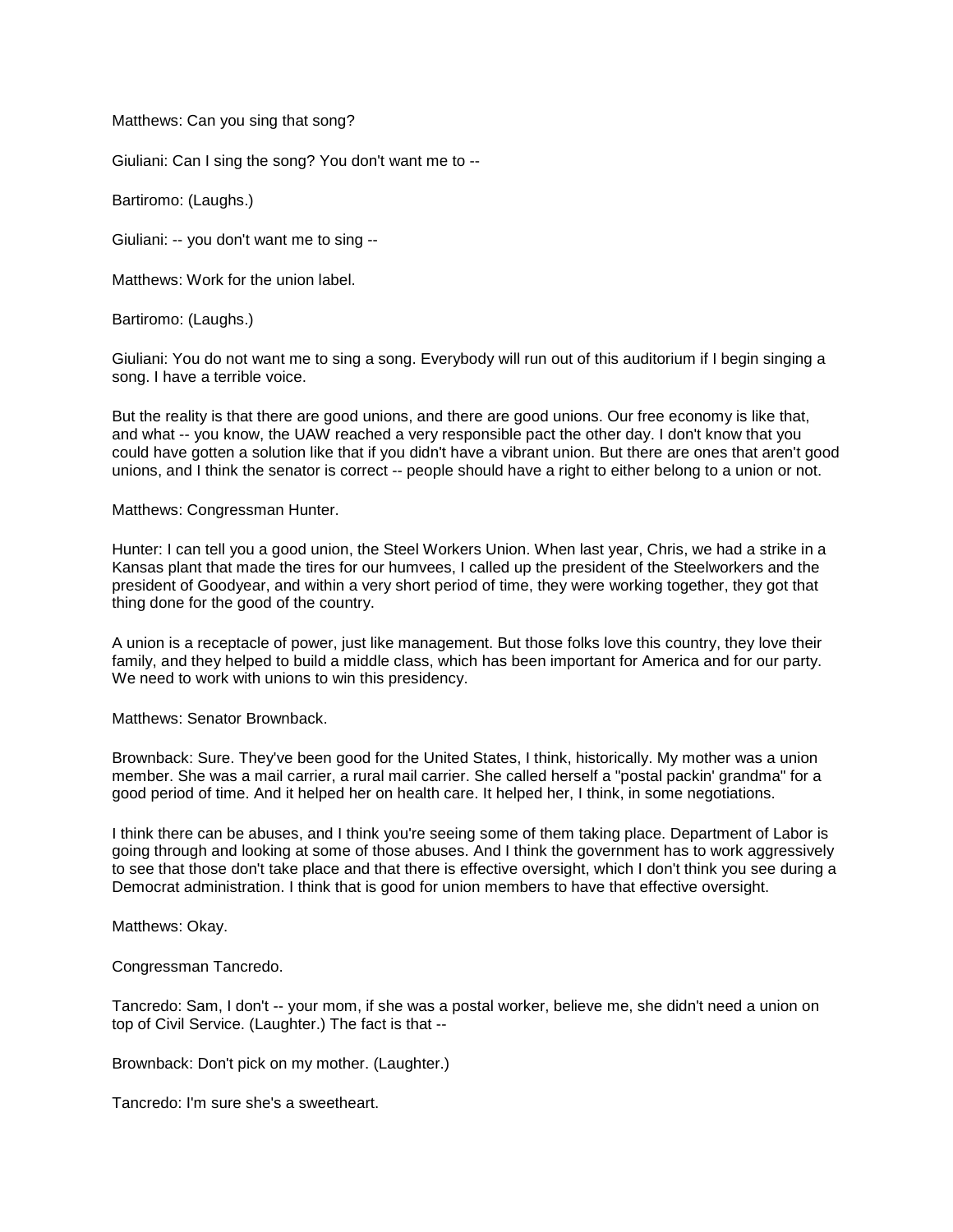Brownback: I love my mother. (Laughter, applause.)

Tancredo: I'm sure she's a sweetheart, but she doesn't -- she didn't need --

Brownback: Leave my mother out of this.

Tancredo: -- both, I'll guarantee you.

Really one of the problems is that we do allow civil servants to also have union benefits, and believe me, that becomes a conflict.

The creative conflict that occurs between unions and management is usually a good thing. When unions, I think, get off track is when they start to influence public policy, especially with regard to -- need I say it - illegal immigration -- (laughter) -- allowing illegal immigration into the country, because they want to fill up their ranks.

Hunter: My mother is not an illegal immigrant.

Tancredo: Because they want to fill up their ranks. That's why they can be problematic.

Matthews: Thank you.

Bartiromo: Thank you.

Senator McCain, President Bush said GM and Ford need to produce a product that's relevant rather than look to Washington for help. Do you agree?

McCain: I'm sorry, I didn't -- we're not hearing -- we're over in the cheap seats; we don't hear very well. (Laughter, applause.)

Bartiromo: I'll repeat the question. Are you hearing me now? President Bush said that GM and Ford need to produce a product that's relevant rather than looking to Washington for help. Do you agree?

McCain: I agree with that, but I think we in Washington have an absolute requirement to bring health care costs down. I mentioned earlier the differential between Toyota and General Motors as far as the \$1,700 worth -- worth \$200. It's our responsibility to stop the cost aspects of health care, which is endangering the profitability and the competitiveness of our Detroit workers.

So of course they have to do it on their own. But it is our job to create a climate where we have both a safe and secure Social Security system but also health care costs under control so that they can be competitive with foreign products.

By the way, there are automobile manufacturers moving in the southern part of this country, as you know, that are doing very well because American workers are the most productive in the world.

And by the way, I have a glass of ethanol every morning before breakfast. (Laughter.) But I still don't support the subsidies, and I don't think we need them. And I think we ought to have sugarcane- based ethanol into this country, and I don't think that subsidies are the answer, because I'll open up every foreign market to our agricultural products, who are the most productive and best and most effective agriculture in the world.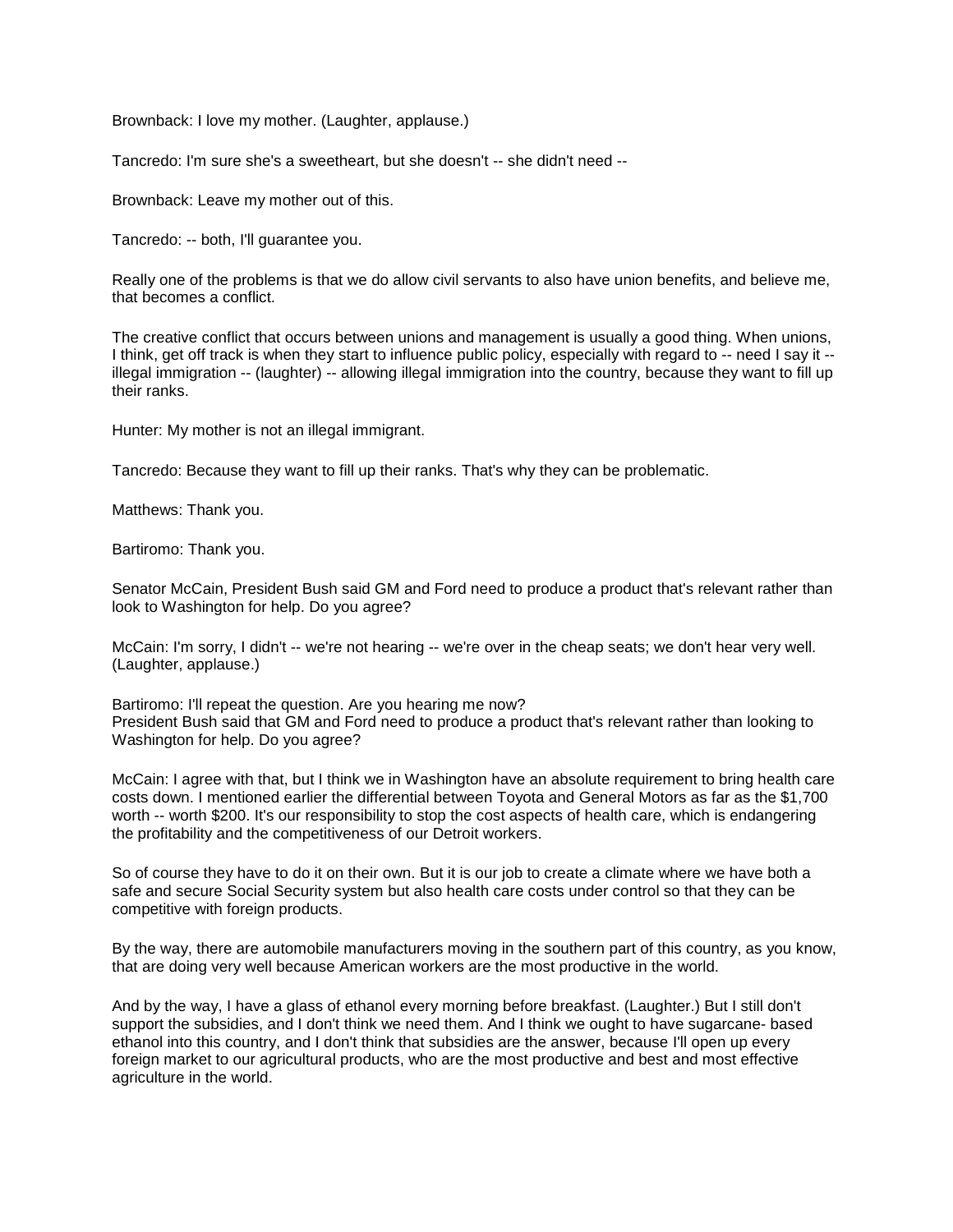And all of this stuff about free trade -- my dear and beloved Ronald Reagan -- all this bashing of free trade -- he must spinning in his grave.

Bartiromo: Senator Thompson, quick follow-up there. Thirty seconds, please. (Applause.) Chrysler is facing a possible walkout on Wednesday. Should the government step in and help Chrysler and the other automakers?

Thompson: No.

Bartiromo: Why?

Thompson: Well, I think the government has to have a good reason to step in. I think it has to be something that drastically affects our economy. It might a little bit later on -- you'd have to cross that bridge when you came to it -- as something that affects our economy or our national security.

But I don't think the government ought to step in and have people know that the government will step in if they walk out an create that kind of situation.

Bartiromo: Even if they say that they are at a disadvantage to foreign automakers.

Thompson: Well, of course, they are. But that has nothing to do with the government stepping in. The government ought to relieve that disdavantage that we've got as far as foreign automakers are concerned, make them open up their markets and make certain markets quit devaluing their currency. That's where the pressure needs to be applied.

Matthews: It took a long time. He said no; he should've stopped there. (Laughs.)

Anyway, Mr. Mayor, let me ask you about --

Thompson: Well, then that's your opinion, Christopher. (Laughter.)

Matthews: Okay, let's go to the police. How would you police the Internet culturally, Mr. Mayor?

Giuliani: Pardon me?

Matthews: How would you police the Internet culturally -- you know, the whole questions about the stuff that's going on -- predators, that sort of thing --

Giuliani: Sure. I think it's a very, very --

Matthews: -- pornography. How do we do it?

Giuliani: I think it's the new serious area of crime that's emerging. I think that -- first of all, let's separate the economics from the safety and security, like we have to do with free trade agreements; that we should not tax the Internet. There are people who are propsing taxing the Internet. That'd be a really, really big mistake.

We should police the Internet in that we should make sure that child predators aren't taking advantage of the Internet, which they seem to be doing.

There are a lot of good state and local law enforcement efforts in that regard. I think a task force between the federal government and state and local governments, in order to police it,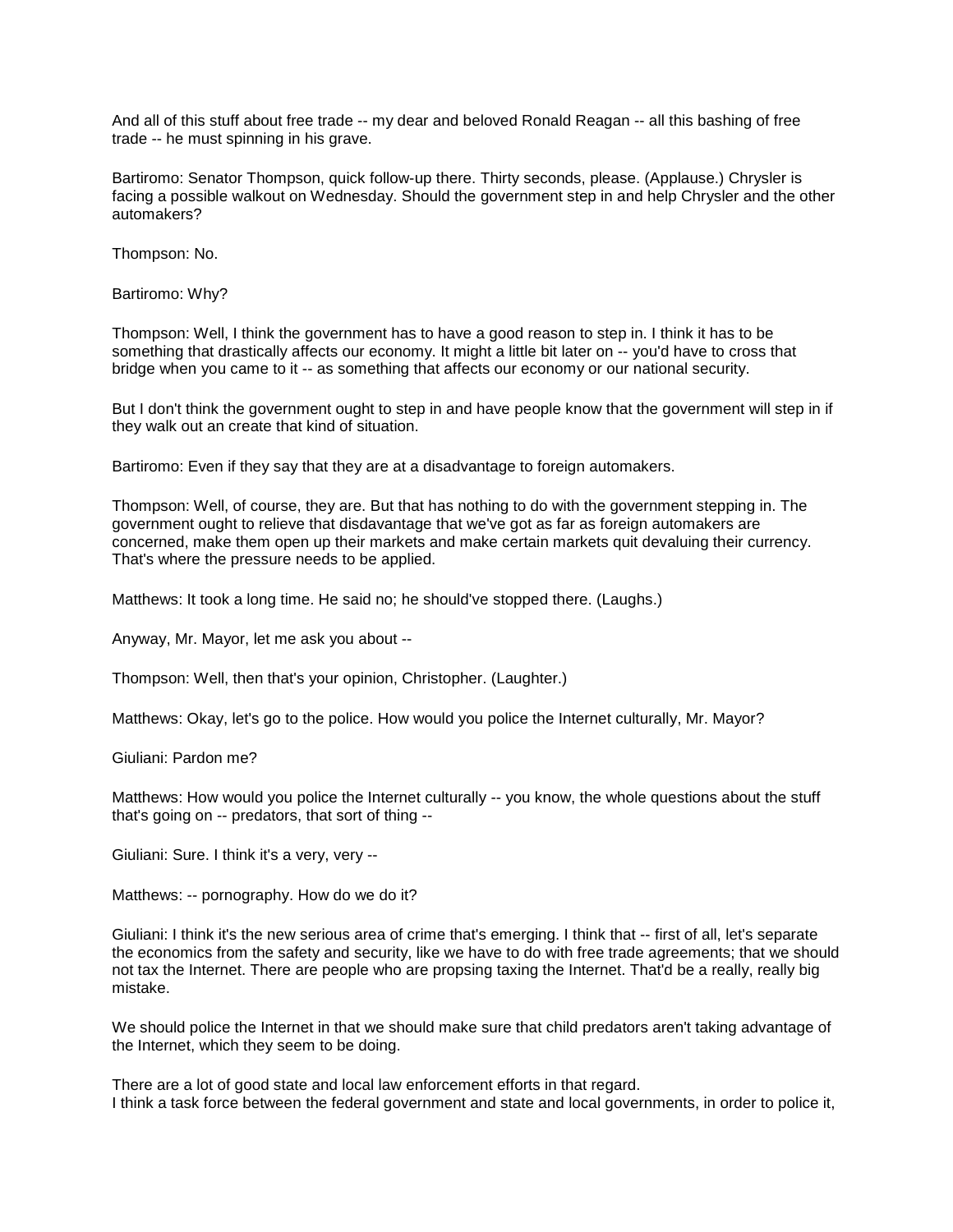to share information, to make sure it isn't being misused, to make sure it's protected -- I think working with -- one of the businesses that I have familiarity with is a business that I had some involvement with back in -- we sold it -- but they attack from the outside Internet systems in order to determine whether they can be penetrated. They also can set up protections against child predators, against pornography. Those are the kinds of things that we have to do.

It should -- it's a new area and a growing area of law enforcement. And I think that there are -- some of the task forces that have been developed have done some really good work in policing it.

Matthews: Should we have an FCC-style agency for the Internet?

Giuliani: If it becomes worse, I mean, if this situation becomes worse and we're not getting control over it with the agencies that we presently have -- I'm not big on setting up new agencies. I'm sort of bigger on making the ones that we have work. That's how I reduced crime so effectively in New York. I didn't create a new agency. I made the ones that we have work, work better.

I think the FBI, I think state and local law enforcement, I think some of these Internet protection groups that you can track with -- I think they can do the job. If they can't, well, then you take a look at it.

Bartiromo: And Senator McCain, you're saying no, absolutely not. Very quickly.

McCain: Absolutely not, but I also want to point out this Internet child pornography is a terrible evil. It's got to be addressed. And everybody knows the way you stop it is go after the money.

Bartiromo: We'll take a short break, and then when we come back, our lightning rod (sic) segments. (Applause.)

(Announcements.)

Matthews: We're back with a lightning round. Gentlemen, it's 30 seconds to respond. Just one person per question.

Governor Huckabee, the first one. President Bush last week vetoed a plan to expand health coverage for millions of lower-income children and in part because he says the 35 billion (dollars) it will cost over five years is too expensive. Would you have vetoed the bill, the SCHIPs?

Huckabee: First of all, I really would love to have had one of those minute-and-a-half questions with a 30 second follow-up, but since you're only giving me 30 seconds, let me do the best I can.

Matthews: (Laughs.)

Huckabee: The president was caught in a tough political battle. The Democrats won the political battle. Unfortunately, the issue wasn't about children; the issue was about political posture. And the reality is you're going to create a huge problem for the Medicare Advantage Plan and shortfall that, and many of the kids who will be covered under the expanded SCHIP are people who already have insurance -- will be coming out of their insurance programs.

But the president was in a very incredibly tough position because 75 percent of the American people -- if I were president, I would never let that get to the point where that's the only option you have. You ought to make sure that you communicate to the American people --

Matthews: But if it got there, would you have vetoed, Governor?

Huckabee: I'm sorry?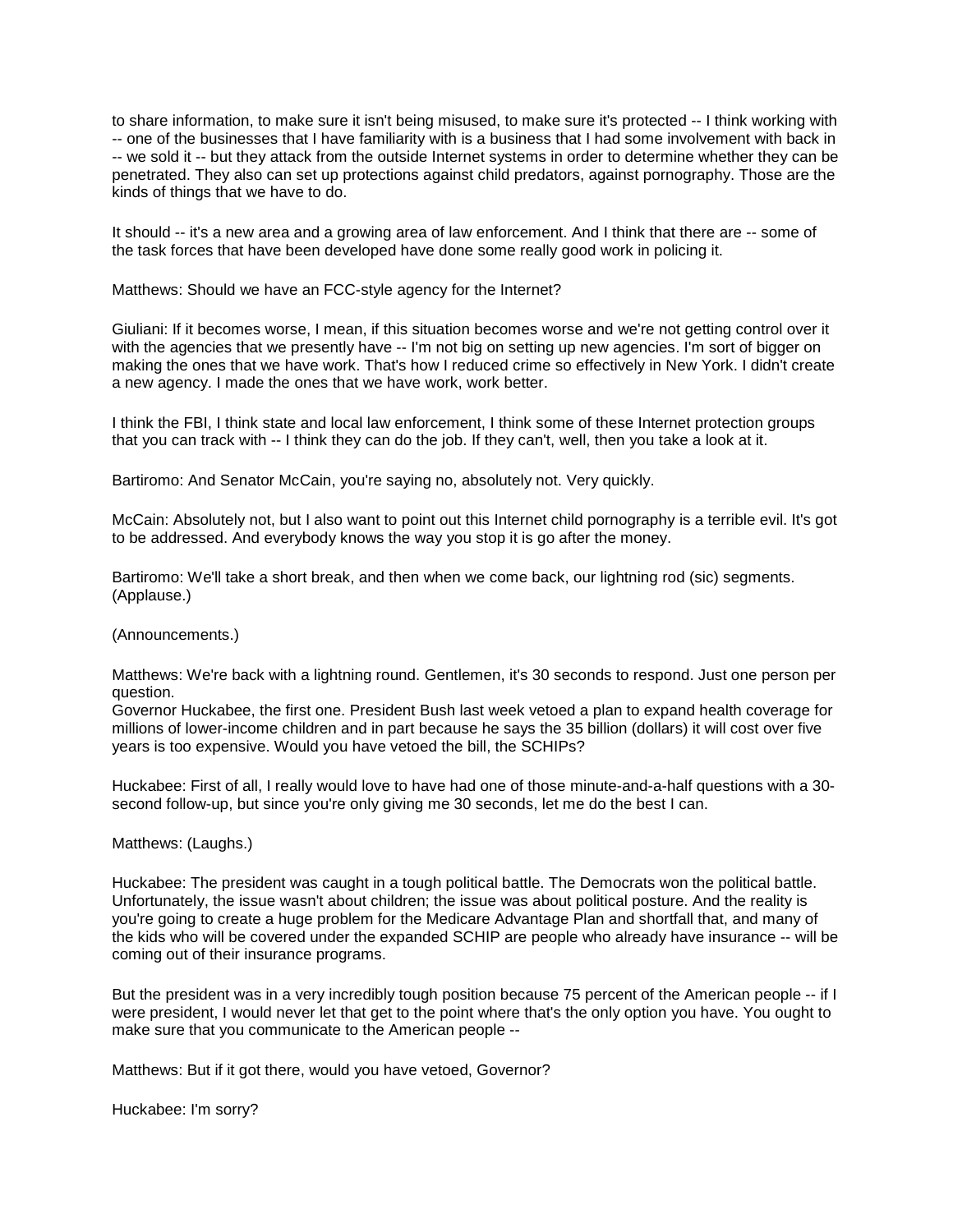Matthews: Would you have vetoed, it was handed to you, that bill?

Huckabee: You know, I'm not absolutely certain that that's going to be the right way because there are going to be so many issues we've got to fight, and the political loss of that is going to be enormous.

And I just believe this. One thing we've got to remember: There's a real problem in the health care issue where Democrats say they want the government to control it.

Republicans say, we want private insurance to control it. Some people want the businesses to control it. Let me tell you what the real answer is: letting individuals control their own, and let them own it. (Applause.) That's the real need, because I don't trust government and I don't trust the insurance companies. I trust me with my health care.

Matthews: Thank you.

Maria.

Bartiromo: Thank you, Governor.

Governor Romney, Arab Americans are feeling a bias after September 11th from their fellow Americans. Since we're in Dearborn, Michigan, one of the largest Arab Americans -- populations in the country, how would you change that?

Romney: Well, of course, we remind people that this is a nation that recognizes the equality of all individuals. We welcome people from all nations to come here. We also want to make sure that our nation is kept safe. And we're going to pursue any avenue we have to to assure that people who might be preaching or teaching doctrines of hate or terror are going to be followed into a church or into a school or a mosque or wherever they might be.

But we welcome people of all backgrounds and faiths, and we don't discriminate against people based on those things. The countries that we're battling around the world -- they're the ones that distinguish based on those things, and we don't. And we of course welcome Arab Americans here in Dearborn and in places across our country.

Bartiromo: Senator Thompson, what are the dangers of a weak dollar?

Thompson: Dangers of a weak dollar is that it will damage us internationally. We've got to have a strong dollar because of the creditors that we have there. It helps our exports to a certain extent now, and we're enjoying that part of it.

But any president of the United States has to stand behind a strong dollar. The whole world needs to know that we are good for our obligations.

Matthews: Mr. Mayor, Hillary Clinton says that one of our biggest economic threats right now is how much of our federal debt is owned by foreigners, owned overseas. Do you agree?

Giuliani: Actually, the concern there should be the way to balance that is to sell more things overseas. That's the usual Democratic pessimistic approach to -- you know, how bad things are and how terrible things are. How about we try an optimistic approach? The way to balance the books is sell more overseas. Sell energy independence. Sell health care. Let's do it like a -- in a positive way.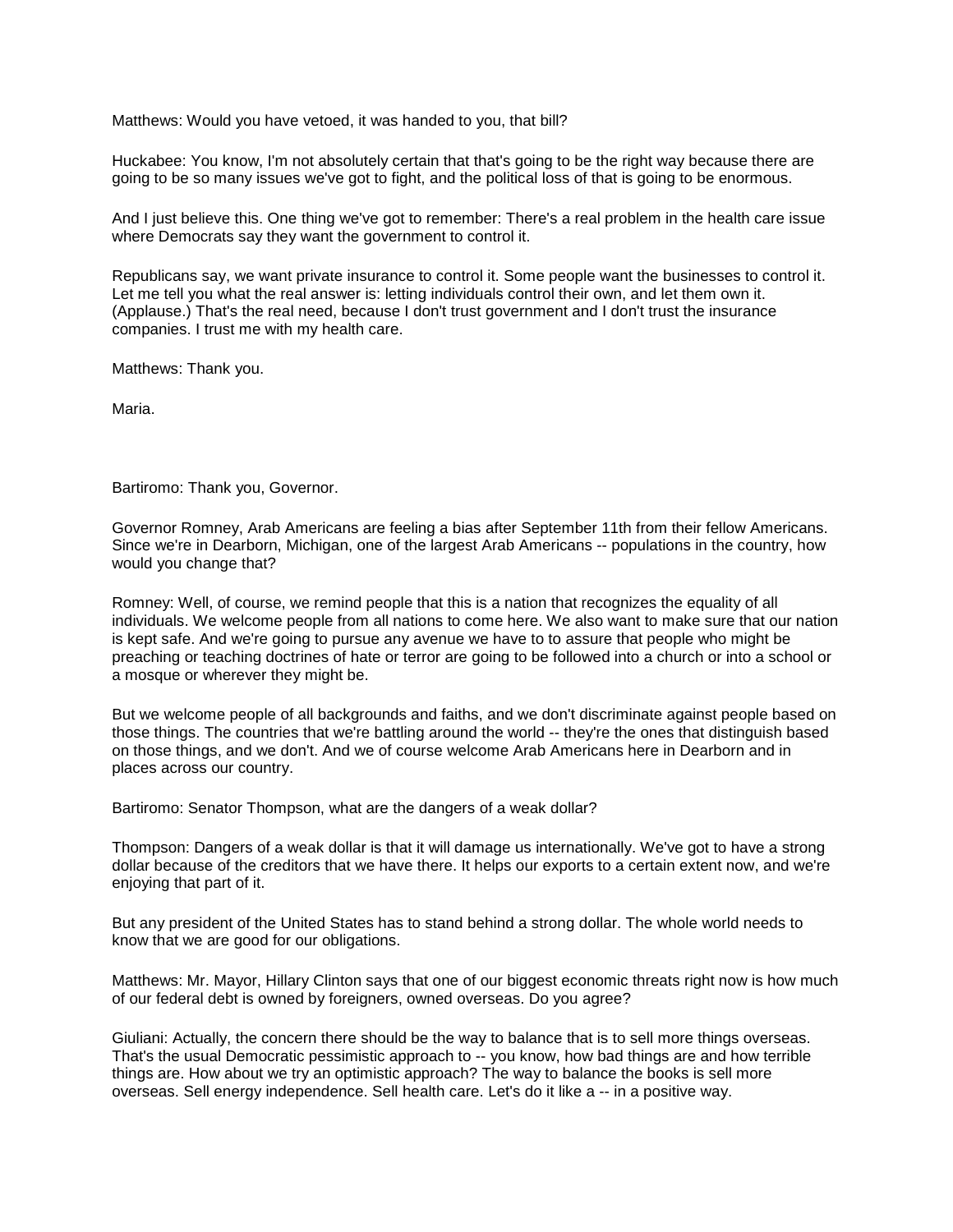Matthews: Senator Brownback, who would be your top economic adviser, your ideal adviser for economics?

Brownback: (Pause.) I like the former chairman of the Federal Reserve's thoughts that he has, would be a key individual. There would be -- I think you'd need to get really an amalgam of people on economic issues. You know, you talk about having -- economist says on this hand, it goes this way, on that hand it goes this way, and so they always are saying they're looking for a one- handed economist. I think on economics, because the things do move around on you, you need a number of people. There's even a pretty good one in the audience in Phil Gramm, the former senator out of Texas.

Bartiromo: Senator McCain, has Federal Reserve Chairman Ben Bernanke cut interest rates aggressively enough?

McCain: (Off mike.)

Bartiromo: Has Ben Bernanke cut rates aggressively enough?

McCain: I'm not -- don't have that kind of expertise to know exactly whether he has cut interest rates sufficiently or not, and that's why we've put that responsibility in the hands of the head of the Federal Reserve.

I do know that this nation has faced some pretty good blows in the last month or so with the credit crunch and the subprime lending. I'm glad that -- whenever they cut interest rates. I wish interest rates were zero. But we leave those responsibilities to the smartest people we can find, and I think that so far, he's done a good job.

Matthews: Congressman Paul, do you promise to support the nominee of the Republican Party next year?

Paul: Not right now I don't, not unless they're willing to end the war and bring our troops home, not unless they're willing to look at excessive spending.

McCain: You don't want me then, pal.

Paul: No, I'm not going to support them if they continue down the path which has taken our party down the tubes. I mean, we've lost credibility because of all our spending, because we have violated the civil liberties of all the American people, and we have adopted the Democrats' foreign policy.

Why don't we run on George Bush's foreign policy of a humble foreign policy and no nation building and don't police the world? Then I'll support them.

Matthews: Okay. Let me try that by a couple of gentlemen on the right over here. Mr. Tancredo, would you pledge now to support the nominee of your party?

Tancredo: You know, I've said I don't know how many times that I am absolutely tired and sick and tired of being forced to go to the polls and say I'm going to make this choice between the lesser of two evils. I really don't intend to do that again.

I am hoping, of course, that whoever we nominate will be the principal flag carrier for the Republican Party, but if that is not the case, no, then I will not.

Matthews: Senator Brownback, same question. Would you support the nominee before you know who it is?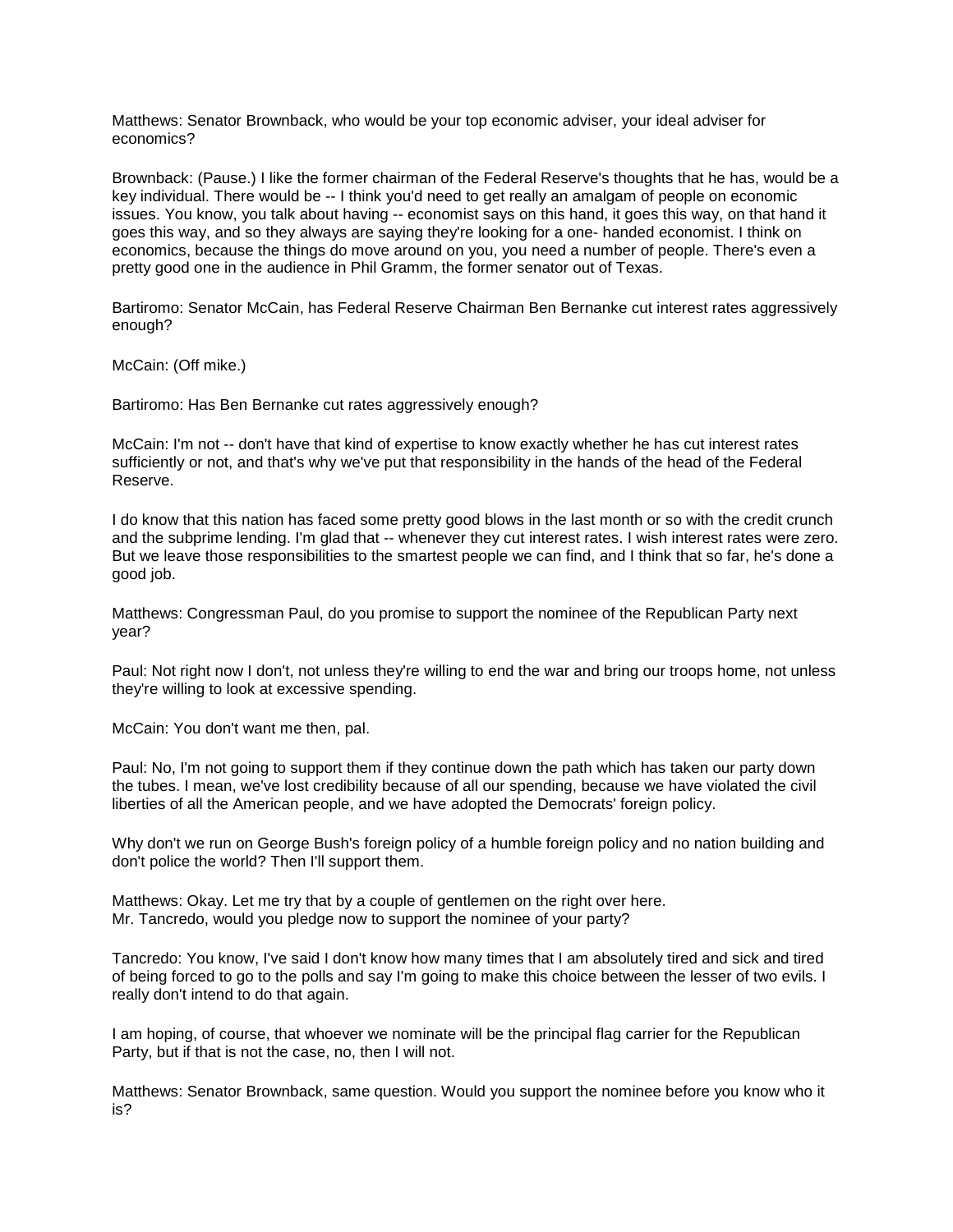Brownback: You know, I will support the nominee of this party. I think it's a big party that has a lot of different people and a lot of different philosophies, and I believe that person that's going to lead the party will be somebody that is pro-growth and pro- life. I think these are two pivotal, key foundation issues that this party needs to stand for. (Applause.)

Matthews: But if not, if they are not, would you still support them?

Brownback: (Off mike) -- it's going to be, and I'm going to support the nominee of the party.

Matthews: Congressman?

Hunter: Yeah, I would support the nominee of the party, but also work with whoever that nominee is to make sure that they understand that the Republican Party was built on a respect for human beings, and I think if we lose that respect and that protection for unborn human beings, then the party that Abraham Lincoln founded will be no more. (Applause.)

Matthews: Okay, thank you.

Bartiromo: Mayor Giuliani, is London going to replace New York as the financial capital of the world?

Giuliani: Pardon me?

Bartiromo: Is London going to replace New York as the financial capital of the world, and if so, what are you going to do to change that?

Giuliani: (Laughs.) No how, no way. It's not going to happen. It's not going to happen.

(Applause.)

Bartiromo: Well, we're seeing an increased number --

Giuliani: Come on.

Bartiromo: We're seeing increased amounts of business go to London. (Cross talk, Laughter.)

Giuliani: Let's stop all this stuff with our head down. London going to replace New York? Give me a break. Of course, London's not going to replace New York.

Bartiromo: Well, the number of IPOs is higher in London in '07 than in New York.

Giuliani: Or is the U.K. going to replace the United States of America? This is the strongest economy on earth. It's the last best hope of humanity. We have been like that. If this generation can't keep it that way, shame on us. This country is the leader in the world. When Congressman Tancredo talks about the immigration problem, how about -- look at it this way.

What country do millions of people want to come to -- the United States of America. What country -- I don't care if they bash us all over the world. What country do they most want to come to? What country do they most want to copy? What are China and India trying to do? China and India are trying to develop themselves to be like us, which is why we've got a heck of a lot we can sell to them, if we just put on our entrepreneurial hats and act like confident Americans.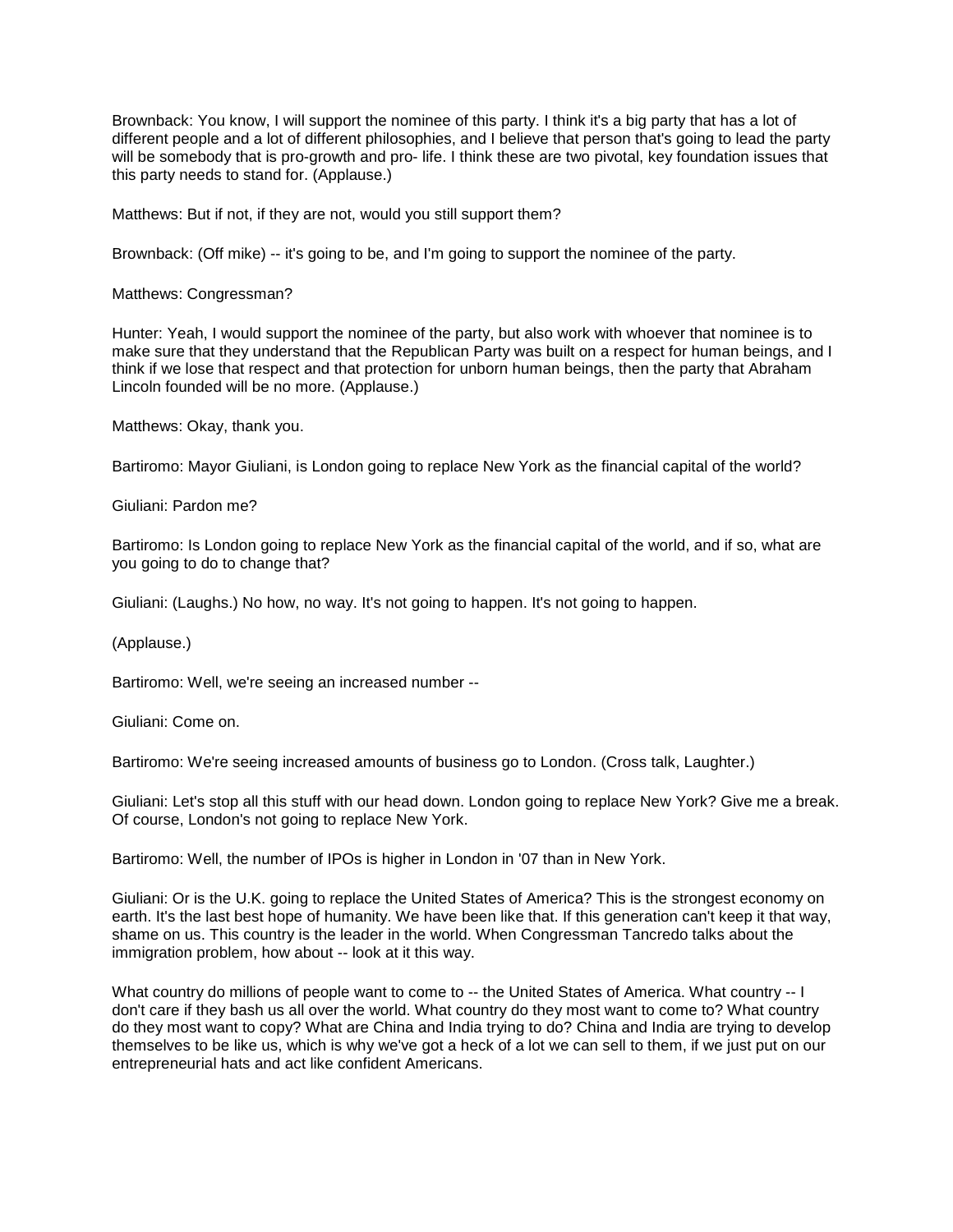Bartiromo: So how do you explain the loss of business in New York going to London? How do you explain some companies complaining about Sarbanes-Oxley and complaining about -- (inaudible) -- society in America?

Giuliani: Well, I explain it based on some of the mistakes that we make when we overregulate and we overtax. Our corporate tax rate is the second highest in the world. The president of France wants to lower the corporate tax rate.

Everybody around the world wants to lower corporate tax rates but the leading Democratic candidates, who want to raise taxes 25 or 30 percent. (Applause.) That would be a disaster for this country.

Bartiromo: Governor Romney, same question.

Romney: Is London going to replace New York? Of course not. Should we fix Sarbanes-Oxley and take out Section 404 as it applies to smaller companies? Of course we should.

Is this country the hope of the world? Absolutely.

And would I support the Republican nominee? Of course. I want that nominee, however, to come out of the same mold as Ronald Reagan. And that's somebody who is strong for our military, strong for our economy and strong for our family values.

And by the way, in terms of supporting these guys -- (applause) -- I'd -- you know, I've come to know these people now over these debates. How many -- is this our sixth debate, I think, something like that? And this has a lot -- this is a lot like "Law and Order," Senator. (Laughter.) It --

Matthews: Okay, thank you.

Romney: No, it has a huge cast, the series seems to go on forever --

Matthews: Okay.

Senator --

Romney: -- and Fred Thompson shows up at the end. (Laughter, applause, cross talk.)

Matthews: Senator --

Thompson: And to think I thought I was going to be the best actor on the stage. (Laughter.)

Matthews: Okay. Let me ask you, Senator -- this is the first presidential debate up near the border. We're only a few minutes from the Canadian border. We're surrounded, in fact very close to our strongest trading partner. We buy more from Canada than we do from China. We sell them about four times as much as we buy from them.

They're incredibly friendly with us, although they don't share our foreign policy. Tell me about the prime minister of Canada, how we can get along with -- who is the prime minister of Canada?

Thompson: Harper.

Matthews: Okay. Tell me about him.

Thompson: Prime Minister Harper.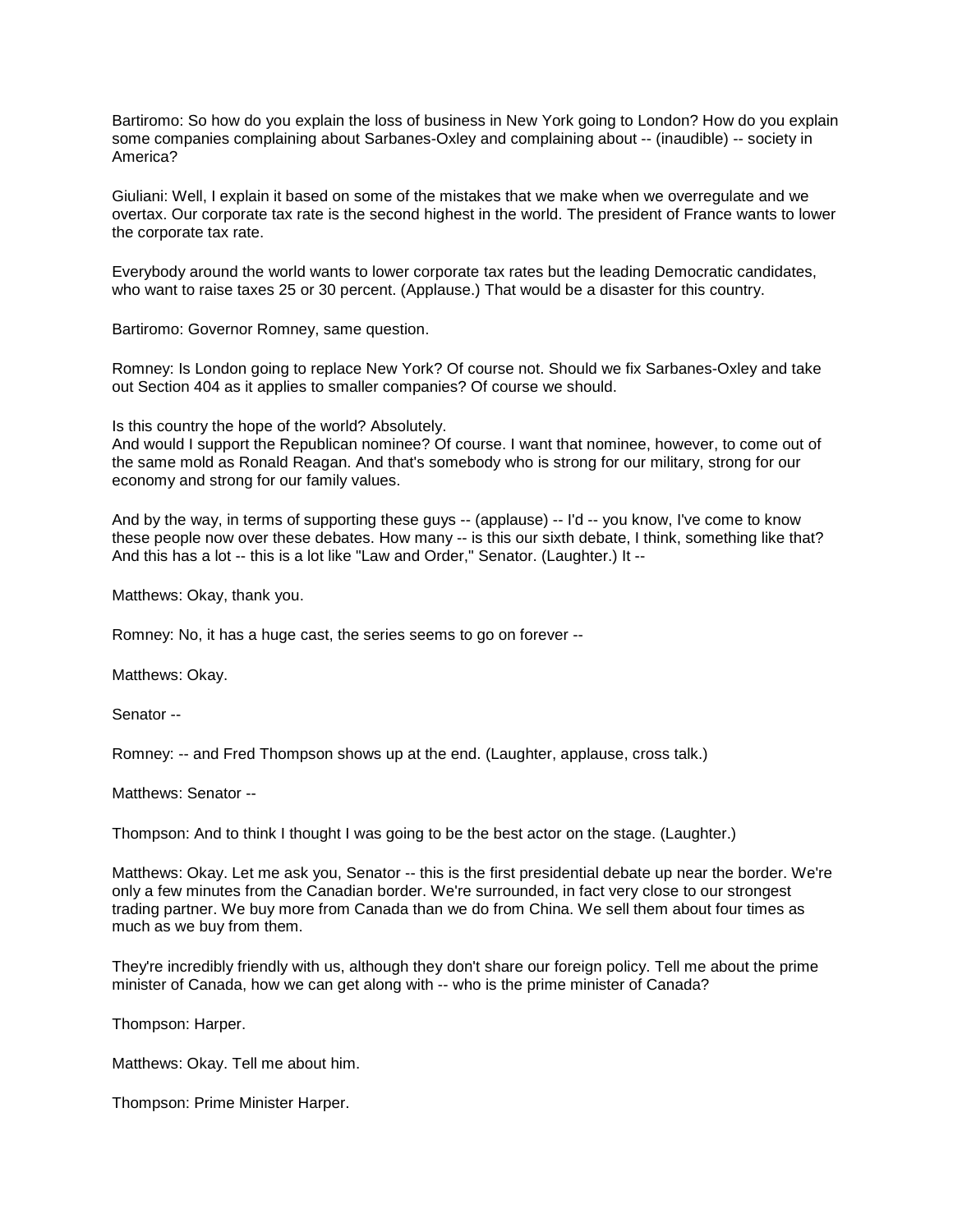Matthews: What are relations going to be? We always ignore that relationship.

Thompson: Well, I've never met him, but our relationship is fine. (Laughter.)

Matthews: Just leave him alone. Just leave it alone. I mean, my point is, our friends don't get much attention. Do you have any thoughts?

Thompson: Well, our friends ought to get plenty of attention. I mean, the challenges that we're going to face internationally, especially in the future, are going to require our working better with our allies and realizing, for example, that in the global war on terror, this is a (fight ?) by the forces of civilization against the bad guys. And everybody's got a stake in it, whether they realize it or not.

So, certainly we ought to work with Canada economically. We -- we -- we get more oil from them, I guess, than anybody. And they have more potential oil to sell than an awful lot of people. So they're important economically, and all of our allies are important for our national security.

Matthews: Okay. Thank you, Senator.

Bartiromo: Government Huckabee, how do you fix airline travel in this country, and how do you pay for it?

Huckabee: Well, as president, that would be one of the first things I'd like to do, since I've spent most of my year on an airline this entire time. (Laughter.) First of all, we've got to have the kind of technology on the ground that we have in the cockpit. We've got Jetsons-level technology that's running the cockpit; we have the Flintstones technology on the ground that's controlling the airplanes. (Laughter.) And it's ridiculous.

And the second thing, we've got an incredibly archaic method of the controls where you have incredible traffic coming in to key hubs. I don't want to re-regulate the industry, but the industry's going to have to start either getting in the program -- and one thing they've got to stop doing is holding the passengers hostage on airplanes for hours and hours without any way of being able to get off those planes. And part of it, I think, is let's make sure that the consumer gets a voice in what happens. And it's out of control –

Bartiromo: Thanks, Governor.

Huckabee: -- and it's got to be a priority.

Matthews: Senator McCain, this is close to your heart. How would you catch bin Laden?

McCain: I would establish an organization not unlike the OSS in World War II. People who are smart, people who are tough; people who are used to operating independently, and the smartest and most talented people I know. And I would let them loose, and I'd say find this guy and do whatever is necessary to get him.

By the way, supporting the nominee to the party, of course I would support me.

Matthews: (Laughs, laughter.)

McCain: The president of France is a pro-American. I'm glad he's doing what he's doing, and it shows that if you live long enough anything is possible. (Laughter.)

Matthews: Maria.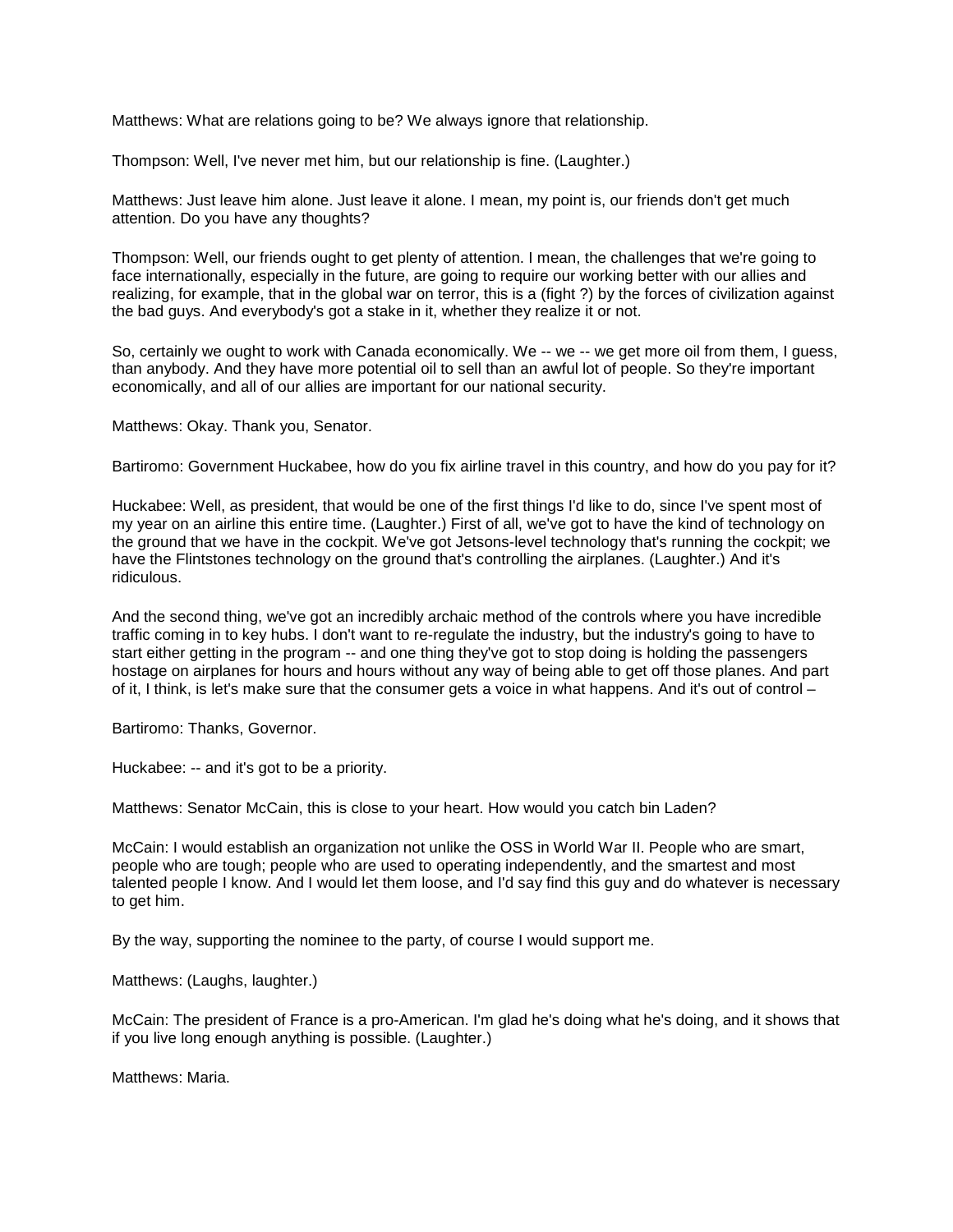Bartiromo: Governor Romney, what -- (interrupted by cheers, applause).

Bartiromo: What -- Governor Romney, what is the greatest, long-term threat to the U.S. economy?

Romney: Our sense of optimism. America has to be optimistic and recognize that there's nothing we can't overcome. We face extraordinary challenges, absolutely. We face jihadism, the emergence of Asia as a competitor, our overspending, our overuse of oil, the failure of our health care system, and yet we can't be burdened down with that. We have to recognize that what we have as Americans is the envy of the world. We have technology, we have innovation, we have great schools, we have great families, we have great homes; what we need to have is leadership that'll tell us the truth, lay out the vision of where we can go and actually lead, and I want to be able to do that for America.

Bartiromo: Very quickly, Senator Brownback.

Brownback: The breakdown of the family is our biggest long- term problem we have. You've got 36 percent of the children born out of wedlock in Detroit --

Bartiromo: Greatest economic threat.

Brownback: Yes, on a long-term basis. Because if you don't start children -- and you can raise a good child in a single-parent family. You can do that. But we do know by the broad numbers that the best place is between a mom and a dad, and in our inner cities, you're looking at 65, 70 percent of the children born out of wedlock.

You know, your best way to solve your education, your crime rate problems, your drug problems is to get more children in that stable environment. It's a tough issue. This is a tough issue. But long term, I think that's our biggest problem.

Matthews: Mayor Giuliani, would it be good for the country, for the voters of the country, to have a thirdparty option?

Giuliani: Well, we've had third party options. I think our two-party system has served us well. I think that generally is the way our democracy operates. I'd like to point out that I think the biggest economic problem we face long-term is our education, our K through 12 education. (Applause.) If we can reform that and change it around choice, I think there's -- the sky's the limit for the United States, and I think there's a looming problem with Canada that you missed.

If we do HillaryCare or socialized medicine, Canadians will have no place to go to get their health care. (Laughter, applause.)

Bartiromo: Senator Thompson, Senator Thompson, this was your first debate. How did it feel? Thompson: Just like home. (Laughter.) I didn't say which kind of home.

Bartiromo: Do you regret waiting so long?

Thompson: No, I don't think I waited too long. It seems about right to me. (Laughter.) I've enjoyed --

Matthews: Are we out of questions?

Thompson: I've enjoyed watching these fellas. I've got to admit, it was getting a little boring without me, but -- (laughter) -- I'm glad to be here now.